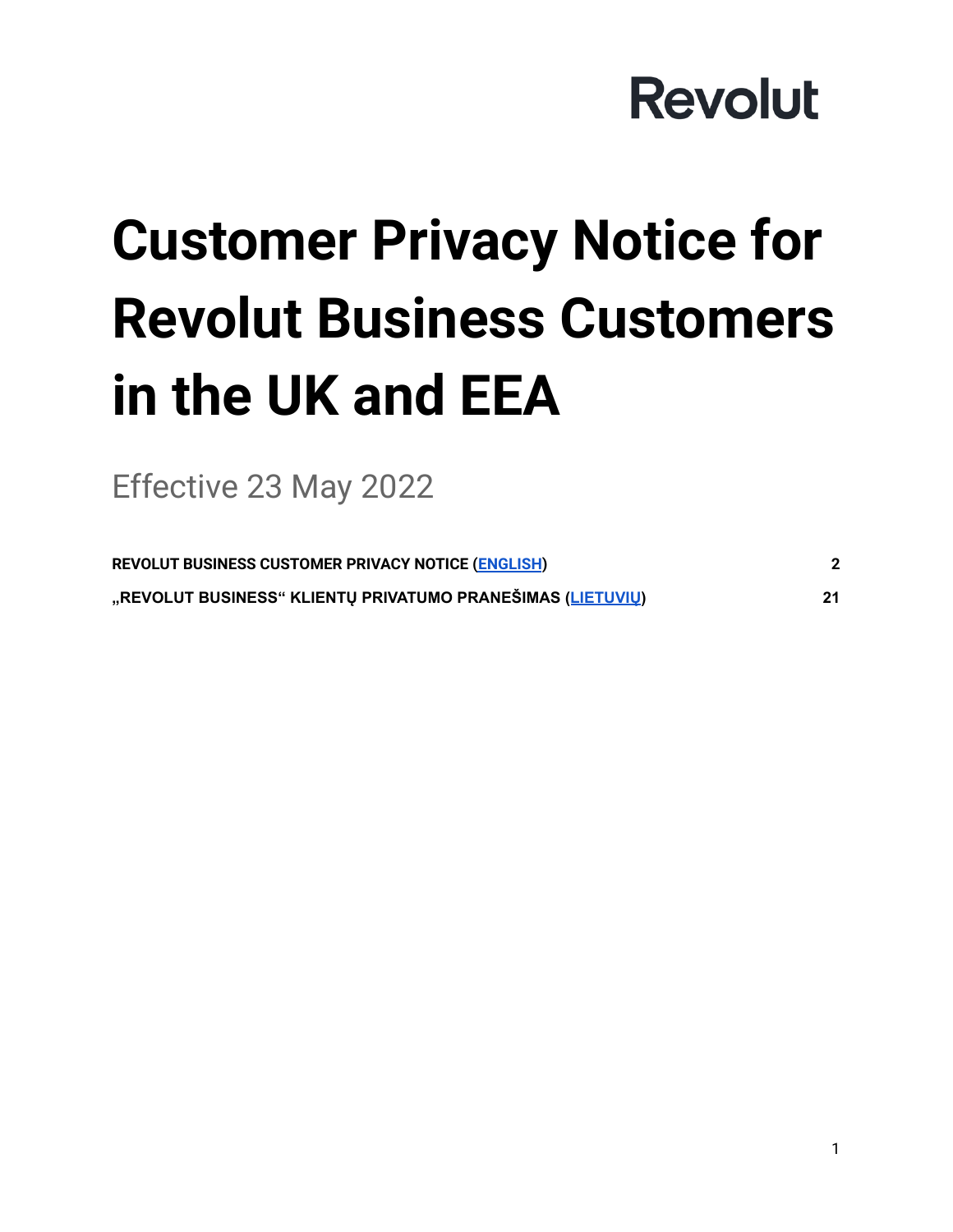### **REVOLUT BUSINESS CUSTOMER PRIVACY NOTICE (ENGLISH)**

*(Return to the table of [languages](#page-0-0))*

<span id="page-1-0"></span>Effective date: 23 May 2022

| About us                                                          | 3  |
|-------------------------------------------------------------------|----|
| Why do I need to read this notice?                                | 3  |
| What personal data do you collect about me?                       | 4  |
| What is your legal basis for using my personal data?              | 7  |
| How do you use my personal data?                                  | 8  |
| Do you make automated decisions about me?                         | 12 |
| Do you run credit checks on me?                                   | 12 |
| How do you use my personal data for marketing?                    | 13 |
| What are my rights?                                               | 13 |
| How do I exercise my rights?                                      | 15 |
| Do you share my personal data with anyone else?                   | 16 |
| Will my personal data go outside of the United Kingdom or Europe? | 18 |
| How do you protect my personal data?                              | 19 |
| How long will you keep my personal data for?                      | 19 |
| How will you keep me updated about how you use my personal data?  | 20 |
| Do you use cookies?                                               | 20 |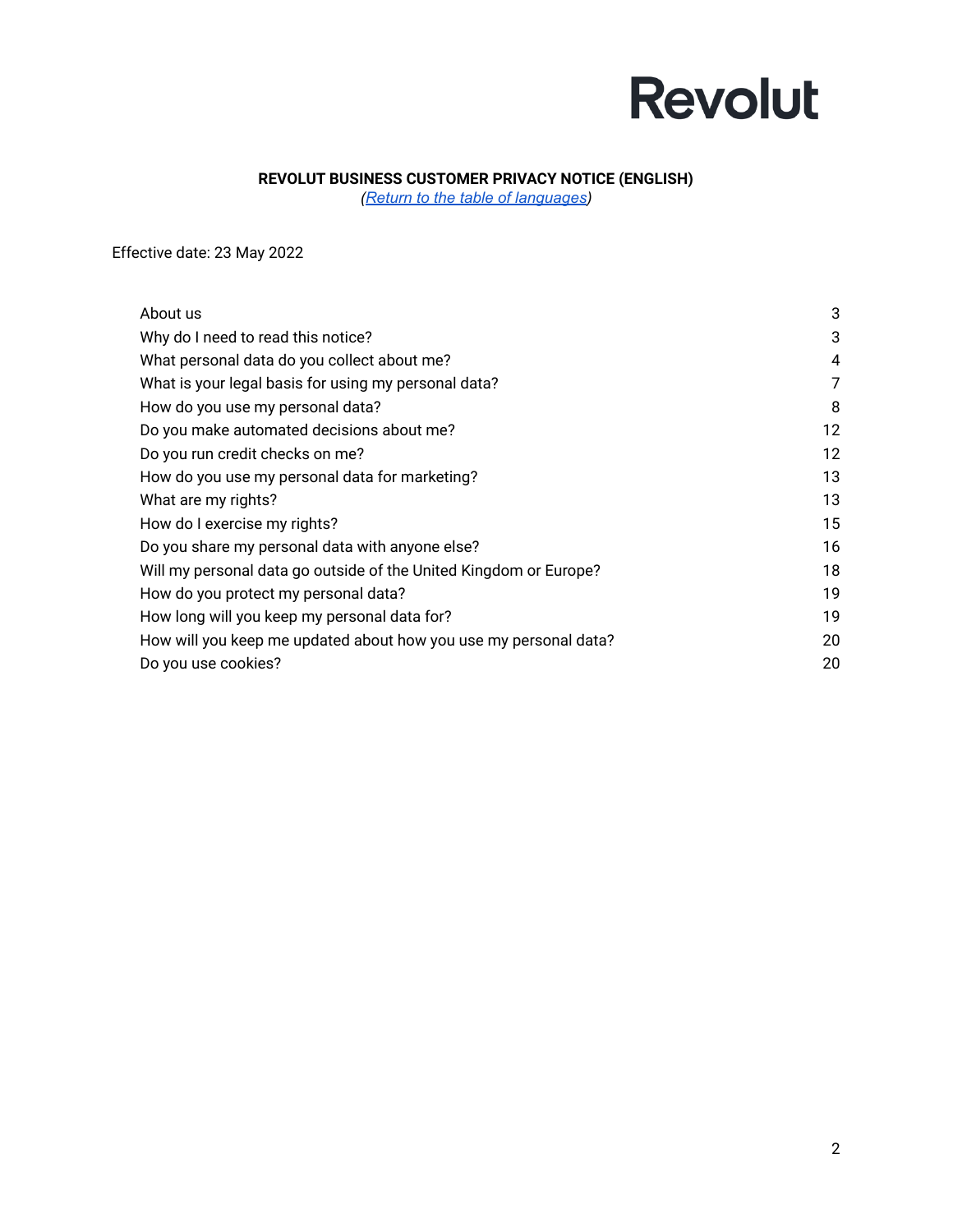We are committed to protecting and respecting your privacy.

We will:

- always keep your personal data safe and private
- never sell your personal data
- allow you to manage your marketing choices at any time

### <span id="page-2-0"></span>**1. About us**

The Revolut group is made up of different [companies](https://www.revolut.com/business/help/more/general/which-revolut-entities-offer-services). We will let you know which Revolut company you have a relationship with when you first apply for, or use, a Revolut product or service.

The Revolut company providing the relevant product or service to you will be responsible for processing your personal data for that product or service. This Revolut company is known as the 'controller' of your personal data.

### <span id="page-2-1"></span>**2. Why do I need to read this notice?**

We will collect your personal data when you use:

- our website at [www.revolut.com](https://www.revolut.com)
- the Revolut Business app
- any of the services available to you through the Revolut Business app or website

We may also collect your personal data from other people or companies. We explain how this can happen in more detail at *What [personal](#page-3-0) data do you collect about me?* section below.

When we say 'personal data', we mean information which:

- we know about you (for example, if you are a director of a company applying for a Revolut Business account, we may ask you to provide identification documents)
- can be used to personally identify you (for example, a combination of your name and postal address)

Data protection laws do not apply to information about legal entities (for example, limited liability companies). However, they do apply to people. When we provide Revolut Business products, we process personal data of the individuals authorised to set the account up and give us instructions about the account. We also may process personal data about other employees and customers of the company that receives Revolut Business products.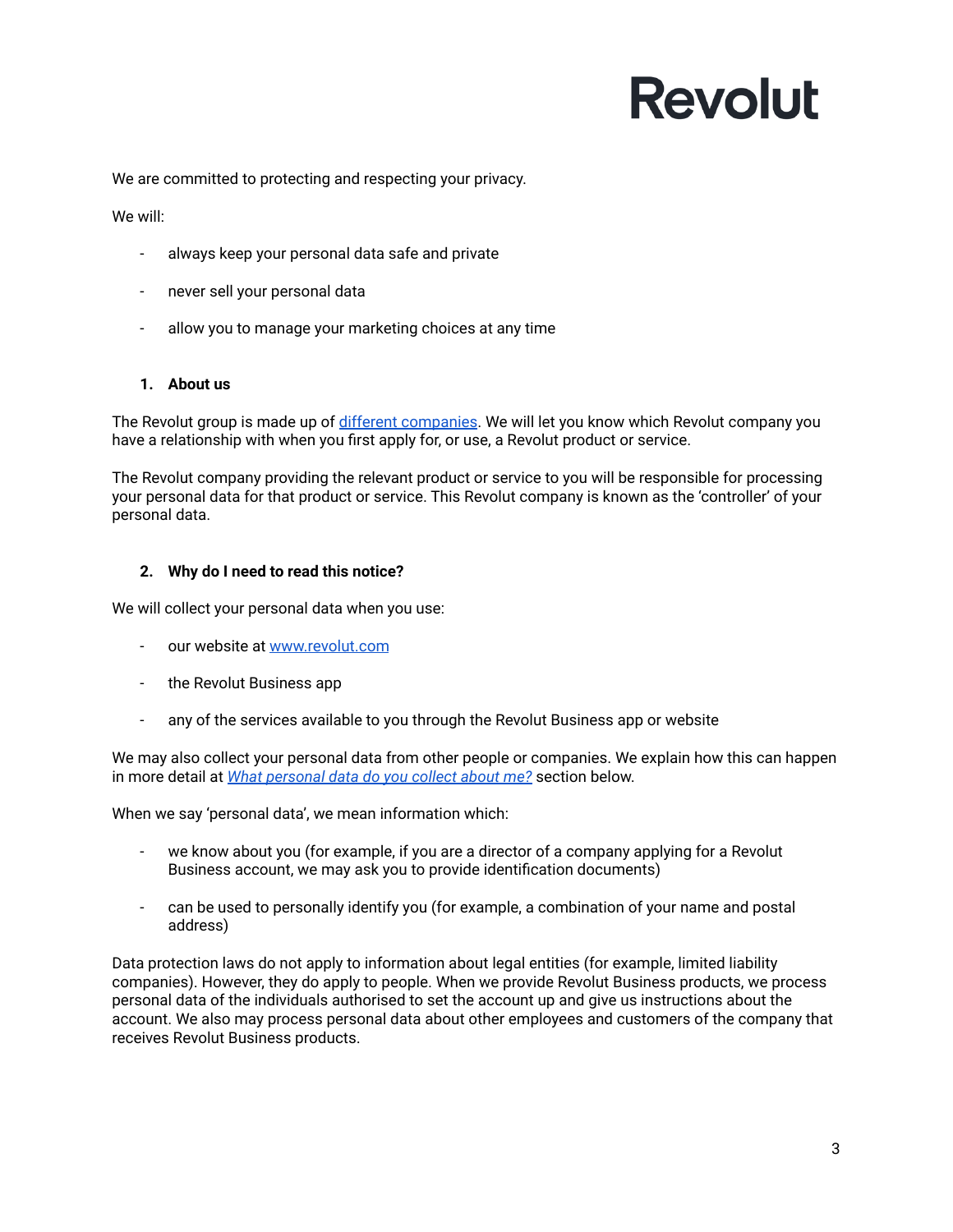If more than one person is authorised to give instructions on a Revolut Business account, references in this notice to 'you' and 'your' will mean any, or all, of those people. When we refer to a 'company', we mean the company that holds the Revolut Business account.

This notice explains what personal data we collect, how we use it, and your rights if you want to change how we use your personal data. This notice only applies to personal data. It does not apply to company information.

If you are a customer of a company that holds a Revolut Business account, or one of its employees who uses the company's Revolut Business account, but are not authorised to give us instructions, we do not process personal data about you as a 'controller'. The company that holds the Revolut Business account is the 'controller' of your personal data. You should contact the company that holds the Revolut Business account for information about how it processes your personal data.

We may provide this notice in languages other than English. If there are any discrepancies between other language versions and the English language version, the English language version is authoritative.

If you have concerns about how we use your personal data, you can contact [dpo@revolut.com](mailto:dpo@revolut.com).

### <span id="page-3-0"></span>**3. What personal data do you collect about me?**

The types of personal data we collect depend on how you use Revolut Business. When you use Revolut Business, you can be:

- a freelancer, sole trader or sole proprietor that has applied for a Revolut Business account, which we call a '**Freelancer**'
- an employer or an employee that is responsible for applying for and / or running a Revolut Business account on behalf of a company, which we call an '**Account Owner'**
- an employee of a company that has a Revolut Business account, and your employer has invited you to use its Revolut Business account, which we call a '**Team Member**'

If you are a:

- Freelancer or Account Owner, we are the 'controller' of your personal data when we provide you with Revolut Business
- Team Member, the company that holds the Revolut Business account you have been invited to use, is a 'controller' of your personal data. Please contact it if you have any questions about how your personal data is processed by Revolut Business on its behalf
- customer of a company that holds a Revolut Business account, that company is a 'controller' of your personal data. Please contact it if you have any questions about how your personal data is processed by Revolut Business on its behalf
- prospective Revolut Business customer who has not yet applied for a Revolut Business account, but may have received information about Revolut Business, we provide you with a separate privacy notice available [here](https://www.revolut.com/business/help/more/general/prospective-customer-privacy-notice)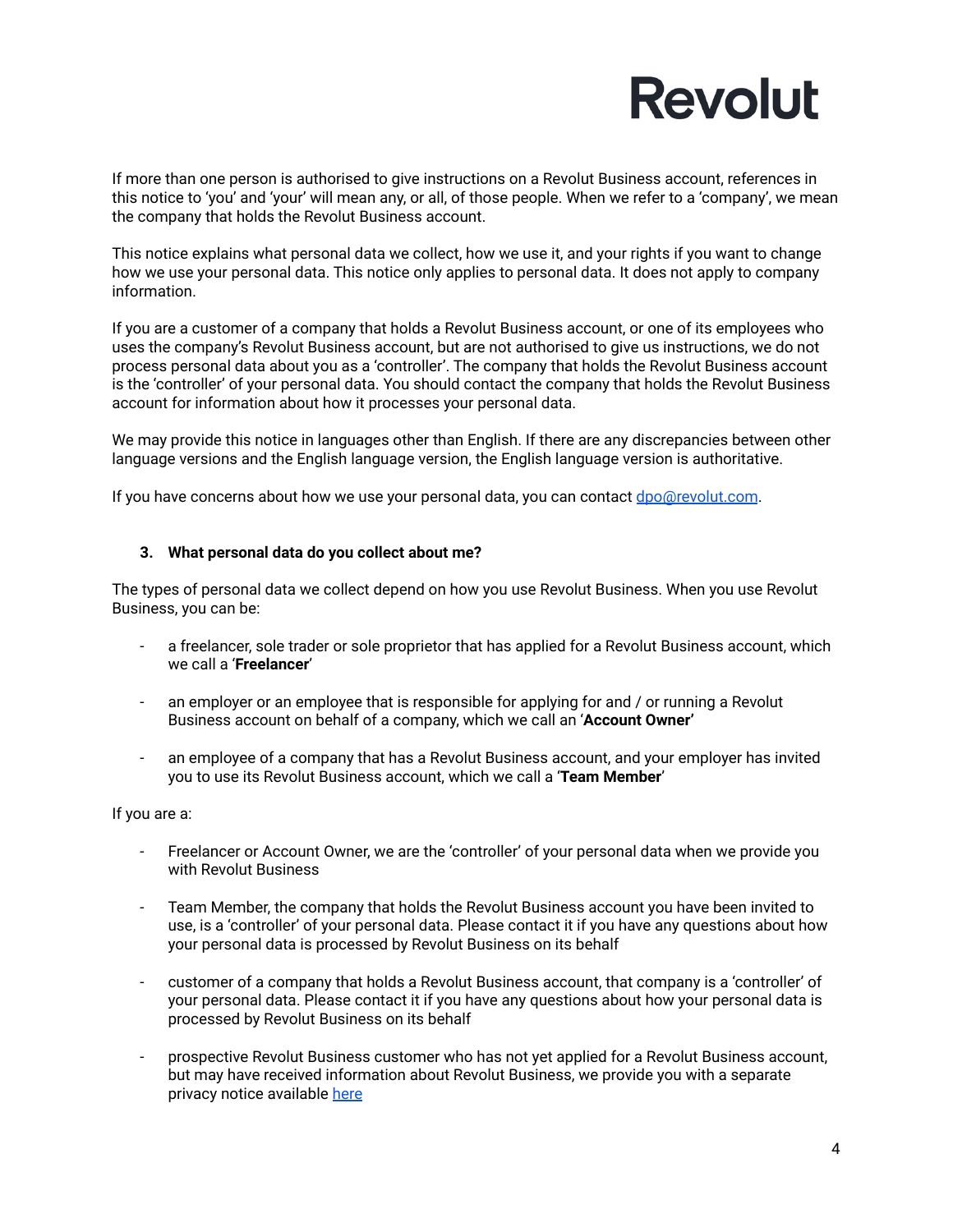The table below explains what personal data we collect and use about you:

| Type of personal data   | <b>Details</b>                                                                                                                                                                                           |
|-------------------------|----------------------------------------------------------------------------------------------------------------------------------------------------------------------------------------------------------|
| Information you give us | We collect information you provide when you:                                                                                                                                                             |
|                         | $\checkmark$ fill in any forms                                                                                                                                                                           |
|                         | $\checkmark$ correspond with us                                                                                                                                                                          |
|                         | ✓ respond to any of our surveys                                                                                                                                                                          |
|                         | $\checkmark$ register to use the Revolut Business app                                                                                                                                                    |
|                         | √ open a Revolut Business account, are assigned to be an Account Owner or<br>Team Member, or use any of our services                                                                                     |
|                         | √ give us access to your, or your company's, other financial accounts (for<br>example, through Open Banking)                                                                                             |
|                         | $\checkmark$ take part in online discussions or promotions                                                                                                                                               |
|                         | √ speak with a member of our social media or customer support teams (for<br>example, through our social media pages, website, on the phone or through the<br>Revolut Business app)                       |
|                         | $\checkmark$ enter a competition or share information with us on social media                                                                                                                            |
|                         | $\checkmark$ contact us for other reasons                                                                                                                                                                |
|                         | We will collect the following information:                                                                                                                                                               |
|                         | √ your name, address, and date of birth                                                                                                                                                                  |
|                         | $\checkmark$ your email address, phone number and details of the device you use (for<br>example, your phone, computer or tablet)                                                                         |
|                         | ✓ your registration information                                                                                                                                                                          |
|                         | ✓ details of the relevant Revolut Business account you are associated with,<br>including the account number, sort code and IBAN                                                                          |
|                         | ✓ details of your Revolut Business cards (or other cards you have registered<br>with us) including the card number, expiry date and CVC (the last three digits of<br>the number on the back of the card) |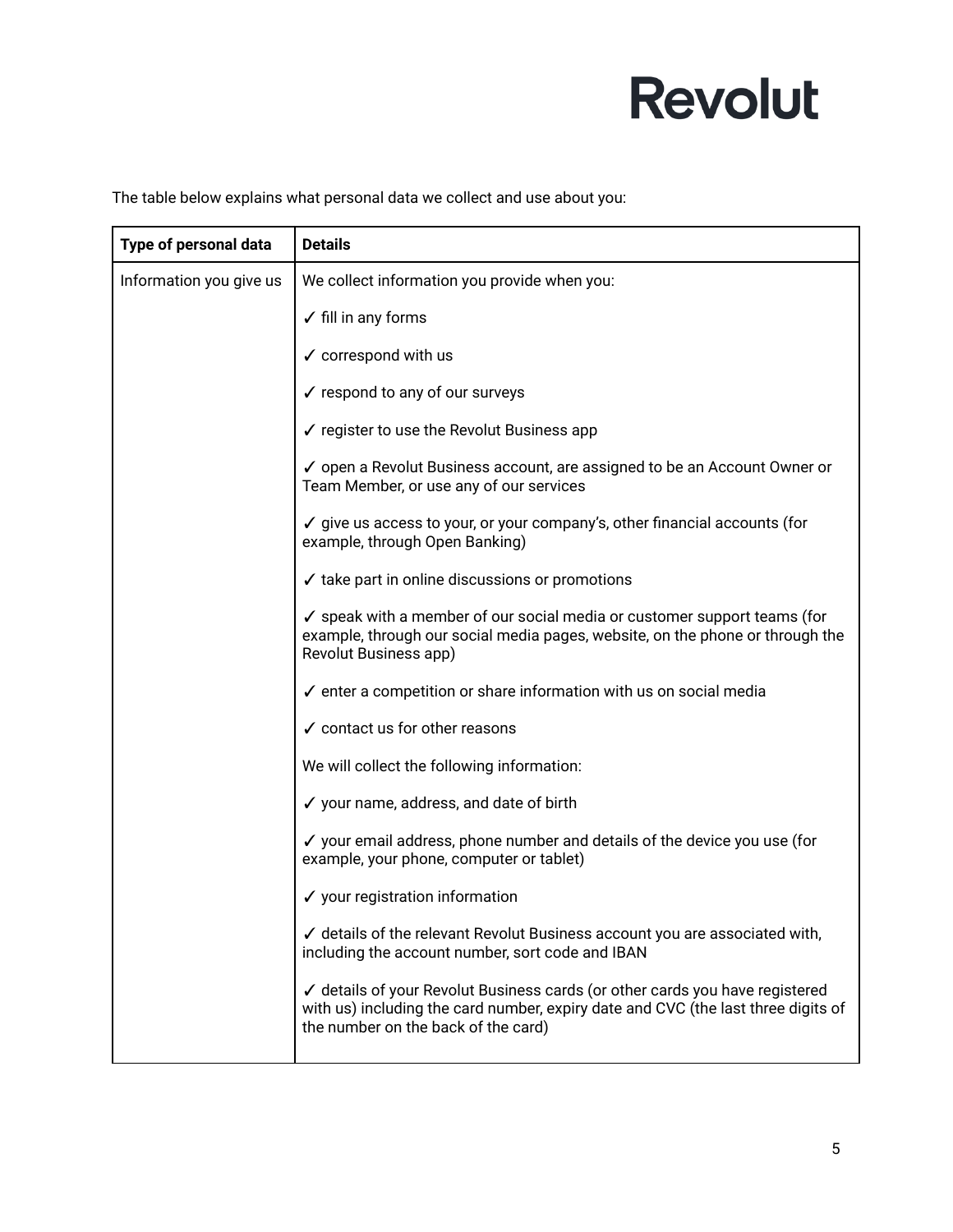|                                                                        | $\checkmark$ copies of your identification documents (for example, your passport or<br>driving licence) and any other information you provide to prove you are eligible<br>to use our services                                                                                                                                                                                                                                                                                                                                                                                 |
|------------------------------------------------------------------------|--------------------------------------------------------------------------------------------------------------------------------------------------------------------------------------------------------------------------------------------------------------------------------------------------------------------------------------------------------------------------------------------------------------------------------------------------------------------------------------------------------------------------------------------------------------------------------|
|                                                                        | ✓ your country of residence, tax residency information and tax identification<br>number                                                                                                                                                                                                                                                                                                                                                                                                                                                                                        |
|                                                                        | ✓ records of our discussions, if you contact us or we contact you (including<br>records of phone calls)                                                                                                                                                                                                                                                                                                                                                                                                                                                                        |
|                                                                        | $\checkmark$ your image in photo or video form (where required as part of our<br>Know-Your-Business (KYB) checks, to verify your identity if you contact us when<br>logged out of your Revolut Business account, or where you upload a photo to<br>your Revolut Business account)                                                                                                                                                                                                                                                                                              |
|                                                                        | $\checkmark$ information about other people (such as the company's shareholders,<br>directors, employees, customers or business partners) where we are legally<br>required to ask for such information (for example, as part of KYB checks or<br>under anti-money laundering laws to verify your company's sources of funds)                                                                                                                                                                                                                                                   |
|                                                                        | Where you, or your company, give us personal data about other people, you are<br>responsible for ensuring that they understand how we will process their<br>personal data.                                                                                                                                                                                                                                                                                                                                                                                                     |
| Information about how                                                  | When you use Revolut Business, we get information about:                                                                                                                                                                                                                                                                                                                                                                                                                                                                                                                       |
| you use Revolut<br><b>Business</b>                                     | ✓ how you use your Revolut Business card                                                                                                                                                                                                                                                                                                                                                                                                                                                                                                                                       |
|                                                                        | ✓ any transactions you make with your Revolut Business card                                                                                                                                                                                                                                                                                                                                                                                                                                                                                                                    |
|                                                                        | ✓ your device (as explained below)                                                                                                                                                                                                                                                                                                                                                                                                                                                                                                                                             |
| Information collected<br>from your use of our<br>products and services | Whenever you use our website or the Revolut Business app, we collect the<br>following information:                                                                                                                                                                                                                                                                                                                                                                                                                                                                             |
|                                                                        | $\checkmark$ technical information, including the internet protocol (IP) address used to<br>connect your computer to the internet, your log-in information, the browser type<br>and version, the time-zone setting, the operating system and platform, the type<br>of device you use, a unique device identifier (for example, your device's IMEI<br>number, the MAC address of the device's wireless network interface, or the<br>mobile phone number used by the device), mobile network information, your<br>mobile operating system and the type of mobile browser you use |
|                                                                        | ✓ information about your visit, including the links you have clicked on, through<br>and from our website or app (including date and time), services you viewed or<br>searched for, page response times, download errors, length of visits to certain<br>pages, page interaction information (such as scrolling and clicks), and methods<br>used to browse away from the page                                                                                                                                                                                                   |
|                                                                        | ✓ information on transactions (for example, payments into and out of your                                                                                                                                                                                                                                                                                                                                                                                                                                                                                                      |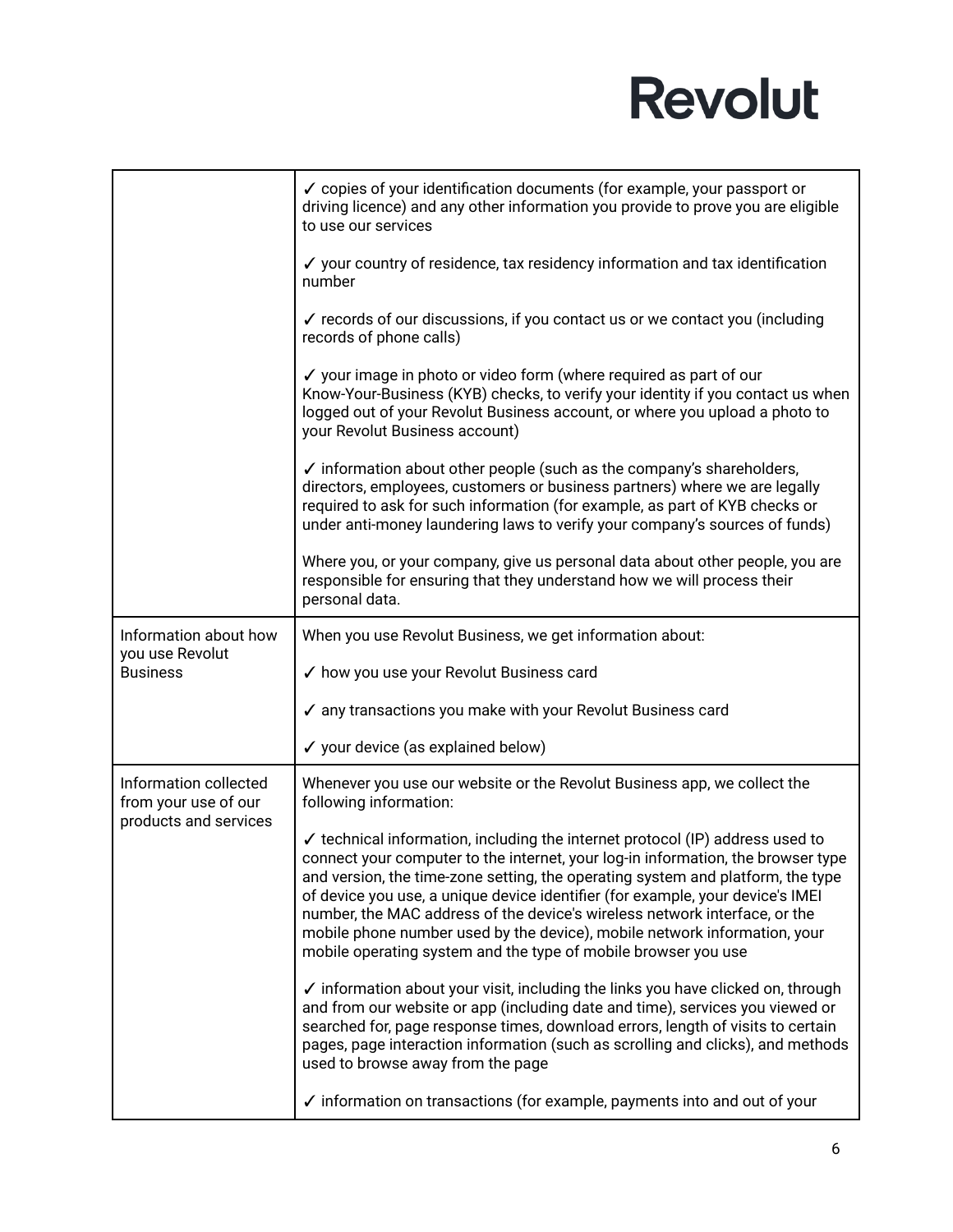|                                                   | Revolut Business account), including the date, time, amount, currencies,<br>exchange rate, beneficiary details, details of the merchant or ATMs associated<br>with the transaction (including merchants' and ATMs' locations), IP address of<br>sender and receiver, sender's and receiver's name and registration information,<br>messages sent or received, details of device used to arrange the payment and<br>the payment method used<br>✓ information stored on your device. The Revolut Business app will regularly<br>collect this information in order to stay up to date (but only if you have given us<br>permission)                                                                                                                                        |
|---------------------------------------------------|-------------------------------------------------------------------------------------------------------------------------------------------------------------------------------------------------------------------------------------------------------------------------------------------------------------------------------------------------------------------------------------------------------------------------------------------------------------------------------------------------------------------------------------------------------------------------------------------------------------------------------------------------------------------------------------------------------------------------------------------------------------------------|
| Information from your<br>employer                 | Where a company that holds a Revolut Business account nominates you as an<br>Account Owner, your employer will give us information about you. Typically, this<br>will include your name and business contact details. In some cases, it may also<br>include your employment status, salary details and tax information (for<br>example, if your employer uses Revolut Business to administer its payroll).                                                                                                                                                                                                                                                                                                                                                              |
| Information from others                           | We collect personal data from third parties, such as credit reference agencies,<br>financial or credit institutions, official registers and databases, as well as fraud<br>prevention agencies and partners who help us to provide our services.<br>This includes your credit record, information about late payments, information<br>to help us check your identity, information about you and information relating to<br>your transactions. We have explained more in the Do you run credit checks on<br>me? section below.<br>When you ask us to, we'll also collect personal data from accounts you, or your<br>company, have with third party financial institutions (when you create a linked<br>account by activating Open Banking in the Revolut Business app). |
| Information from<br>websites or social<br>media   | We may collect information about you if you make it publicly available on<br>websites, social media websites or apps. We only do this as part of our Revolut<br>Business KYB checks.                                                                                                                                                                                                                                                                                                                                                                                                                                                                                                                                                                                    |
| Information from<br>publicly available<br>sources | We collect, or may ask you to provide, personal data from publicly available<br>sources, such as media stories, online registers or directories, and websites for<br>enhanced due diligence checks, security searches and KYB purposes.                                                                                                                                                                                                                                                                                                                                                                                                                                                                                                                                 |

### <span id="page-6-0"></span>**4. What is your legal basis for using my personal data?**

We must have a legal basis (a valid legal reason) for using your personal data. Our legal basis will be one of the following:

### **- Keeping to our contracts and agreements with you**

We need certain personal data to provide our services and cannot provide them without this personal data.

### **- Legal obligations**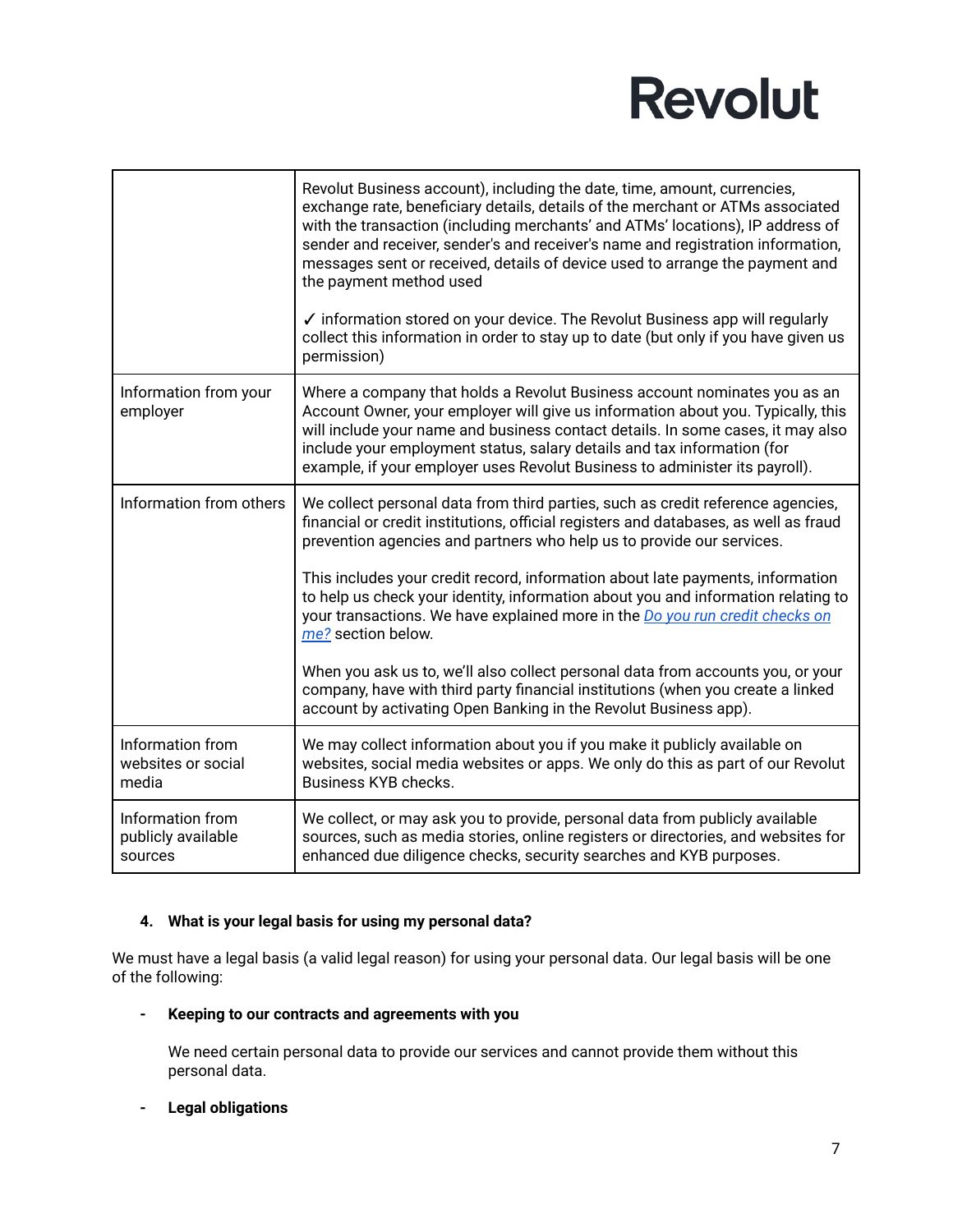

In some cases, we have a legal responsibility to collect and store your personal data (for example, under anti-money laundering laws we must hold certain information about our customers).

#### **- Legitimate interests**

We sometimes collect and use your personal data because we have a legitimate interest to use it and this is reasonable when balanced against your right to privacy.

### **- Substantial public interest**

Where we process your personal data, or your sensitive personal data (sometimes known as special category personal data), to adhere to government regulations or guidance.

#### **- Consent**

Where you've agreed to us collecting your personal data, or your sensitive personal data, for example when you have ticked a box to indicate that you are happy for us to use your personal data in a certain way.

We explain more about how we use your personal data in the *How do you use my [personal](#page-7-0) data?* section below.

### <span id="page-7-0"></span>**5. How do you use my personal data?**

Explore the ways in which we may use your personal data using this table:

| What we use your personal data for                                                                                                                                                                                                                                                                                                             | Our legal basis for using your<br>personal data                                                                                                                                                                          |
|------------------------------------------------------------------------------------------------------------------------------------------------------------------------------------------------------------------------------------------------------------------------------------------------------------------------------------------------|--------------------------------------------------------------------------------------------------------------------------------------------------------------------------------------------------------------------------|
| <b>Providing our services</b><br>If you apply to use a Revolut Business product or service, we<br>will use your personal data to check your identity (as part of<br>our KYB process) and decide whether or not to approve your<br>application.<br>We use your personal data to:                                                                | - Keeping to contracts and<br>agreements between you and us<br>- Legitimate interests (we need to be<br>efficient about how we meet our<br>obligations and we want to provide<br>you with good products and<br>services) |
| meet our contractual and legal obligations relating to any<br>Revolut Business products or services you use (for example<br>making payments into and out of your Revolut Business<br>account)<br>help you understand your, or your company's, Revolut<br>Business spending behaviour (for example, by providing you<br>with spending insights) | Legal obligations                                                                                                                                                                                                        |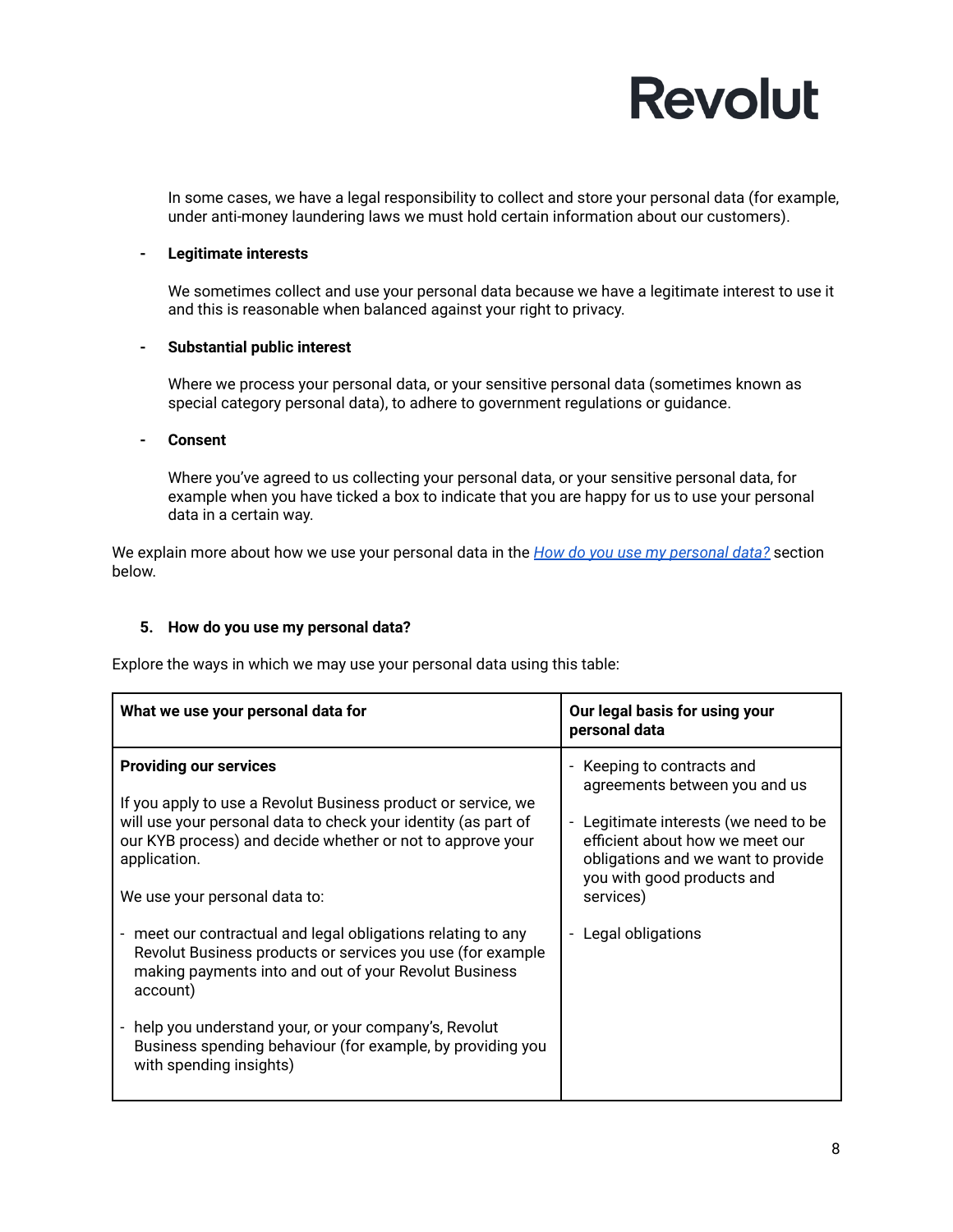| - exercise other rights we have under any agreement we have<br>with you                                                                                                                                                                                                                                                                                                                                                                                                                                                                                                                                                                                                                                                                                                                                                                                                                                                      |                                                                                                                                                                                                                                                                                                                                                        |
|------------------------------------------------------------------------------------------------------------------------------------------------------------------------------------------------------------------------------------------------------------------------------------------------------------------------------------------------------------------------------------------------------------------------------------------------------------------------------------------------------------------------------------------------------------------------------------------------------------------------------------------------------------------------------------------------------------------------------------------------------------------------------------------------------------------------------------------------------------------------------------------------------------------------------|--------------------------------------------------------------------------------------------------------------------------------------------------------------------------------------------------------------------------------------------------------------------------------------------------------------------------------------------------------|
| provide you with customer support services. We may record<br>and monitor any communications between you and us,<br>including phone calls, to maintain appropriate records, check<br>your instructions, analyse, assess and improve our services,<br>and for training and quality control purposes.                                                                                                                                                                                                                                                                                                                                                                                                                                                                                                                                                                                                                           |                                                                                                                                                                                                                                                                                                                                                        |
| <b>Protecting against fraud</b><br>We use your personal data to check your identity and to<br>protect against fraud, keep to financial crime laws and to<br>confirm that you are eligible to use our services. We also use it<br>to help us better understand your company's financial<br>circumstances and manage fraud risks related to your Revolut<br>Business account.                                                                                                                                                                                                                                                                                                                                                                                                                                                                                                                                                  | Legitimate interests (to develop and<br>improve how we deal with financial<br>crime and meet our legal<br>responsibilities)<br>- Legal obligations                                                                                                                                                                                                     |
| Marketing and providing new products and services that<br>might interest you<br>We use your personal data to do the following:<br>provide you with information about other products and<br>$\blacksquare$<br>services we offer that are similar to those you have already<br>used (or asked about, where allowed by law)<br>if you agree, provide you with information about our partners'<br>$\blacksquare$<br>promotions or offers which we think you might be interested<br>in<br>- if you agree, allow our partners and other organisations to<br>provide you with information about their products or<br>services<br>measure or understand the effectiveness of our marketing<br>and advertising, and provide relevant advertising to you<br>- ask your opinion about our products or services<br>Remember, you can ask us to stop sending you marketing<br>information (the <i>How do you use my personal data for</i> | Legitimate interests (to send<br>business-to-business marketing,<br>develop our products and services,<br>ensure our marketing is relevant to<br>your interests, and to be efficient<br>about how we meet our legal and<br>contractual duties)<br>Consent (where we are legally<br>required to get your consent for<br>business-to-business marketing) |
| marketing? section below explains how to do this).<br>To keep our services up and running<br>We use your personal data to manage our website and the<br>Revolut Business app, (including troubleshooting, data<br>analysis, testing, research, statistical and survey purposes),                                                                                                                                                                                                                                                                                                                                                                                                                                                                                                                                                                                                                                             | - Keeping to contracts and<br>agreements between you and us<br>- Legitimate interests (to be efficient<br>about how we meet our obligations<br>and keep to regulations that apply                                                                                                                                                                      |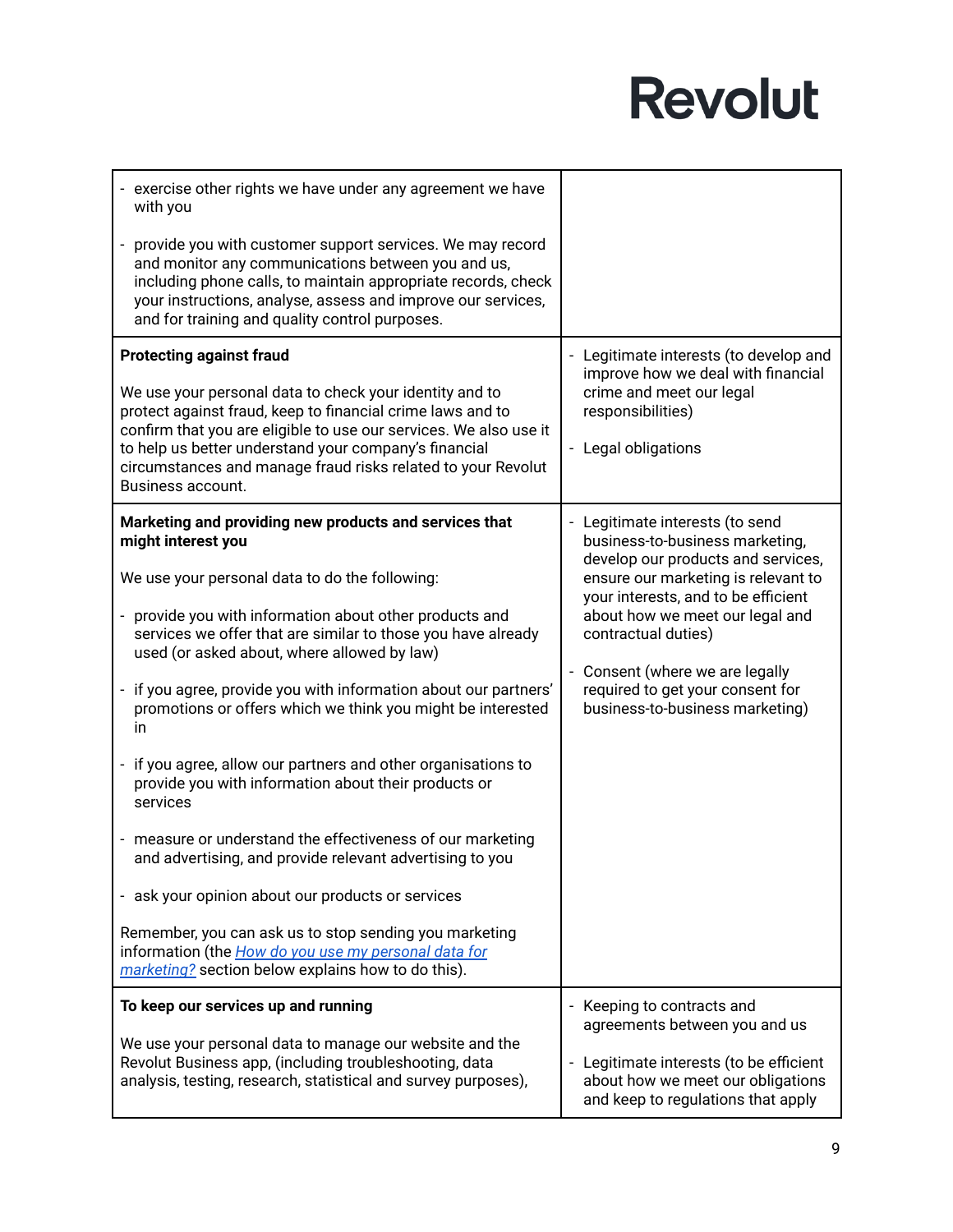| and to make sure that content is presented in the most<br>effective way for you and your device.                                                                                                                                                                                                                                                                                                                                                                                                                                                                                                  | to us and to present content as<br>effectively as possible for you)                                                   |
|---------------------------------------------------------------------------------------------------------------------------------------------------------------------------------------------------------------------------------------------------------------------------------------------------------------------------------------------------------------------------------------------------------------------------------------------------------------------------------------------------------------------------------------------------------------------------------------------------|-----------------------------------------------------------------------------------------------------------------------|
| We also use your personal data to:                                                                                                                                                                                                                                                                                                                                                                                                                                                                                                                                                                | - Consent (where required by law)                                                                                     |
| - verify your identity if you contact our customer support or<br>social media teams                                                                                                                                                                                                                                                                                                                                                                                                                                                                                                               |                                                                                                                       |
| - allow you to take part in interactive features of our services                                                                                                                                                                                                                                                                                                                                                                                                                                                                                                                                  |                                                                                                                       |
| - tell you about changes to our services                                                                                                                                                                                                                                                                                                                                                                                                                                                                                                                                                          |                                                                                                                       |
| - help keep our website and the Revolut Business app safe<br>and secure                                                                                                                                                                                                                                                                                                                                                                                                                                                                                                                           |                                                                                                                       |
| Preparing anonymous statistical datasets                                                                                                                                                                                                                                                                                                                                                                                                                                                                                                                                                          | - Legitimate interests (to conduct                                                                                    |
| We prepare anonymous statistical datasets about our<br>customers' spending patterns:                                                                                                                                                                                                                                                                                                                                                                                                                                                                                                              | research and analysis, including to<br>produce statistical research and<br>reports)                                   |
| - for forecasting purposes                                                                                                                                                                                                                                                                                                                                                                                                                                                                                                                                                                        | - Legal obligations                                                                                                   |
| - to understand how customers use Revolut Business                                                                                                                                                                                                                                                                                                                                                                                                                                                                                                                                                |                                                                                                                       |
| - to comply with governmental requirements and requests                                                                                                                                                                                                                                                                                                                                                                                                                                                                                                                                           |                                                                                                                       |
| These datasets may be shared internally or externally with<br>others, including non-Revolut companies. We produce these<br>reports using information about you and other customers. The<br>information used and shared in this way is never personal data<br>and you will never be identifiable from it. Anonymous<br>statistical data cannot be linked back to you as an individual.                                                                                                                                                                                                             |                                                                                                                       |
| For example, some countries have laws that require us to<br>report spending statistics and how money enters or leaves<br>each country. We will provide anonymised statistical<br>information that explains the broad categories of merchants<br>that Revolut Business customers in that country spend their<br>money with. We will also provide information about how<br>Revolut Business customers top up their accounts and<br>transfer money. However, we will not provide any<br>customer-level information. It will not be possible to identify<br>any individual Revolut Business customer. |                                                                                                                       |
| Improving our products and services                                                                                                                                                                                                                                                                                                                                                                                                                                                                                                                                                               | - Legitimate interests (to understand                                                                                 |
| We use your personal data to help us develop and improve our<br>current products and services. This allows us to continue to<br>provide products and services that our customers want to use.                                                                                                                                                                                                                                                                                                                                                                                                     | how customers use our products so<br>we can develop new products and<br>improve the products we currently<br>provide) |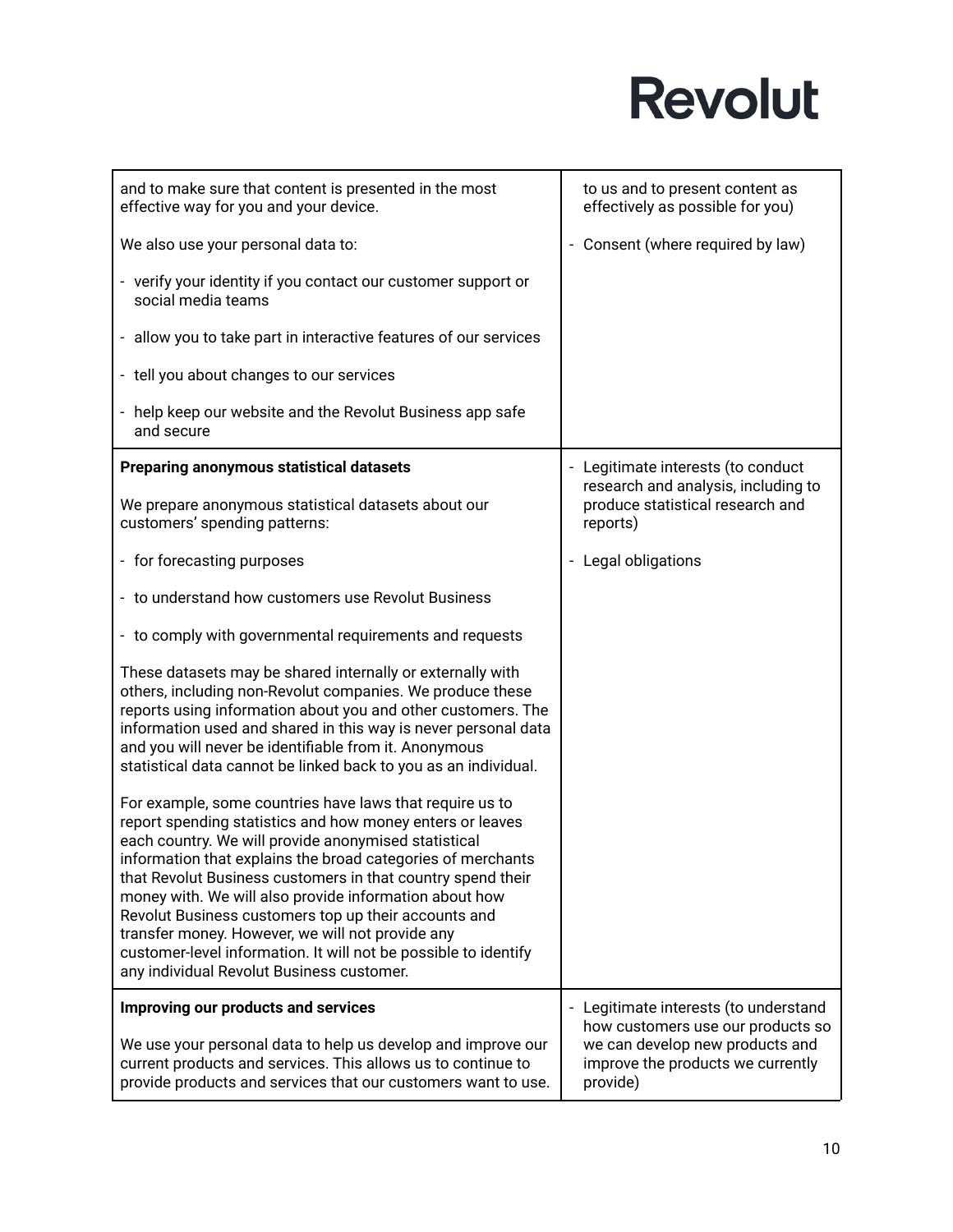| Meeting our legal obligations, enforcing our rights and other<br>legal uses                                                                                                                           | - Legitimate interests (for example,<br>to protect Revolut during a legal<br>dispute)                                              |
|-------------------------------------------------------------------------------------------------------------------------------------------------------------------------------------------------------|------------------------------------------------------------------------------------------------------------------------------------|
| We use your personal data:                                                                                                                                                                            |                                                                                                                                    |
| - to share it with other organisations (for example,<br>government authorities, law enforcement authorities, tax<br>authorities, fraud prevention agencies)                                           | - Substantial public interest (if we<br>process your sensitive personal<br>data to keep to legal requirements<br>that apply to us) |
| - if this is necessary to meet our legal or regulatory<br>obligations (for example, some countries require us to<br>understand which of our customers are vulnerable and<br>require enhanced support) | - Legal obligations                                                                                                                |
| - in connection with legal claims                                                                                                                                                                     |                                                                                                                                    |
| - to help detect or prevent crime                                                                                                                                                                     |                                                                                                                                    |
| You can find out more in the Do you share my personal data<br>with anvone else? section below.                                                                                                        |                                                                                                                                    |
| Sometimes, we are legally required to ask you to provide<br>information about other people. For example, we might ask<br>you to explain:                                                              |                                                                                                                                    |
| - your relationship with somebody who pays money into your<br><b>Revolut Business account</b>                                                                                                         |                                                                                                                                    |
| - how somebody got the money in the first place to pay it into<br>your Revolut Business account                                                                                                       |                                                                                                                                    |
| Where you, or your company, give us personal data about other<br>people, it is your responsibility to ensure they understand how<br>we will process their personal data.                              |                                                                                                                                    |
| Helping you to provide services to your customers                                                                                                                                                     | - Keeping to contracts and<br>agreements between you and us                                                                        |
| We may provide payment processing services to you or your<br>company. Where this happens, you, or your company, are<br>responsible for deciding:                                                      | - Legal obligations                                                                                                                |
| - if we collect your customers' personal data                                                                                                                                                         |                                                                                                                                    |
| - how we process your customers' personal data on your<br>behalf                                                                                                                                      |                                                                                                                                    |
| You, or your company, are the 'controller' of your customers'<br>personal data.                                                                                                                       |                                                                                                                                    |

ı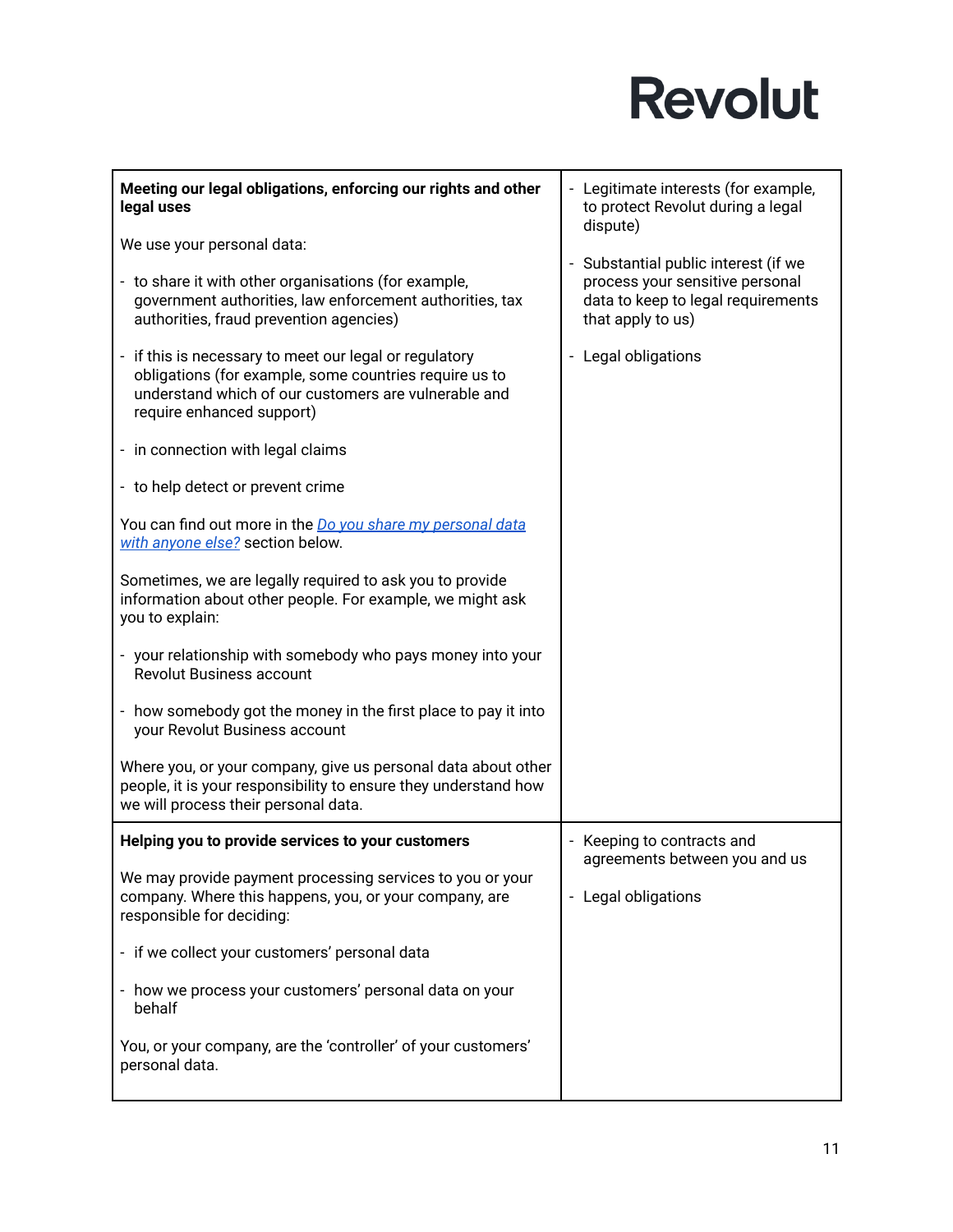Where we help you to provide services to your customers, we will set out our data protection obligations in our contract with you.

### <span id="page-11-0"></span>**6. Do you make automated decisions about me?**

Depending on the Revolut Business products or services you use, we may make automated decisions about you.

This means that we may use technology that can evaluate your personal circumstances and other factors to predict risks or outcomes. This is sometimes known as profiling. We do this for the efficient running of our services and to ensure decisions are fair, consistent and based on the right information.

Where we make an automated decision about you, you have the right to ask that it is manually reviewed by a person. You can find out more about this in the *What are my [rights?](#page-12-1)* section below.

For example, we may make automated decisions about you that relate to:

### **Opening accounts**

- KYB, anti-money laundering and sanctions checks
- identity and address checks

### **Detecting fraud**

monitoring your account to detect fraud and financial crime

Our legal basis is one or more of the following:

- keeping to contracts between you and us
- legal obligations
- legitimate interests (to develop and improve how we deal with financial crime and meet our legal responsibilities)

### <span id="page-11-1"></span>**7. Do you run credit checks on me?**

We will share your personal data with credit reference agencies, or other providers of credit information, to:

- confirm details you provide when applying for a Revolut Business account
- make an assessment about whether to accept a Revolut Business application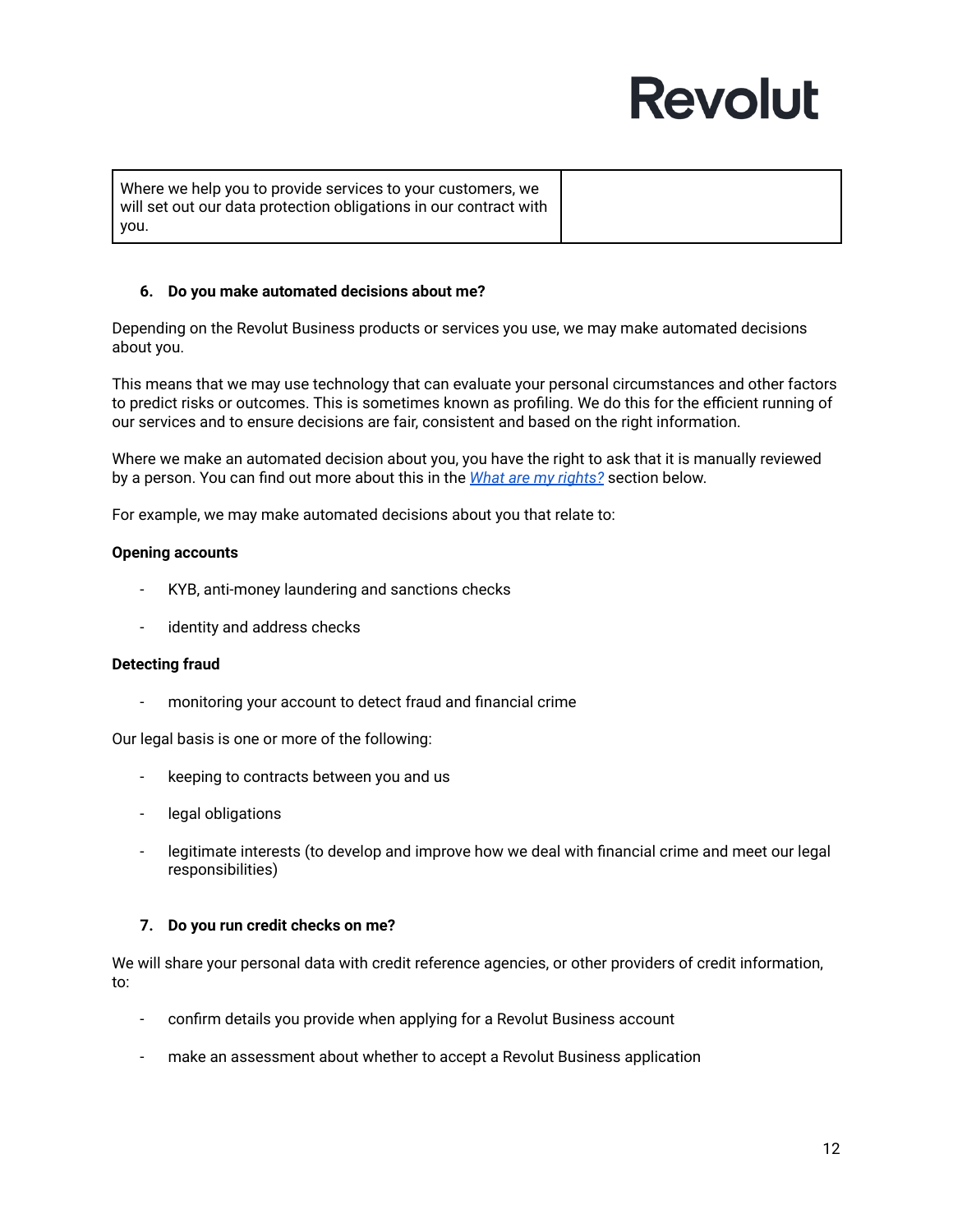The personal data we share with, and receive from, credit reference agencies (or other providers of credit information) will vary depending on the country you live in. We will provide full details during the relevant application process.

Our legal basis is one or more of the following:

- consent (where we are required to collect your consent by law)
- legal obligations
- keeping to contracts and agreements between you and us (where you apply for a Revolut Business account)
- legitimate interests (to develop and, in the future, offer products to our customers)

### <span id="page-12-0"></span>**8. How do you use my personal data for marketing?**

If you sign up to use Revolut Business, and where national laws allow, we will assume you want us to contact you by post, push notification, email and SMS text message with information about Revolut products, services, offers and promotions. Where national laws require us to get your consent to send direct marketing messages, we will do so in advance. We may use the personal data we have collected about you in order to tailor our offers to you.

You can tell us you don't want to hear from us at any time. Just click on the unsubscribe links on any marketing message we send you.

We won't pass your details on to any organisations outside the Revolut group of companies for their marketing purposes without your permission. You can find out more in the *Do you share my [personal](#page-15-0) data with [anyone](#page-15-0) else?* section.

Our legal basis is:

- consent (where we are required by law to collect your consent)
- legitimate interests (to send you marketing and to provide information more relevant to your interests)

### <span id="page-12-1"></span>**9. What are my rights?**

If you are an employee or customer of a company that holds a Revolut Business account, the company, rather than Revolut, is responsible for helping you with your request.

If Revolut is responsible for helping with your request, we may not be able to agree to your request (for example, if we have a legitimate reason for not doing so or the right does not apply to the particular information we hold about you).

| Your right | What it means |
|------------|---------------|
|------------|---------------|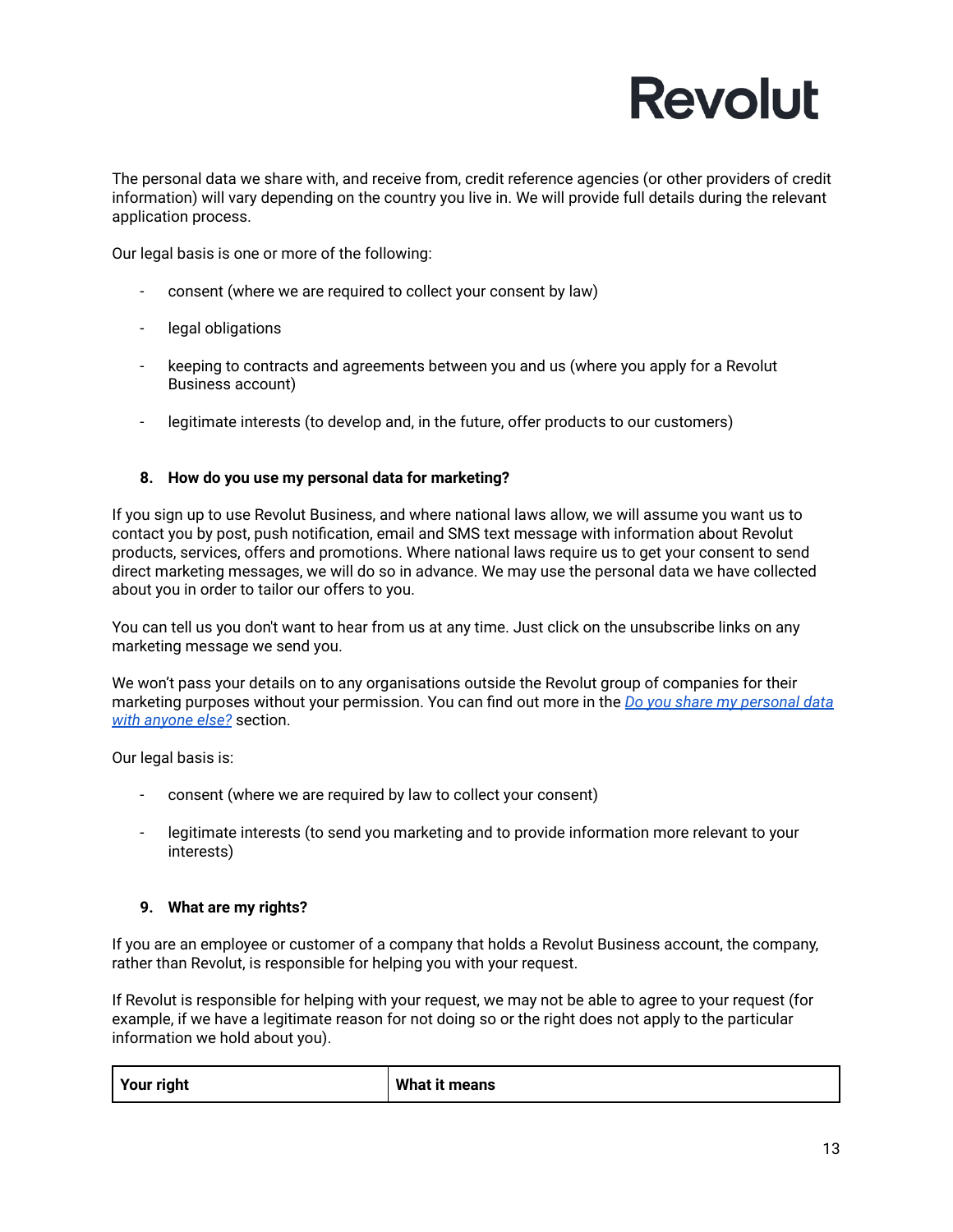| You have the right to be told about<br>how we use your personal data.                                    | We provide this privacy notice to explain how we use your<br>personal data.                                                                                                                                                                                                                                                                                                                                                           |  |
|----------------------------------------------------------------------------------------------------------|---------------------------------------------------------------------------------------------------------------------------------------------------------------------------------------------------------------------------------------------------------------------------------------------------------------------------------------------------------------------------------------------------------------------------------------|--|
|                                                                                                          | If you ask, we will provide a copy of the personal data we hold<br>about you. We can't give you any personal data about other<br>people, personal data which is linked to an ongoing criminal or<br>fraud investigation, or personal data which is linked to<br>settlement negotiations with you. We also won't provide you<br>with any communication we've had with our legal advisers.                                              |  |
| You can ask us to correct your<br>personal data if you think it's wrong.                                 | You can have incomplete or inaccurate personal data<br>corrected. Before we update your file, we may need to check<br>the accuracy of the new personal data you have provided.                                                                                                                                                                                                                                                        |  |
| You can ask us to delete your                                                                            | You can ask us to delete your personal data if:                                                                                                                                                                                                                                                                                                                                                                                       |  |
| personal data.                                                                                           | $\checkmark$ there's no good reason for us to continue using it                                                                                                                                                                                                                                                                                                                                                                       |  |
|                                                                                                          | ✓ you gave us consent (permission) to use your personal data<br>and you have now withdrawn that consent                                                                                                                                                                                                                                                                                                                               |  |
|                                                                                                          | √ you have objected to us using your personal data                                                                                                                                                                                                                                                                                                                                                                                    |  |
|                                                                                                          | √ we have used your personal data unlawfully                                                                                                                                                                                                                                                                                                                                                                                          |  |
|                                                                                                          | $\checkmark$ the law requires us to delete your personal data                                                                                                                                                                                                                                                                                                                                                                         |  |
|                                                                                                          | Only a Freelancer or Account Owner may ask us to delete<br>Revolut Business account data.                                                                                                                                                                                                                                                                                                                                             |  |
|                                                                                                          | Just to let you know, we may not be able to agree to your<br>request. As a regulated financial services provider, we must<br>keep certain customer personal data even when you ask us to<br>delete it (we've explained this in more detail below). We may<br>not be able to delete your entire file because these regulatory<br>responsibilities take priority. We will always let you know if we<br>can't delete your personal data. |  |
| You can object to us processing your<br>personal data for marketing<br>purposes.                         | You can tell us to stop using your personal data, including<br>profiling, for marketing.                                                                                                                                                                                                                                                                                                                                              |  |
| You can object to us processing<br>other personal data (if we are using it<br>for legitimate interests). | If our legal basis for using your personal data is 'legitimate<br>interests' and you disagree with us using it, you can object.                                                                                                                                                                                                                                                                                                       |  |
|                                                                                                          | However, if there is an overriding reason why we need to use<br>your personal data, we will not accept your request.                                                                                                                                                                                                                                                                                                                  |  |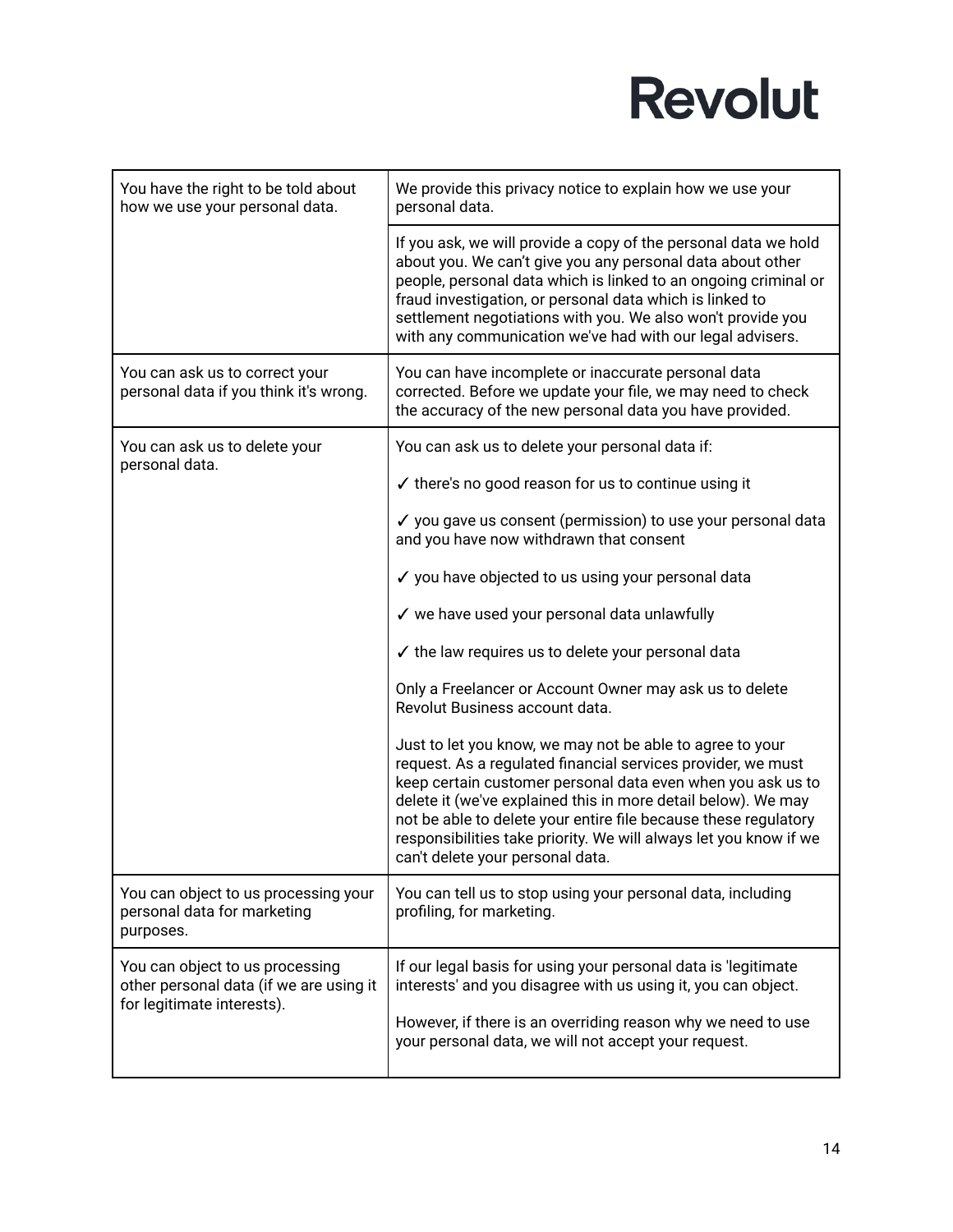|                                                                                              | If you object to us using personal data which we need in order<br>to provide our services, we may need to close your Revolut<br>Business account as we won't be able to provide the services. |
|----------------------------------------------------------------------------------------------|-----------------------------------------------------------------------------------------------------------------------------------------------------------------------------------------------|
| You can ask us to restrict how we                                                            | You can ask us to suspend using your personal data if:                                                                                                                                        |
| use your personal data.                                                                      | ✓ you want us to investigate whether it is accurate                                                                                                                                           |
|                                                                                              | ✓ our use of your personal data is unlawful but you do not<br>want us to delete it                                                                                                            |
|                                                                                              | √ we no longer need your personal data, but you want us to<br>continue holding it for you in connection with a legal claim                                                                    |
|                                                                                              | ✓ you have objected to us using your personal data (see<br>above), but we need to check whether we have an overriding<br>reason to use it                                                     |
| You can ask us to transfer personal<br>data to you or another company.                       | If we can, and are allowed to do so under regulatory<br>requirements, we will provide your personal data in a<br>structured, commonly used, machine-readable format.                          |
| You can withdraw your permission.                                                            | If you have given us any consent we need to use your personal<br>data, you can withdraw your consent at any time by sending an<br>email to dpo@revolut.com.                                   |
|                                                                                              | (Please note, it will have been lawful for us to use the personal<br>data up to the point you withdraw your permission).                                                                      |
| You can ask us to carry out a human<br>review of an automated decision we<br>make about you. | If we make an automated decision about you that significantly<br>affects you, you can ask us to carry out a manual review of this<br>decision.                                                |

Your ability to exercise these rights will depend on a number of factors. Sometimes, we won't be able to agree to your request (for example, if we have a legitimate reason for not doing so or the right does not apply to the particular information we hold about you).

### <span id="page-14-0"></span>**10. How do I exercise my rights?**

If you are an employee or customer of the company that holds the Revolut Business account, please contact that company.

If you were authorised to set the Revolut Business account up, or give us instructions about the account (for example, you are a Freelancer or Account Owner), you can send us an email at [dpo@revolut.com](mailto:dpo@revolut.com).

For security reasons, we can't deal with your request if we are not sure of your identity, so we may ask you for proof of your ID.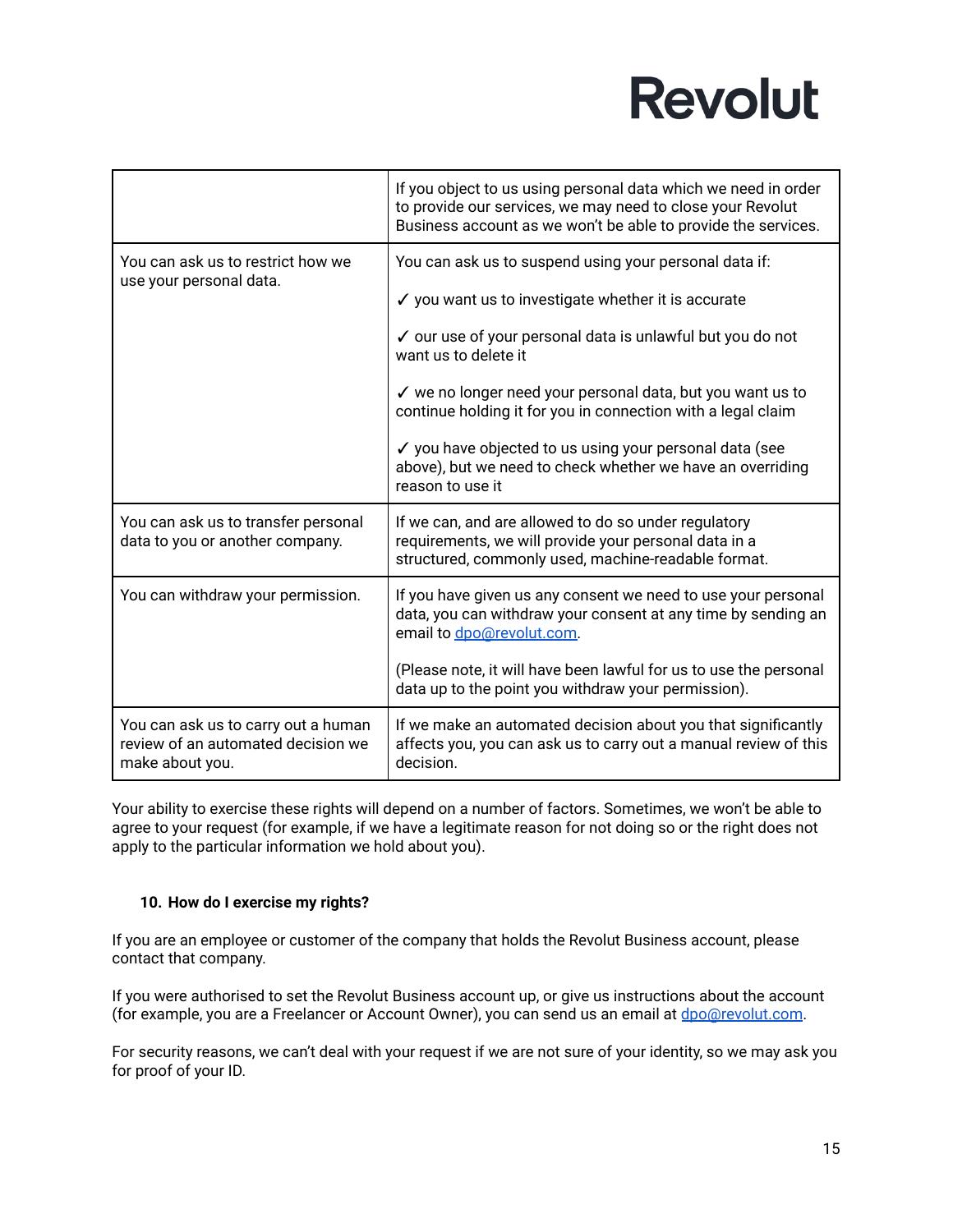If a third party exercises one of these rights on your behalf, we may need to ask for proof that a third party has been validly authorised to act on your behalf.

When you exercise one of these rights, it may take us up to one month to implement your changes.

Revolut will usually not charge you a fee when you exercise your rights. However, we are allowed by law to charge a reasonable fee or refuse to act on your request if it is manifestly unfounded or excessive.

If you are unhappy with how we have handled your request you can complain to a data protection authority. In the United Kingdom, this is the Information Commissioner's Office [\(website\)](https://ico.org.uk/make-a-complaint/). In the European Economic Area, this is the Lithuanian State Data Protection Inspectorate ([website](https://vdai.lrv.lt/)).

### <span id="page-15-0"></span>**11. Do you share my personal data with anyone else?**

### *Revolut group companies*

We share your personal data within the Revolut group of companies to:

- provide you with the best service
- send you information about Revolut products and services we think you'll be interested in hearing about

### *Suppliers*

The table below explains which suppliers we normally share your personal data with:

| <b>Type of supplier</b>                                                                                   | Why we share your personal data                                                                                                                              |
|-----------------------------------------------------------------------------------------------------------|--------------------------------------------------------------------------------------------------------------------------------------------------------------|
| Suppliers who provide us with<br>IT, payment and delivery<br>services                                     | To help us provide our services to you                                                                                                                       |
| Our banking and financial<br>services partners and<br>payments networks, including<br>Visa and Mastercard | To help us provide our services to you. This includes banking and<br>lending partners, banking intermediaries and international payment<br>service providers |
| Card manufacturing,<br>personalisation and delivery<br>companies                                          | To create and deliver your personalised Revolut Business card                                                                                                |
| Analytics providers and search<br>information providers                                                   | To help us improve our website or the Revolut Business app                                                                                                   |
| Customer service providers,<br>survey providers and<br>developers                                         | To help us to provide our services to you                                                                                                                    |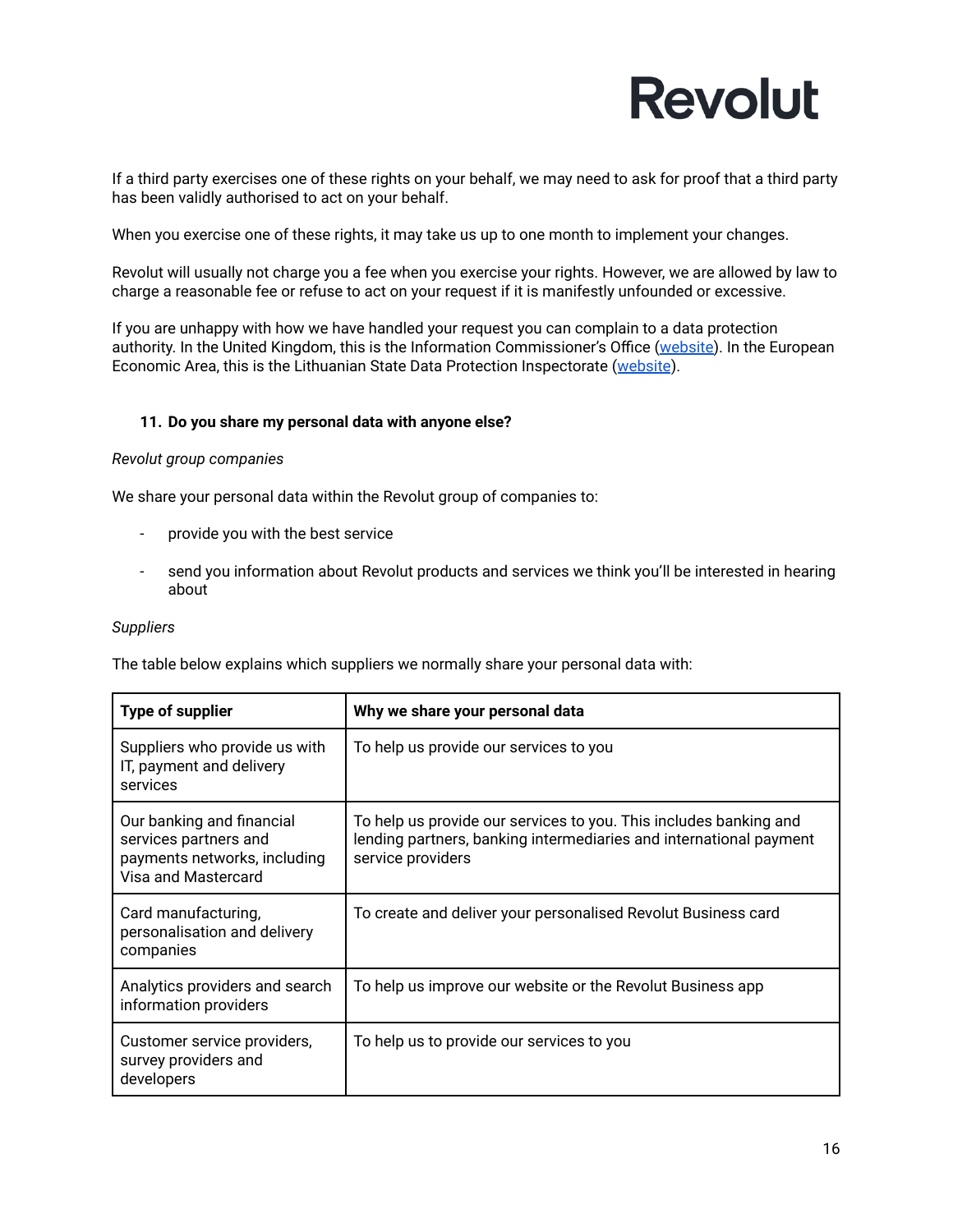| Communications services | To help us send you post, emails, push notifications and text |
|-------------------------|---------------------------------------------------------------|
| providers               | messages                                                      |

### *Partners who help to provide our services*

We may share your personal data with our partners to provide the company that holds the Revolut Business account with certain requested services.

We may share your personal data with our partners (through the Revolut [Business](https://www.revolut.com/business/business-api) API) when you switch this function on through Revolut Connect.

We'll only share your personal data in this way if the company that holds the Revolut Business account has asked for the relevant service or it is provided as part of our membership plans.

From time to time, we may work with other partners to offer co-branded services or promotional offers, and we will share some of your personal data with those partners. We will always make sure you understand how we and our partners process your personal data for these purposes.

### *Credit reference agencies*

As set out at the *Do you run credit [checks](#page-11-1) on me?* section, if you apply for a Revolut Business account, we may share your personal data with credit reference agencies.

### *Acquiring partners*

Where we provide payment services to you, or your company, we may share some of your, or your customers', personal data with our third party acquiring partners. This is necessary to provide you with the payment services you have requested.

### *Other third parties*

We may share your personal data with other third parties where this is necessary to facilitate you receiving payments to your Revolut Business account.

### *For legal reasons*

We also share your personal data with other financial institutions, government authorities, law enforcement authorities, tax authorities, companies and fraud prevention agencies to check your identity, protect against fraud, keep to tax laws, anti-money laundering laws, or any other laws, and confirm that you are eligible to use our products and services.

If fraud is detected, you could be refused certain services, finance or employment by Revolut or others.

We may also need to share your personal data with other third party organisations or authorities:

- if we have to do so under any law or regulation
- if we sell our business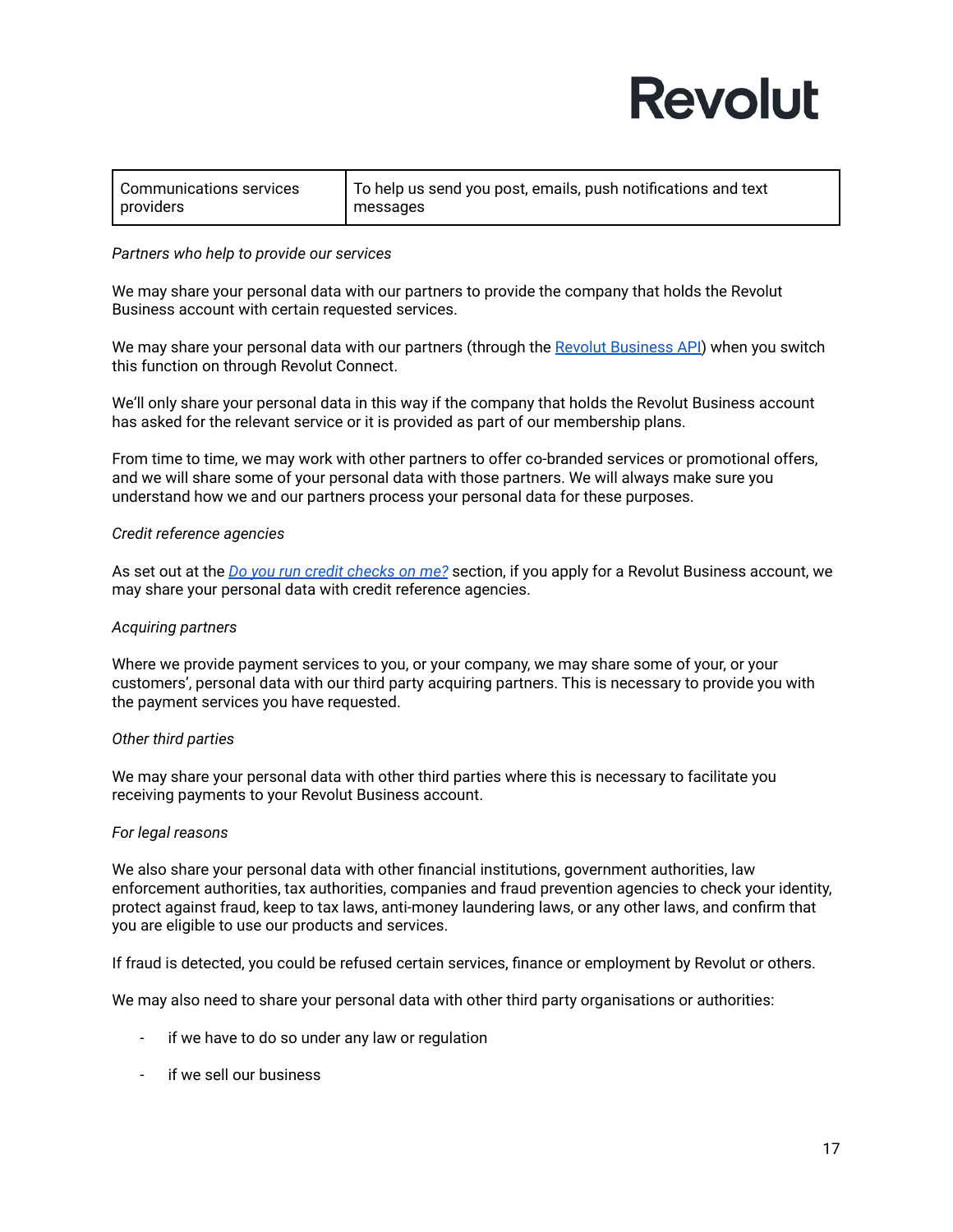- in connection with suspected or actual criminal or fraud investigations
- to enforce our rights (and those of our customers or others)
- in connection with legal claims

### *Social media and advertising companies*

When we use social media for marketing purposes, information about you, or your company, may be shared with our social media platform partners so they can check if you or your company also hold an account with them. If you do, we may ask the advertising partner, or social media provider, to:

- use the data to send our adverts to you or your company, because we think that you, or your employer, might be interested in a new Revolut product or service
- not send you our adverts, because the marketing relates to a service that you, or your employer, already use
- send our adverts to companies that have a similar profile to your company

An example of how we may use social media for marketing purposes is through Facebook's 'Custom Audience' tool. Read more about these [terms.](https://www.facebook.com/legal/terms/customaudience)

Our legal basis is:

legitimate interests (to ensure Revolut's advertising is as effective as possible).

You can contact us at any time, either through the Revolut Business app or by emailing [dpo@revolut.com,](mailto:dpo@revolut.com) if you don't want us to share your personal data for advertising purposes.

Remember you can also manage your marketing preferences directly with any social media provider that you have an account with.

### *Where you ask us to share your personal data*

Where you direct us to share your personal data with a third party, we may do so. For example, you may authorise third parties to act on your behalf (such as a lawyer or accountant). We may need to ask for proof that a third party has been validly authorised to act on your behalf.

### <span id="page-17-0"></span>**12. Will my personal data go outside of the United Kingdom or Europe?**

As we provide an international service, we may need to transfer your personal data outside the United Kingdom or European Economic Area (EEA) in order for us to provide our services.

We may send your personal data outside of the United Kingdom or EEA to:

- keep to global legal and regulatory requirements
- provide ongoing support services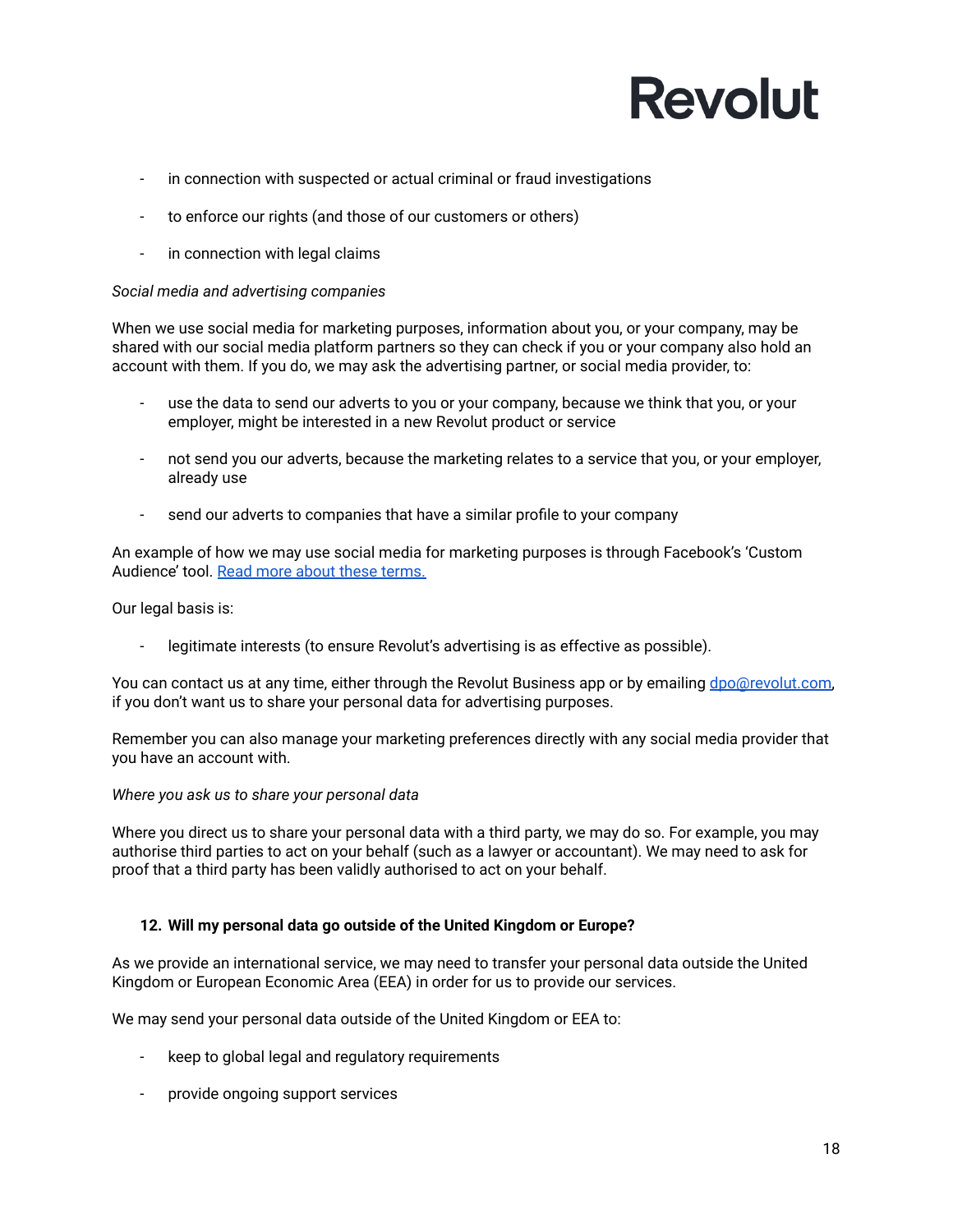

- credit reference agencies, fraud prevention agencies, law enforcement authorities
- enable us to provide you with products or services you have requested

If we transfer your personal data to another country that does not offer a standard of data protection equivalent to the United Kingdom or EEA, we will make sure that your personal data is sufficiently protected. For example, we will make sure that a contract with strict data protection safeguards is in place before we transfer your personal data. In some cases, you may be entitled to ask us for a copy of this contract.

If you would like more information, please contact us by sending an email to [dpo@revolut.com.](mailto:dpo@revolut.com)

### <span id="page-18-0"></span>**13. How do you protect my personal data?**

We recognise the importance of protecting and managing your personal data. Any personal data we process will be treated with the utmost care and security. This section sets out some of the security measures we have in place**.**

We use a variety of physical and technical measures to:

- keep your personal data safe
- prevent unauthorised access to your personal data
- make sure your personal data is not improperly used or disclosed

Electronic data and databases are stored on secure computer systems with control over access to information using both physical and electronic means. Our staff receives data protection and information security training. We have detailed security and data protection policies which staff are required to follow when they handle your personal data**.**

While we take all reasonable steps to ensure that your personal data will be kept secure from unauthorised access, we cannot guarantee it will be secure during transmission by you to our app, a website or other services. We use HTTPS (HTTP Secure), where the communication protocol is encrypted through Transport Layer Security for secure communication over networks, for all our app, web and payment-processing services.

If you use a password for the Revolut app or our website, you will need to keep this password confidential. Please do not share it with anyone.

When you use our public services, which includes our social network accounts and the Revolut Community forum, do not share any personal data that you don't want to be seen, collected or used by other customers, as this personal data will become publicly available.

### <span id="page-18-1"></span>**14. How long will you keep my personal data for?**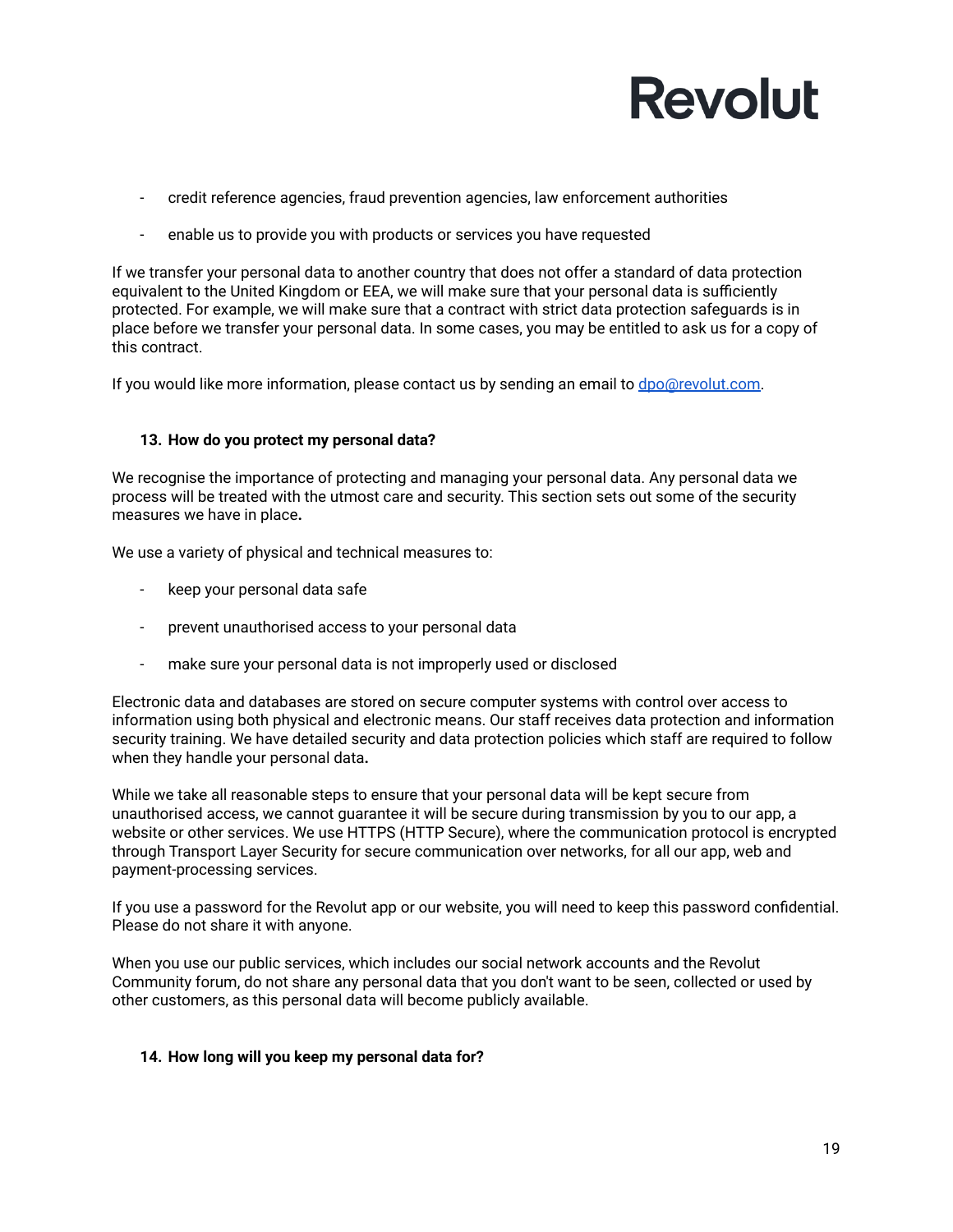We will generally keep your personal data for six years after our business relationship with the company that holds the Revolut Business account ends or such period as may be required by applicable local laws. However, if you receive services from our Lithuanian group companies, we will keep your personal data for eight years after our business relationship with the company that holds the Revolut Business account ends.

We are required to keep your personal data for this long by anti-money laundering and e-money laws. We may keep your personal data for longer because of a potential or ongoing court claim or another legal reason.

### <span id="page-19-0"></span>**15. How will you keep me updated about how you use my personal data?**

If we change the way we use your personal data, we will update this notice and, if appropriate, let you know by email, through the Revolut Business app or through our website.

### <span id="page-19-1"></span>**16. Do you use cookies?**

We use cookies to analyse how you use our website. Please read our [Cookies](https://www.revolut.com/legal/cookies-policy) Policy for more information about cookies.

We also use pixels or web beacons in the direct marketing emails that we send to you. These pixels track whether our email was delivered and opened, and whether links within the email were clicked. They also allow us to collect information such as your IP address, browser, email client type and other similar details. We use this information to measure the performance of our email campaigns, and for analytics.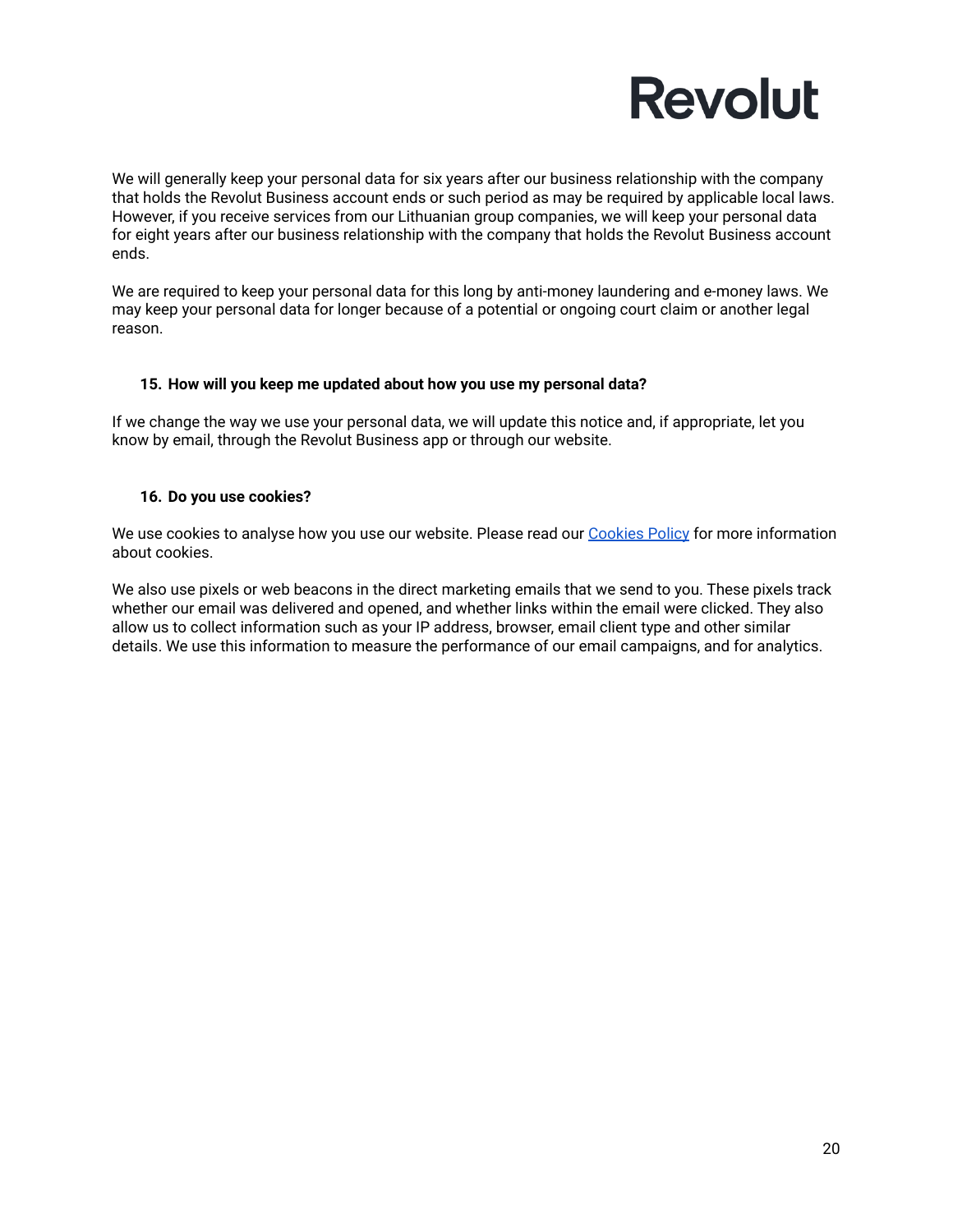### **"REVOLUT BUSINESS" KLIENTŲ PRIVATUMO PRANEŠIMAS (LIETUVIŲ)**

*[\(Sugrįžti](#page-0-0) į kalbų lentelę)*

<span id="page-20-0"></span>Įsigaliojimo data: 2022 m. gegužės 23 d.

| Apie mus                                                                          | 22 |
|-----------------------------------------------------------------------------------|----|
| Kodėl turėčiau perskaityti šį pranešimą?                                          | 22 |
| Kokius mano asmens duomenis renkate?                                              | 23 |
| Kokiu teisiniu pagrindu naudojate mano asmens duomenis?                           | 26 |
| Kaip naudojate mano asmens duomenis?                                              | 27 |
| Ar priimate su manimi susijusius automatizuotus sprendimus?                       | 31 |
| Ar atliekate kredito patikras?                                                    | 32 |
| Ar naudojate mano asmens duomenis rinkodarai?                                     | 32 |
| Kokios yra mano teisės?                                                           | 33 |
| Kaip galiu pasinaudoti savo teisėmis?                                             | 35 |
| Ar su kuo nors dalijatės mano asmens duomenimis?                                  | 35 |
| Ar mano asmens duomenys bus perduodami už Jungtinės Karalystės arba Europos ribų? | 38 |
| Kaip apsaugote mano asmens duomenis?                                              | 38 |
| Kiek laiko saugosite mano asmens duomenis?                                        | 39 |
| Kaip mane informuosite apie tai, kaip naudojate mano asmens duomenis?             | 39 |
| Ar naudojate slapukus?                                                            | 39 |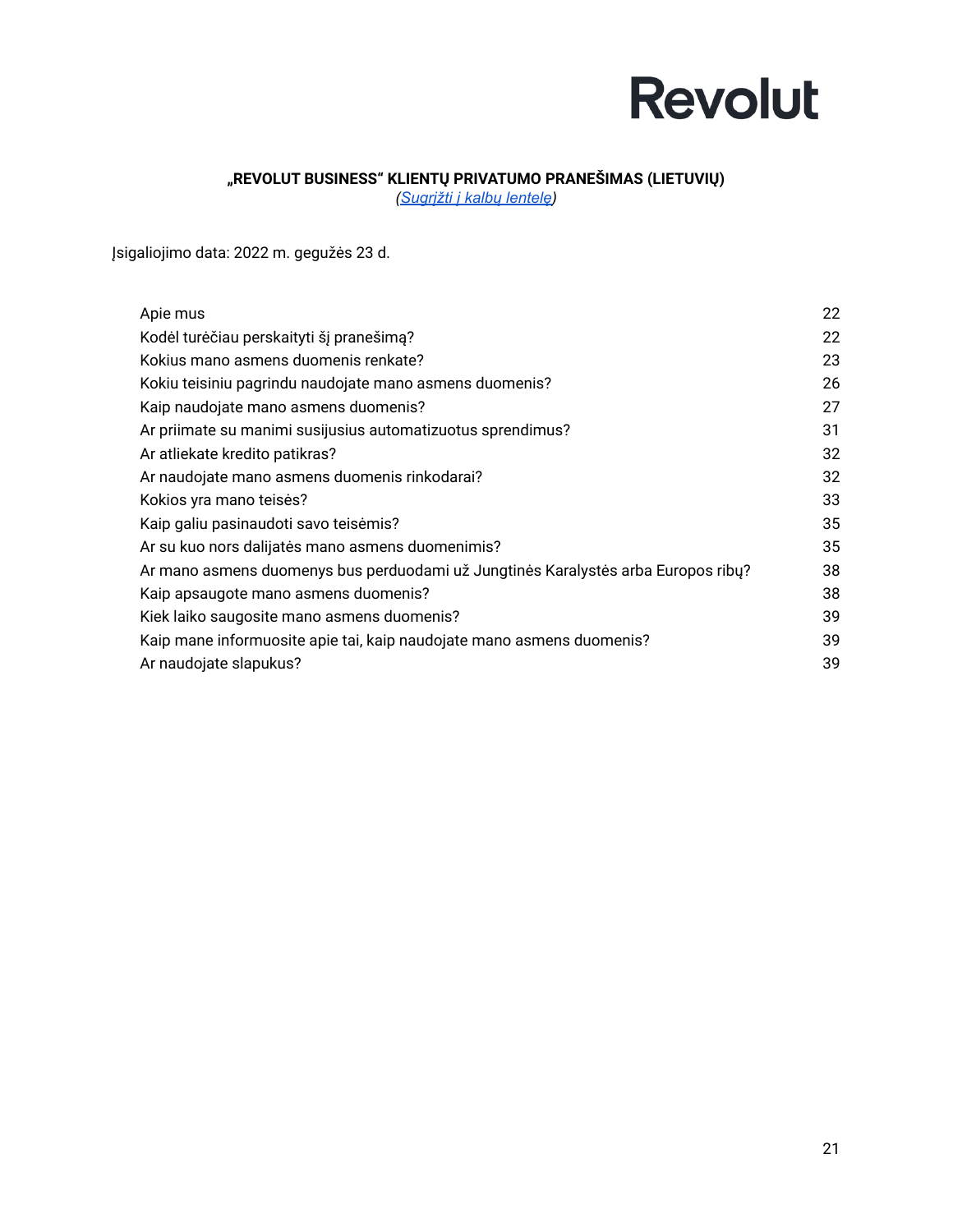Įsipareigojame saugoti ir gerbti jūsų privatumą.

Mes pasižadame:

- visada stengtis užtikrinti jūsų asmens duomenų saugumą ir privatumą
- niekada neparduoti jūsų asmens duomenų ir
- suteikti jums galimybę bet kada peržiūrėti savo rinkodaros pasirinkimus

### <span id="page-21-0"></span>**1. Apie mus**

"Revolut" grupę sudaro įvairios [įmonės.](https://www.revolut.com/business/help/more/general/which-revolut-entities-offer-services) Kai pirmą kartą kreipsitės dėl "Revolut" produkto arba paslaugos naudojimo, informuosime jus, su kuria "Revolut" įmone užmezgate ryšį.

"Revolut" įmonė, teikianti jums atitinkamą produktą ar paslaugą, bus atsakinga už su tuo produktu ar paslauga susijusių jūsų asmens duomenų tvarkymą. Ši "Revolut" įmonė vadinama jūsų asmens duomenų "valdytoju".

### <span id="page-21-1"></span>**2. Kodėl turėčiau perskaityti šį pranešimą?**

Jūsų asmens duomenis rinksime jums naudojantis:

- mūsų svetaine [www.revolut.com](https://www.revolut.com)
- programėle "Revolut Business"
- bet kuriomis paslaugomis, kurias galite pasiekti per "Revolut Business" programėle arba svetaine

Mes taip pat galime rinkti asmens duomenis iš kitų asmenų ar įmonių. Paaiškinsime išsamiau, kaip tai vyksta, tolesniame skyriuje *Kokius mano asmens [duomenis](#page-22-0) renkate?.*

Sakydami "asmens duomenys", kalbame apie informaciją, kurią:

- žinome apie jus (pavyzdžiui, jei esate įmonės direktorius, pateikes prašymą dėl "Revolut Business" sąskaitos, galime paprašyti jūsų pateikti identifikavimo dokumentus)
- galima panaudoti jūsų tapatybei nustatyti (pavyzdžiui, jūsų vardą ir pavardę kartu su pašto adresu)

Duomenų apsaugos įstatymai netaikomi informacijai apie juridinius asmenis (pvz., ribotosios atsakomybės įmonėms). Tačiau jie taikomi žmonėms. Teikdami "Revolut Business" produktus, tvarkome asmens duomenis asmenų, kuriems suteikta teisė atidaryti sąskaitą ir teikti mums instrukcijas dėl sąskaitos. Mes taip pat galime tvarkyti kitų įmonės darbuotojų ir "Revolut Business" produktus naudojančių įmonių klientų asmens duomenis.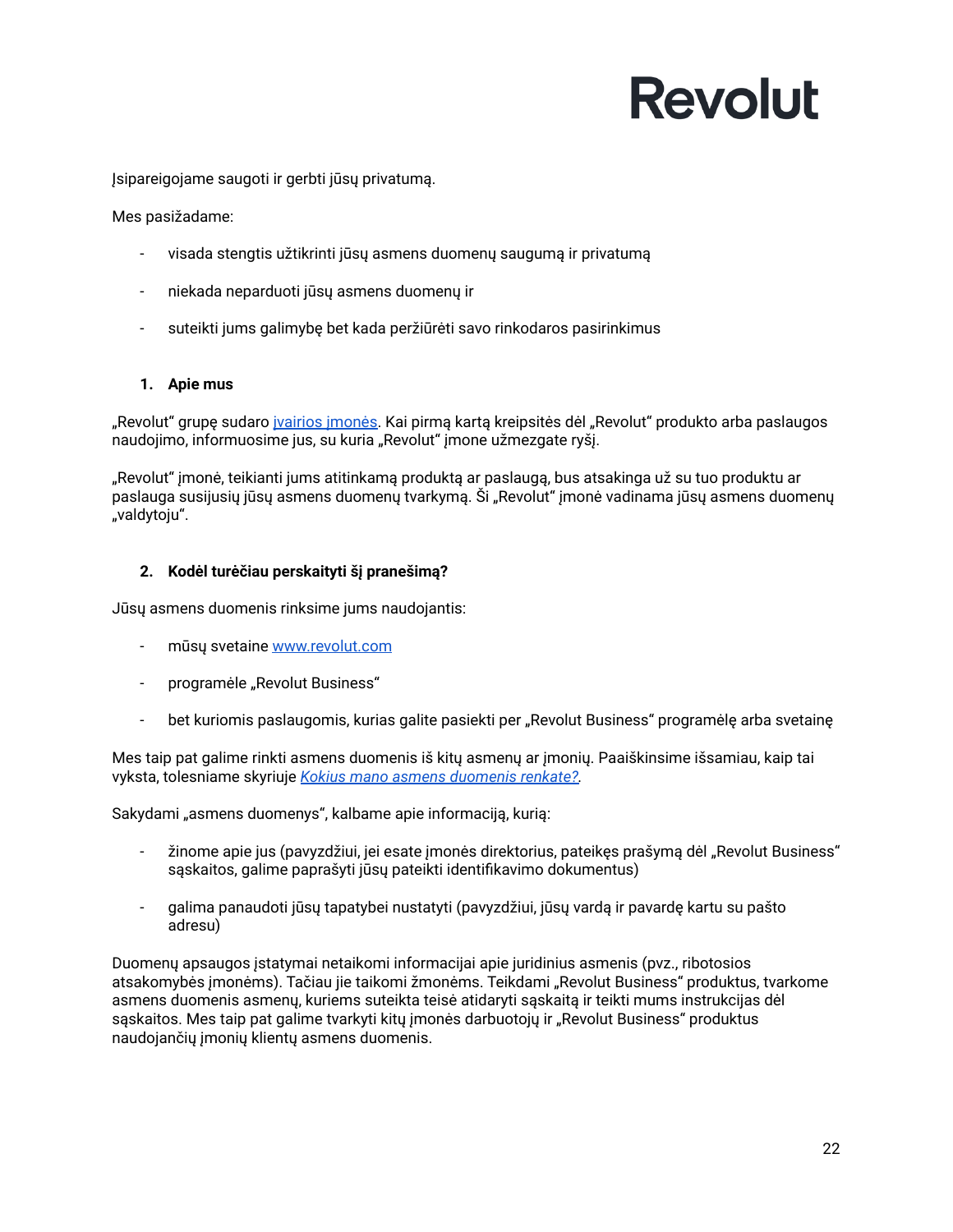Jeigu instrukcijas dėl "Revolut Business" sąskaitos turi teisę duoti daugiau nei vienas asmuo, terminai "jūs" ir "jūsų" šiame pranešimai reikš visus ar bet kurį iš šių asmenų. Jei nurodome "įmonė", tai reiškia jmonę, kuri turi "Revolut Business" sąskaitą.

Šiame pranešime paaiškiname, kokius asmens duomenis renkame, kaip juos naudojame ir kokias turite teises, jei norite pakeisti tai, kaip naudojame jūsų asmens duomenis. Šis pranešimas taikomas tik asmens duomenims. Jis netaikomas įmonės informacijai.

Jeigu esate įmonės, kuri turi "Revolut Business" sąskaitą, klientas arba vienas iš jos darbuotojų, tačiau neturite įgaliojimo duoti instrukcijas, mes netvarkome jūsų duomenų kaip asmens duomenų "valdytojas". Įmonė, kuri turi "Revolut Business" sąskaitą, yra jūsų asmens duomenų "valdytojas". Tokiu atveju, šis pranešimas jums netaikomas. Dėl informacijos apie tai, kaip "Revolut Business" sąskaitą turinti įmonė tvarko jūsų duomenis, kreipkitės į tą įmonę.

Šį pranešimą galime pateikti ne tik anglų, bet ir kitomis kalbomis. Jeigu yra kokių nors neatitikimų tarp versijų kitomis kalbomis ir anglų kalba, vadovaujamasi versija anglų kalba.

Jei kyla klausimų, kaip naudojame jūsų asmens duomenis, galite kreiptis adresu [dpo@revolut.com](mailto:dpo@revolut.com).

### <span id="page-22-0"></span>**3. Kokius mano asmens duomenis renkate?**

Mūsų renkamų asmens duomenų tipai priklauso nuo to, kaip naudojate "Revolut Business". Jei naudojatės "Revolut Business", galite būti:

- laisvai samdomas darbuotojas, individualus prekybininkas arba individuali įmonė, pateikę prašymą dėl "Revolut Business" sąskaitos, t. y. "**Laisvai samdomas darbuotojas**"
- darbdavys arba darbuotojas, atsakingas už prašymo pateikimą ir (arba) "Revolut Business" sąskaitos tvarkymą įmonės vardu, t. y. "**Sąskaitos savininkas**"
- jmonės, turinčios "Revolut Business" sąskaitą, darbuotojas ir jūsų darbdavys pakvietė jus naudoti "Revolut Business" sąskaitą, t. y. "**Komandos narys**"

### Jeigu esate:

- laisvai samdomas darbuotojas, mes esame jūsų asmens duomenų "valdytojas", kai teikiame jums "Revolut Business"
- jmonės, kuri turi "Revolut Business" sąskaitą ir kurią naudoti buvote pakviestas, Komandos narys, esame jūsų asmens duomenų "valdytojas". Susisiekite, jei turite klausimų apie tai, kaip "Revolut Business" tvarkomi jūsų asmens duomenys
- įmonės, turinčios "Revolut Business" sąskaitą, klientas, ši įmonė yra jūsų asmens duomenų "valdytojas". Susisiekite su šia įmone, jei turite klausimų apie tai, kaip jos vardu tvarkomi jūsų duomenys naudojant "Revolut Business"
- potencialus "Revolut Business" klientas, dar nepateikęs prašymo dėl "Revolut Business" sąskaitos, tačiau galbūt gavęs informacijos apie "Revolut Business", pateikiame jums atskirą privatumo pranešimą, kurį rasite [čia](https://www.revolut.com/business/help/more/general/prospective-customer-privacy-notice)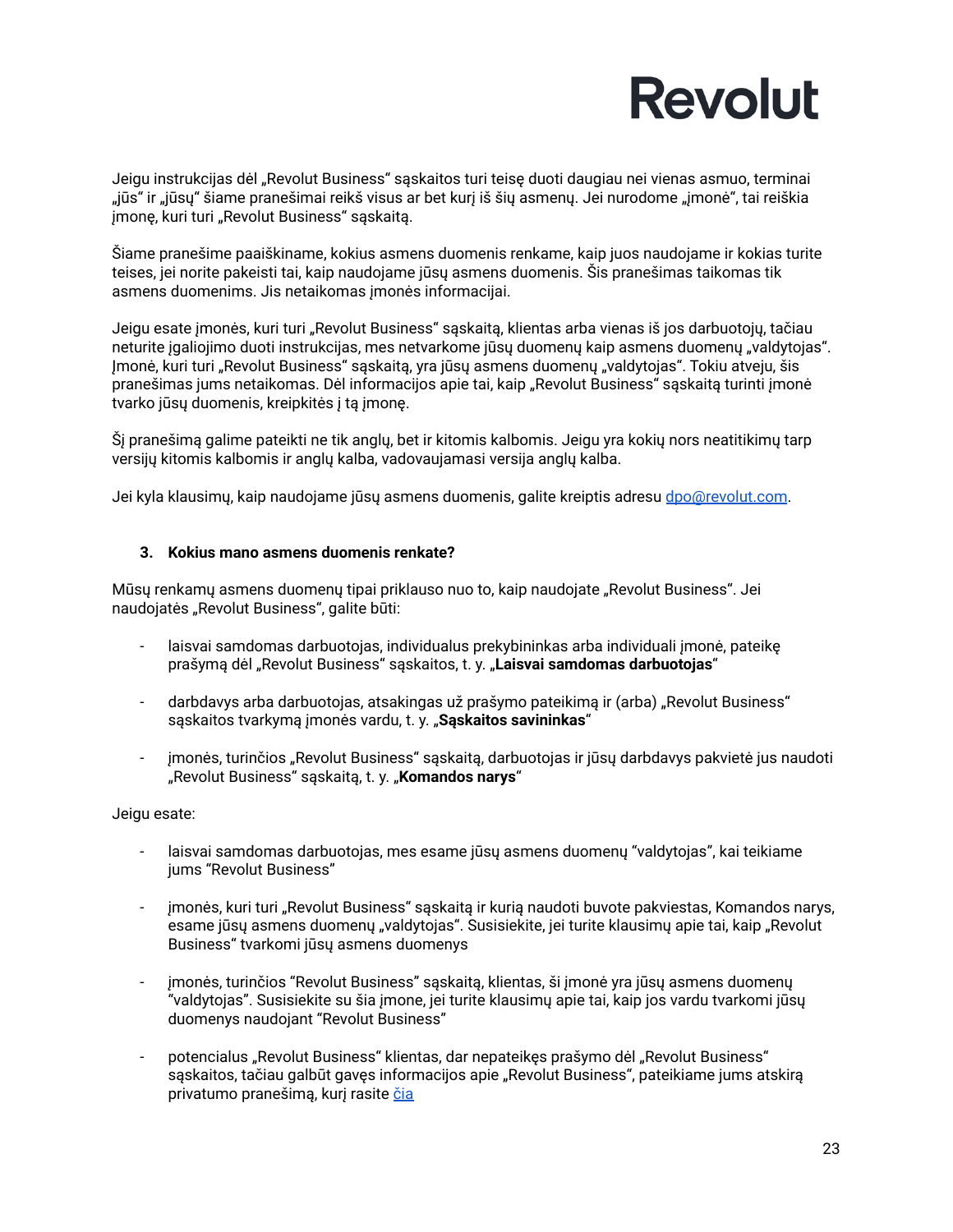Toliau pateikiamoje lentelėje paaiškiname, kokius jūsų asmens duomenis renkame ir naudojame:

| Asmens duomenų tipas | Paaiškinimas                                                                                                                                                                                                        |
|----------------------|---------------------------------------------------------------------------------------------------------------------------------------------------------------------------------------------------------------------|
| Informacija, kurią   | Renkame informaciją, kurią jūs pateikiate, kai:                                                                                                                                                                     |
| mums pateikiate      | ✓ pildote kokias nors formas                                                                                                                                                                                        |
|                      | √ susirašinėjate su mumis                                                                                                                                                                                           |
|                      | √ dalyvaujate mūsų apklausose                                                                                                                                                                                       |
|                      | √ užsiregistruojate naudoti "Revolut Business" programėlę                                                                                                                                                           |
|                      | ✓ atidarote "Revolut Business" sąskaitą, esate priskirtas kaip Sąskaitos<br>savininkas arba naudojatės kuria nors iš mūsų paslaugų                                                                                  |
|                      | √ suteikiate mums prieigą prie kitų jūsų ar jūsų įmonės finansinių sąskaitų<br>(pavyzdžiui, naudojantis atvirąja bankininkyste)                                                                                     |
|                      | √ dalyvaujate internetinėse diskusijose ar pasinaudojate reklaminiais<br>pasiūlymais                                                                                                                                |
|                      | ✓ bendraujate su mūsų socialinių tinklų arba klientų aptarnavimo komandos<br>nariu (pavyzdžiui, mūsų socialinės tinklų puslapiuose, svetainėje, telefonu ar<br>"Revolut Business" programėlėje)                     |
|                      | ✓ dalyvaujate konkurse ar dalinatės informacija su mumis socialiniuose<br>tinkluose                                                                                                                                 |
|                      | √ susisiekiate su mumis dėl kitų priežasčių                                                                                                                                                                         |
|                      | Rinksime šią informaciją:                                                                                                                                                                                           |
|                      | √ jūsų vardas ir pavardė, adresas ir gimimo data                                                                                                                                                                    |
|                      | √ jūsų el. pašto adresas, telefono numeris ir informacija apie jūsų naudojamą<br>jrenginį (pavyzdžiui, telefoną, kompiuterį ar planšetinį kompiuterį)                                                               |
|                      | √ jūsų registracijos informacija                                                                                                                                                                                    |
|                      | √išsami informacija apie atitinkamą "Revolut Business" sąskaitą, su kuria<br>esate susietas, įskaitant sąskaitos numerį, banko kodą ir IBAN                                                                         |
|                      | ✓ jūsų "Revolut Business" kortelių (ar kitų kortelių, kurias pas mus<br>užregistravote) duomenys, įskaitant kortelės numerį, galiojimo datą ir CVC (trys<br>paskutinieji numerio kitoje kortelės pusėje skaitmenys) |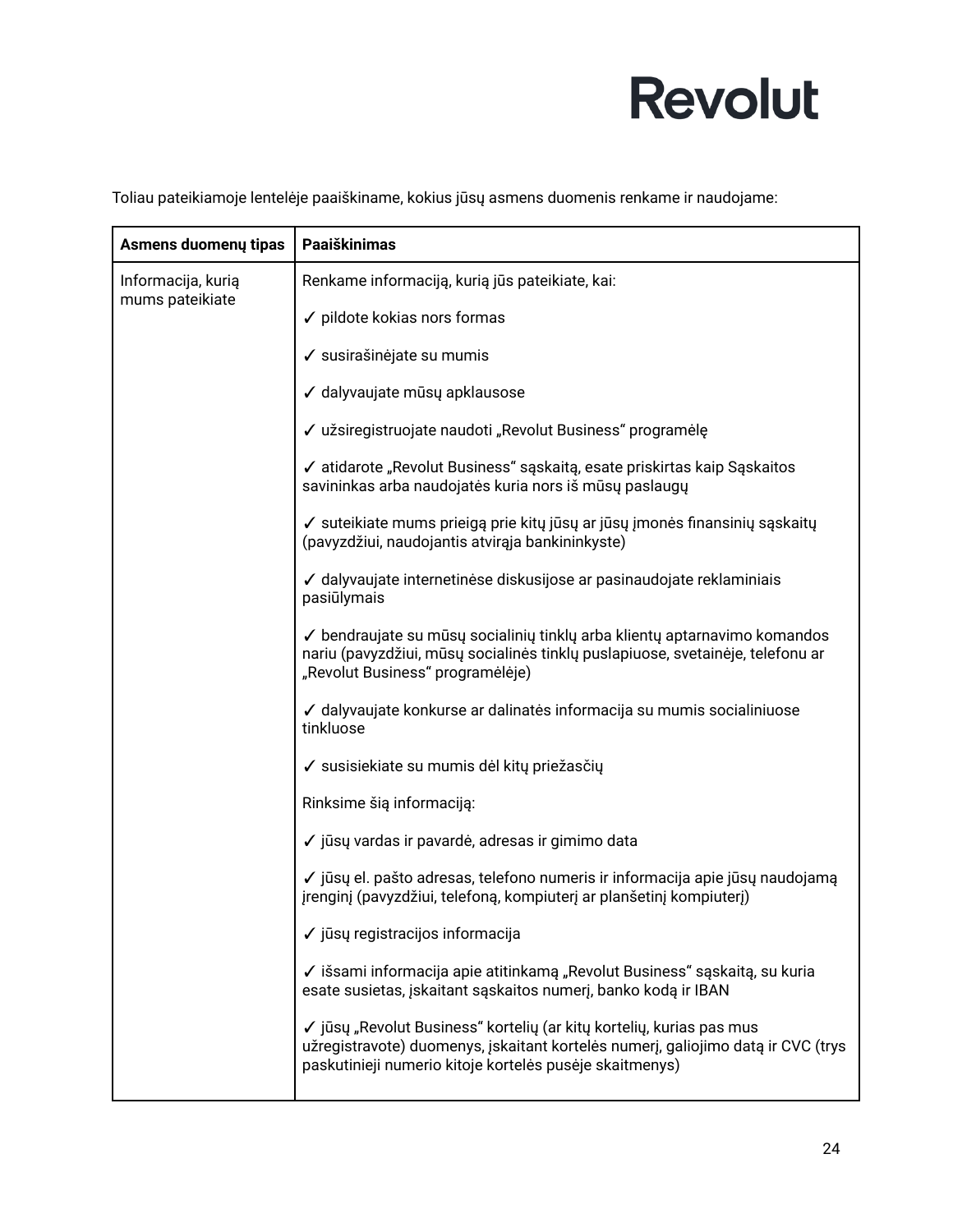|                                                  | √ tapatybės dokumentų (pavyzdžiui, paso arba vairuotojo pažymėjimo) kopijos<br>ir bet kokia kita jūsų pateikta informacija, įrodanti, kad galite naudotis mūsų<br>paslaugomis                                                                                                                                                                                                                                                                                                                                                                                                           |
|--------------------------------------------------|-----------------------------------------------------------------------------------------------------------------------------------------------------------------------------------------------------------------------------------------------------------------------------------------------------------------------------------------------------------------------------------------------------------------------------------------------------------------------------------------------------------------------------------------------------------------------------------------|
|                                                  | √ jūsų gyvenamoji šalis, rezidavimo vietos mokesčių tikslais informacija ir<br>mokesčių mokėtojo identifikacinis numeris                                                                                                                                                                                                                                                                                                                                                                                                                                                                |
|                                                  | √ mūsų bendravimo įrašai, jei su mumis susisieksite arba mes susisieksime su<br>jumis (įskaitant telefono skambučių įrašus)                                                                                                                                                                                                                                                                                                                                                                                                                                                             |
|                                                  | √ jūsų atvaizdas nuotraukos arba vaizdo įrašo forma (kai to reikalaujama dėl<br>mūsų "pažink įmonę" (Know-Your-Business - KYB) patikrų, skirtų jūsų tapatybei<br>patvirtinti, kai kreipiatės į mus atsijungę nuo "Revolut Business" sąskaitos arba<br>siunčiate nuotrauką į savo "Revolut Business" sąskaitą)                                                                                                                                                                                                                                                                           |
|                                                  | √ informacija apie kitus žmones (pavyzdžiui, jūsų įmonės akcininkus,<br>direktorius, darbuotojus, klientus arba verslo partnerius), kai privalome prašyti<br>tokios informacijos dėl teisinių priežasčių (pavyzdžiui, dėl KYB patikrų arba dėl<br>kovos su pinigų plovimu įstatymų, norint patikrinti jūsų įmonės lėšų šaltinius)                                                                                                                                                                                                                                                       |
|                                                  | Kai jūs ar jūsų įmonė pateikia mums asmens duomenis apie kitus žmones,<br>privalote užtikrinti, kad jie supranta, kaip mes tvarkome jų asmens duomenis.                                                                                                                                                                                                                                                                                                                                                                                                                                 |
| Informacija apie tai,<br>kaip naudojate "Revolut | Kai naudojate "Revolut Business", mes gauname informaciją apie:                                                                                                                                                                                                                                                                                                                                                                                                                                                                                                                         |
| Business"                                        | √ tai, kaip jūs naudojatės "Revolut Business" kortele                                                                                                                                                                                                                                                                                                                                                                                                                                                                                                                                   |
|                                                  | √ visas operacijas, kurias atliekate "Revolut Business" kortele ir                                                                                                                                                                                                                                                                                                                                                                                                                                                                                                                      |
|                                                  | √ jūsų įrenginį (kaip paaiškinta žemiau)                                                                                                                                                                                                                                                                                                                                                                                                                                                                                                                                                |
| Informacija, surinkta<br>jums naudojantis mūsų   | Kai naudojatės mūsų svetaine ar "Revolut Business" programėle, renkame šią<br>informaciją:                                                                                                                                                                                                                                                                                                                                                                                                                                                                                              |
| produktais ir<br>paslaugomis                     | √ techninę informaciją, įskaitant interneto protokolo (IP) adresą, naudojamą<br>jūsų kompiuteriui jungiantis prie interneto, jūsų prisijungimo informaciją,<br>naršyklės tipą ir versiją, laiko juostos nustatymus, operacinę sistemą ir<br>platformą, jūsų naudojamo įrenginio tipą, unikalųjį įrenginio identifikatorių<br>(pavyzdžiui, jūsų įrenginio IMEI numerį, įrenginio belaidžio tinklo sąsajos MAC<br>adresą arba įrenginio naudojamą mobiliojo telefono numerį), mobiliojo tinklo<br>informaciją, jūsų mobiliąją operacinę sistemą, naudojamos mobiliosios<br>naršyklės tipą |
|                                                  | √ informaciją apie jūsų apsilankymą, įskaitant jūsų spustelėtas nuorodas mūsų<br>svetainėje ar programėlėje, per ją ir iš jos (įskaitant datą ir laiką), peržiūras arba<br>ieškotas paslaugas, puslapių atsako laiką, atsisiuntimo klaidas, kiek laiko<br>praleidote tam tikruose puslapiuose, puslapių sąveikos informaciją (pavyzdžiui,<br>slinkimo ir spustelėjimų) ir metodus, naudojamus išeiti iš puslapio                                                                                                                                                                        |
|                                                  | √ informaciją apie operacijas (pavyzdžiui, mokėjimus į jūsų "Revolut Business"                                                                                                                                                                                                                                                                                                                                                                                                                                                                                                          |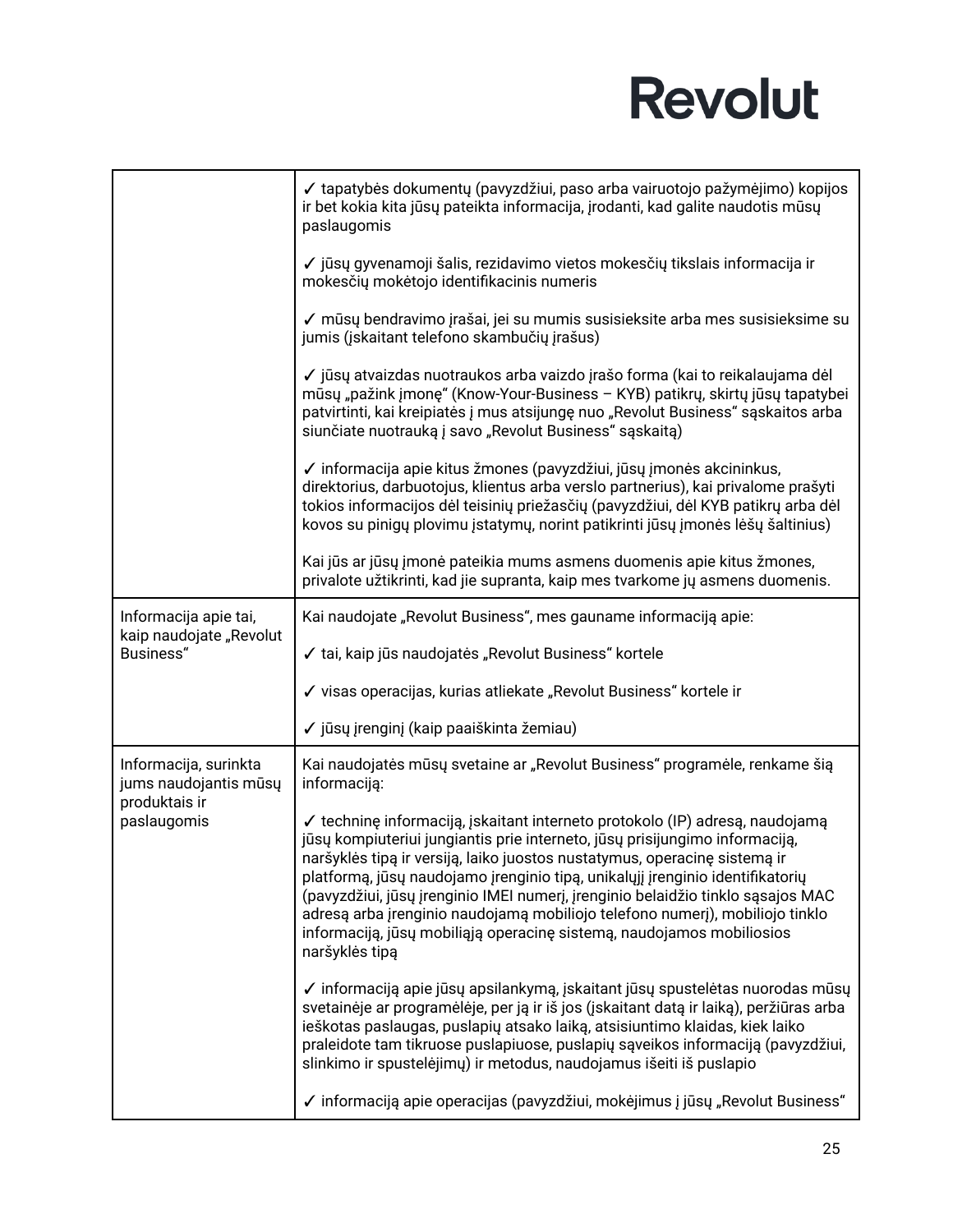|                                                  | sąskaitą ir iš jos), įskaitant datą, laiką, sumą, valiutas, valiutos kursą, gavėjo<br>duomenis, su operacija susijusio pardavėjo ar bankomatų duomenis (įskaitant<br>pardavėjų ir bankomatų vietas), siuntėjo ir gavėjo IP adresą, siuntėjo ir gavėjo<br>vardą bei pavardę, registracijos informaciją, su mokėjimu išsiųstus ar gautus<br>pranešimus, mokėjimui įvykdyti naudoto įrenginio duomenis bei naudotą<br>mokėjimo būdą<br>√ jūsų įrenginyje laikomą informaciją. "Revolut Business" programėlė šią<br>informaciją rinks reguliariai, kad turėtume naujausią informaciją (bet tik tuo<br>atveju, jei su tuo sutinkate) |
|--------------------------------------------------|---------------------------------------------------------------------------------------------------------------------------------------------------------------------------------------------------------------------------------------------------------------------------------------------------------------------------------------------------------------------------------------------------------------------------------------------------------------------------------------------------------------------------------------------------------------------------------------------------------------------------------|
| Informacija iš jūsų<br>darbdavio                 | Kai įmonė, kuri turi "Revolut Business" sąskaitą, paskiria jus Sąskaitos<br>savininku, jūsų darbdavys pateiks mums informaciją apie jus. Dažniausiai tai<br>būna vardas, pavardė ir verslo kontaktiniai duomenys. Kai kuriais atvejais tai<br>gali apimti jūsų įdarbinimo statusą, atlyginimo informaciją ir mokesčių<br>informaciją (pavyzdžiui, jeigu jūsų darbdavys naudoja "Revolut Business"<br>administruodamas algalapį).                                                                                                                                                                                                |
| Informacija iš kitų<br>šaltinių                  | Renkame asmens duomenis iš trečiųjų šalių, pavyzdžiui, kreditingumo<br>informacijos teikimo įmonių, finansų arba kredito įstaigų, oficialių registrų ir<br>duomenų bazių, taip pat sukčiavimo prevencijos įmonių ir partnerių, kurie<br>padeda mums teikti paslaugas.                                                                                                                                                                                                                                                                                                                                                           |
|                                                  | Tai apima įrašus apie jūsų kreditus, informaciją apie pavėluotus mokėjimus,<br>informaciją, padedančią mums patikrinti jūsų tapatybę, informaciją apie jus ir<br>informaciją, susijusią su jūsų operacijomis. Daugiau paaiškiname tolesniame<br>skyriuje Ar atliekate kredito patikras?                                                                                                                                                                                                                                                                                                                                         |
|                                                  | Kai paprašysite, mes taip pat rinksime asmens duomenis iš sąskaitų, kurias jūs<br>arba jūsų įmonė turi kitose finansų institucijose (kai sukuriate susietą sąskaitą,<br>"Revolut Business" programėlėje aktyvavę atvirąją bankininkystę).                                                                                                                                                                                                                                                                                                                                                                                       |
| Informacija iš svetainių<br>ir socialinių tinklų | Galime rinkti informaciją apie jus, jei viešai pateikiate ją svetainėse, socialinių<br>tinklų puslapiuose arba programėlėse. Tai darome tik vykdydami "Revolut<br>Business" KYB patikras.                                                                                                                                                                                                                                                                                                                                                                                                                                       |
| Informacija iš viešai<br>prieinamų šaltinių      | Renkame arba galime paprašyti pateikti asmens duomenis iš viešai prieinamų<br>šaltinių, pavyzdžiui, žiniasklaidoje papasakotų istorijų, internetinių registrų arba<br>katalogų ir interneto svetainių, kad galėtume atlikti sustiprintą patikrinimą,<br>saugumo patikras bei KYB patikras.                                                                                                                                                                                                                                                                                                                                      |

### <span id="page-25-0"></span>**4. Kokiu teisiniu pagrindu naudojate mano asmens duomenis?**

Kad galėtume naudoti jūsų asmens duomenis, privalome turėti teisinį pagrindą (galiojančią teisinę priežastį). Mes remsimės vienu iš toliau nurodytų teisinių pagrindų.

### **- Sutarčių ir susitarimų su jumis laikymasis**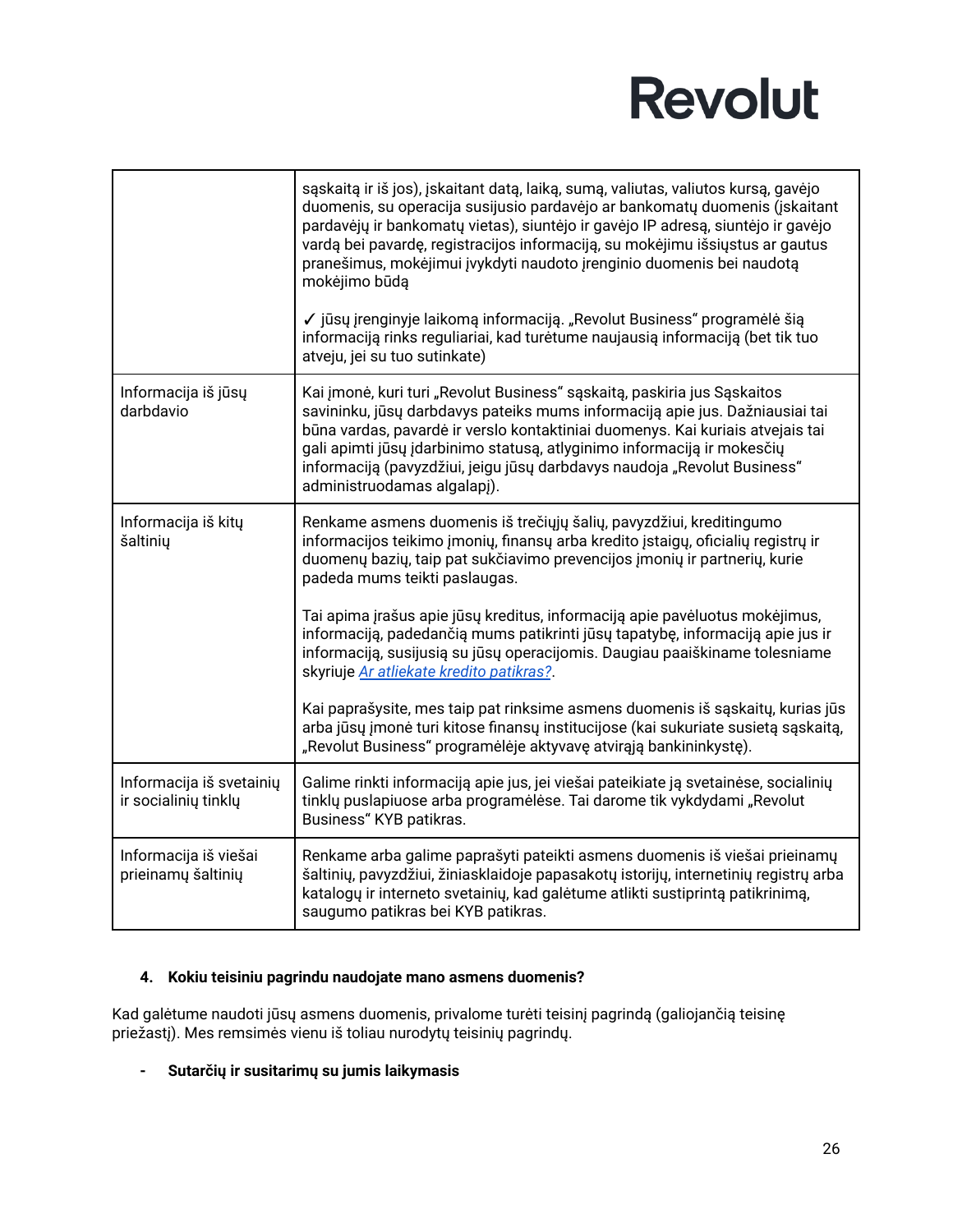Kad galėtume teikti paslaugas, mums reikalingi tam tikri asmens duomenys, be kurių negalėtume teikti šių paslaugų.

### **- Teisinės prievolės**

Kai kuriais atvejais esame teisiškai įpareigoti rinkti ir saugoti jūsų asmens duomenis (pavyzdžiui, pagal kovos su pinigų plovimu įstatymus privalome saugoti tam tikrą informaciją apie savo klientus).

### **- Teisėti interesai**

Kartais renkame ir naudojame jūsų asmeninius duomenis, nes turime teisėtą interesą juos naudoti, ir tai yra pagrįsta, atsižvelgiant į jūsų privatumą.

### **- Esminis viešasis interesas**

Kai tvarkome jūsų asmens duomenis arba ypatingus asmens duomenis (kai kada vadinamus specialių kategorijų asmens duomenimis), siekiame vykdyti valdžios nutarimus arba rekomendacijas.

### **- Sutikimas**

Kai jūs sutinkate, kad rinktume jūsų asmens duomenis arba ypatingus asmens duomenis, pavyzdžiui, kai pažymite langelį, kad galime naudoti jūsų asmens duomenis tam tikru būdu, duodate tam sutikimą.

Daugiau apie tai, kaip naudojame jūsų asmens duomenis, paaiškiname tolesniame skyriuje *[Kaip](#page-26-0) naudojate mano asmens [duomenis?](#page-26-0)*.

### <span id="page-26-0"></span>**5. Kaip naudojate mano asmens duomenis?**

Toliau lentelėje paaiškinta, kaip mes naudojame jūsų asmens duomenis.

| Kokiais tikslais naudojame jūsų asmens duomenis                                                                                                                                                                                                                                                          | Teisinis pagrindas naudoti jūsų<br>asmens duomenis                                                                                                                                               |
|----------------------------------------------------------------------------------------------------------------------------------------------------------------------------------------------------------------------------------------------------------------------------------------------------------|--------------------------------------------------------------------------------------------------------------------------------------------------------------------------------------------------|
| Mūsų paslaugų teikimas<br>Jei pateikiate prašymą naudoti "Revolut Business" produktą ar<br>paslaugą, naudosime jūsų asmens duomenis, kad<br>patikrintume jūsų tapatybę (tai KYB proceso dalis) ir galėtume<br>priimti sprendimą, ar patenkinti jūsų prašymą.<br>Jūsų asmens duomenis naudojame siekdami: | Sutarčių ir susitarimų tarp<br>jūsų ir mūsų laikymasis<br>Teisėti interesai (turime<br>efektyviai vykdyti savo<br>jsipareigojimus ir norime<br>jums teikti kokybiškus<br>produktus ir paslaugas) |
| jvykdyti sutartinius ir teisinius įsipareigojimus,<br>susijusius su bet kokiais "Revolut Business"<br>produktais ar paslaugomis, kurias naudojate                                                                                                                                                        | Teisinės prievolės                                                                                                                                                                               |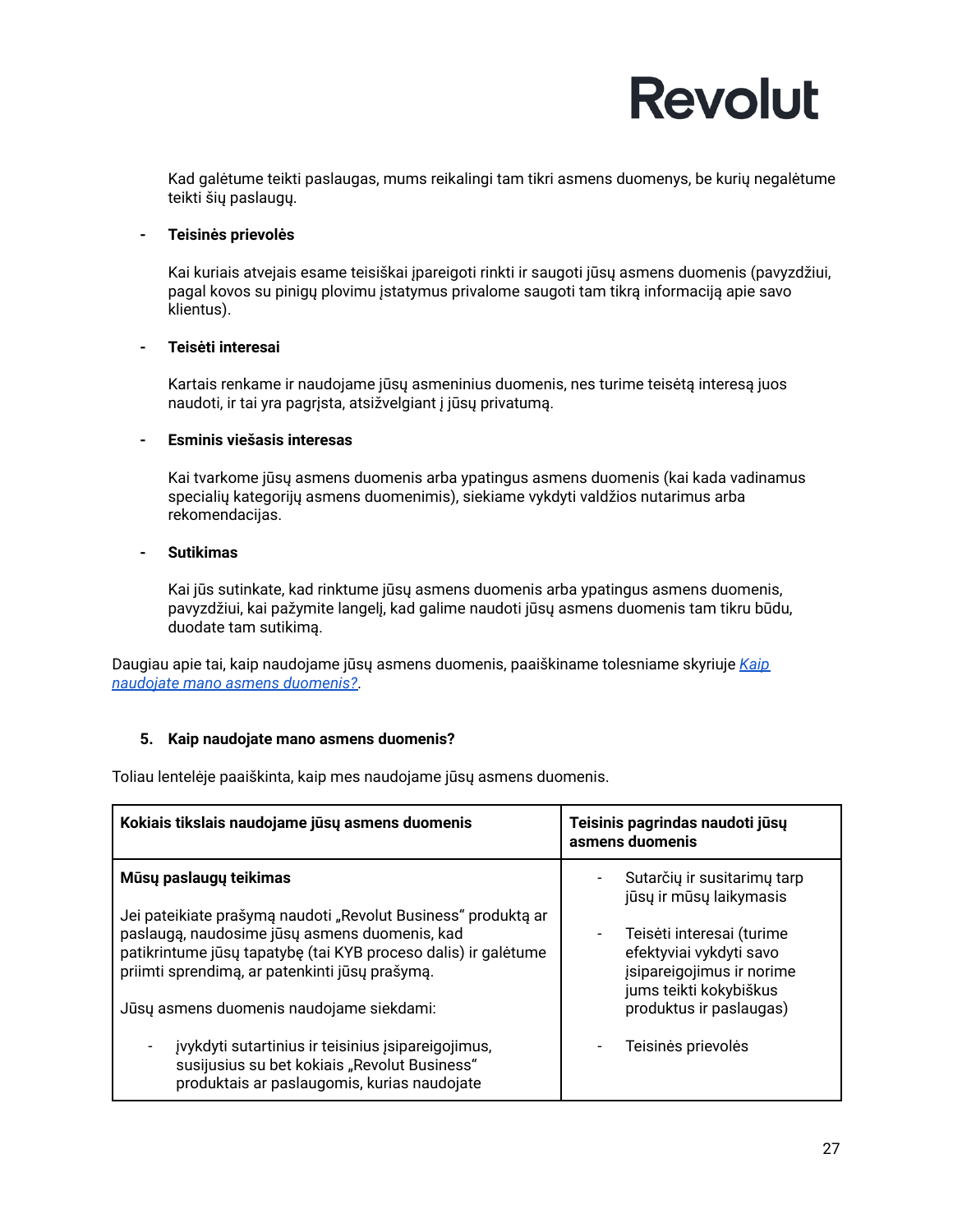| (pavyzdžiui, atliekant mokėjimus į "Revolut Business"<br>sąskaitą ir iš jos)                                                                                                                                                                                                                                                                                                                                                                                                                                                                                                                                                                                                          |                                                                                                                                                                                                                                                                                            |
|---------------------------------------------------------------------------------------------------------------------------------------------------------------------------------------------------------------------------------------------------------------------------------------------------------------------------------------------------------------------------------------------------------------------------------------------------------------------------------------------------------------------------------------------------------------------------------------------------------------------------------------------------------------------------------------|--------------------------------------------------------------------------------------------------------------------------------------------------------------------------------------------------------------------------------------------------------------------------------------------|
| padėti jums suprasti jūsų ar jūsų įmonės "Revolut<br>Business" pinigų leidimo įpročius (pavyzdžiui, teikiant<br>jums išlaidų įžvalgas)                                                                                                                                                                                                                                                                                                                                                                                                                                                                                                                                                |                                                                                                                                                                                                                                                                                            |
| pasinaudoti kitomis teisėmis, kurias turime pagal bet<br>kokią sutartį su jumis                                                                                                                                                                                                                                                                                                                                                                                                                                                                                                                                                                                                       |                                                                                                                                                                                                                                                                                            |
| teikti jums klientų aptarnavimo paslaugas. Galime<br>įrašyti arba stebėti visą tarp jūsų ir mūsų vykstančią<br>komunikaciją, įskaitant telefono skambučius, saugoti<br>tinkamus įrašus, patikrinti jūsų nurodymus, analizuoti,<br>vertinti ir tobulinti mūsų paslaugas, taip pat panaudoti<br>juos mokymų ir kokybės kontrolės tikslais                                                                                                                                                                                                                                                                                                                                               |                                                                                                                                                                                                                                                                                            |
| Apsauga nuo sukčiavimo<br>Naudojame jūsų asmens duomenis, kad patikrintume jūsų<br>tapatybę norėdami apsaugoti nuo sukčiavimo, laikytis kovos<br>su finansiniais nusikaltimais įstatymų ir įsitikinti, kad galite<br>naudotis mūsų paslaugomis. Juos taip pat naudojame<br>norėdami geriau suprasti jūsų įmonės finansines aplinkybes ir<br>valdyti su jūsų "Revolut Business" sąskaita susijusias<br>sukčiavimo rizikas.                                                                                                                                                                                                                                                             | Teisėti interesai (kad<br>galėtume kurti ir gerinti kovos<br>su finansiniais nusikaltimais<br>priemones ir vykdyti savo<br>teisines prievoles)<br>Teisinės prievolės                                                                                                                       |
| Rinkodara ir naujų produktų bei paslaugų, kurios gali jus                                                                                                                                                                                                                                                                                                                                                                                                                                                                                                                                                                                                                             | Teisėti interesai (siųsti verslo                                                                                                                                                                                                                                                           |
| sudominti, teikimas<br>Jūsų asmens duomenis naudojame šiais tikslais:<br>pateikti jums informaciją apie kitus mūsų produktus ir<br>paslaugas, kurios yra panašios į tas, kurias jau naudojote (ar<br>apie kurias teiravotės, kur tai leidžia teisės aktai)<br>jei sutinkate, pateikti jums informaciją apie mūsų partnerių<br>pasiūlymus, kurie, mūsų manymu, galėtų jus sudominti<br>jei sutinkate, leisti mūsų partneriams ir kitoms<br>organizacijoms pateikti jums informaciją apie jų produktus<br>ar paslaugas<br>įvertinti ir suprasti savo rinkodaros ir reklamos efektyvumą ir<br>pateikti jums aktualią reklamą<br>paklausti jūsų nuomonės apie mūsų produktus ir paslaugas | reklamą verslui, plėtoti mūsų<br>produktus ir paslaugas,<br>užtikrinti, kad mūsų rinkodara<br>atitiktų jūsų interesus, ir<br>veiksmingai vykdyti teisinius<br>ir sutartinius įsipareigojimus)<br>Sutikimas (kai teisiškai<br>reikalaujama gauti sutikimą<br>dėl verslo rinkodaros verslui) |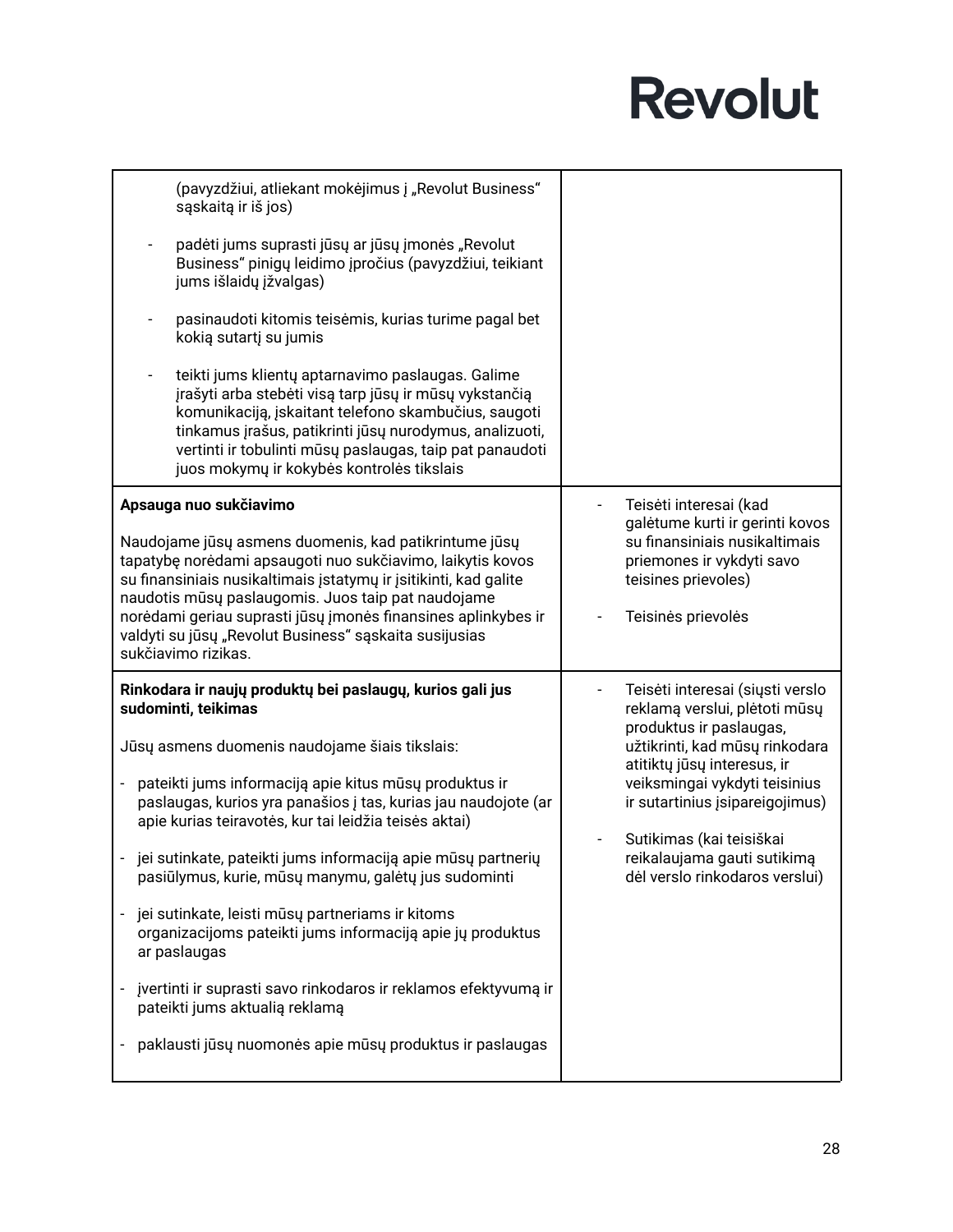| Atminkite, kad galite mūsų paprašyti nebesiųsti rinkodaros<br>informacijos (kaip tai padaryti, paaiškiname tolesniame<br>skyriuje Kaip naudojate mano asmens duomenis rinkodarai?).                                                                                                                                                                                                                                                                                                                                                                                                                                                                                                                                                               |  |                                                                                                                                                                                                                                                                             |
|---------------------------------------------------------------------------------------------------------------------------------------------------------------------------------------------------------------------------------------------------------------------------------------------------------------------------------------------------------------------------------------------------------------------------------------------------------------------------------------------------------------------------------------------------------------------------------------------------------------------------------------------------------------------------------------------------------------------------------------------------|--|-----------------------------------------------------------------------------------------------------------------------------------------------------------------------------------------------------------------------------------------------------------------------------|
| Kad mūsų paslaugos veiktų be trukdžių<br>Jūsų asmens duomenis naudojame savo svetainei ir "Revolut<br>Business" programėlei valdyti (įskaitant nesklandumų<br>šalinimo, duomenų analizės, testavimo, tyrimų, statistikos ir<br>apklausų tikslus) ir tam, kad užtikrintume, jog turinys jums ir<br>jūsų įrenginyje būtų pateikiamas efektyviausiu būdu.<br>Taip pat jūsų asmens duomenis naudojame siekdami:<br>patikrinti jūsų tapatybę, jei kreipiatės į mūsų klientų<br>aptarnavimo arba socialinių tinklų komandas<br>suteikti galimybę jums naudotis interaktyviomis mūsų<br>paslaugų funkcijomis<br>papasakoti apie mūsų paslaugų pakeitimus<br>padėti apsaugoti mūsų svetainę ir "Revolut Business"<br>programėlę bei užtikrinti jų saugumą |  | Sutarčių ir susitarimų tarp<br>jūsų ir mūsų laikymasis<br>Teisėti interesai (efektyviai<br>vykdyti savo įsipareigojimus ir<br>laikytis mums galiojančių<br>teisės aktų bei kuo<br>veiksmingiau pristatyti turinį<br>jums)<br>Sutikimas (kai reikalaujama<br>pagal įstatymą) |
| Anoniminių statistinių duomenų rinkinių rengimas<br>Rengiame anoniminių statistinių duomenų rinkinius apie savo<br>klientų išlaidų modelius:                                                                                                                                                                                                                                                                                                                                                                                                                                                                                                                                                                                                      |  | Teisėti interesai (atlikti tyrimą<br>arba analizę, taip pat siekiant<br>parengti statistinį tyrimą ir<br>ataskaitas)                                                                                                                                                        |
|                                                                                                                                                                                                                                                                                                                                                                                                                                                                                                                                                                                                                                                                                                                                                   |  |                                                                                                                                                                                                                                                                             |
| prognozavimo tikslais<br>norėdami suprasti, kaip klientai naudojasi "Revolut                                                                                                                                                                                                                                                                                                                                                                                                                                                                                                                                                                                                                                                                      |  | Teisinės prievolės                                                                                                                                                                                                                                                          |
| Business"<br>laikydamiesi valdžios institucijų reikalavimų ir prašymų                                                                                                                                                                                                                                                                                                                                                                                                                                                                                                                                                                                                                                                                             |  |                                                                                                                                                                                                                                                                             |
| Šiais duomenų rinkiniais galime dalytis viduje arba išoriškai su<br>kitais, įskaitant ne "Revolut" įmones. Šias ataskaitas rengiame<br>pasinaudodami informacija apie jus ir kitus klientus.<br>Informacija, kuria dalijamės tokiu būdu, niekada nėra asmens<br>duomenys, tad remiantis ja nebūsite identifikuojamas (-a).<br>Anoniminių statistinių duomenų negalima vėl susieti su jumis<br>kaip su asmeniu.                                                                                                                                                                                                                                                                                                                                    |  |                                                                                                                                                                                                                                                                             |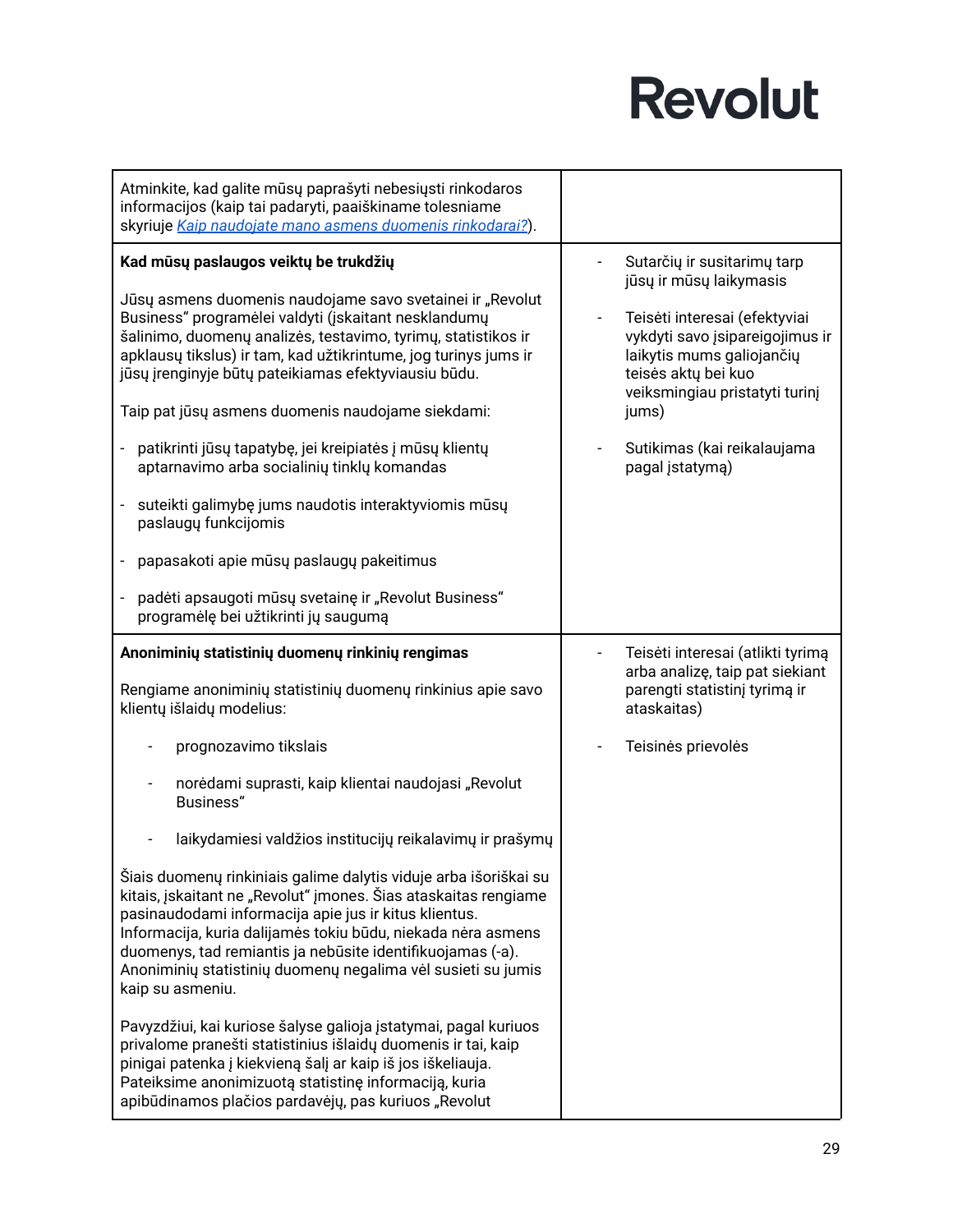| Business" klientai toje šalyje išleidžia pinigus, kategorijos. Taip<br>pat teiksime informaciją apie tai, kaip "Revolut Business"<br>klientai papildo savo sąskaitas ir perveda pinigus. Tačiau<br>neteiksime jokios asmeniškai su klientais susijusios<br>informacijos. Nebus galimybės identifikuoti jokio atskiro<br>"Revolut Business" kliento.                                                                                                                                                                                                                                                                                                                                                                                                                                                                                                                                                                                                                                                                                                                            |                                                                                                                                                                                                                                                             |
|--------------------------------------------------------------------------------------------------------------------------------------------------------------------------------------------------------------------------------------------------------------------------------------------------------------------------------------------------------------------------------------------------------------------------------------------------------------------------------------------------------------------------------------------------------------------------------------------------------------------------------------------------------------------------------------------------------------------------------------------------------------------------------------------------------------------------------------------------------------------------------------------------------------------------------------------------------------------------------------------------------------------------------------------------------------------------------|-------------------------------------------------------------------------------------------------------------------------------------------------------------------------------------------------------------------------------------------------------------|
| Produktų ir paslaugų tobulinimas<br>Naudodami jūsų asmens duomenis, kuriame ir tobuliname<br>esamus produktus ir paslaugas. Tai leidžia mums toliau teikti<br>produktus ir paslaugas, kuriuos nori naudoti mūsų klientai.                                                                                                                                                                                                                                                                                                                                                                                                                                                                                                                                                                                                                                                                                                                                                                                                                                                      | Teisėti interesai (suprasti,<br>kaip klientai naudoja mūsų<br>produktus, kad galėtume kurti<br>naujus produktus ir tobulinti<br>šiuo metu teikiamus<br>produktus)                                                                                           |
| Mūsų teisinių prievolių vykdymas, naudojimasis savo<br>teisėmis ir kiti teisiniai tikslai<br>Jūsų asmens duomenis naudojame:<br>dalydamiesi jais su kitomis organizacijomis<br>(pavyzdžiui, valdžios institucijomis, teisėsaugos<br>institucijomis, mokesčių institucijomis, sukčiavimo<br>prevencijos agentūromis)<br>jei tai būtina siekiant įvykdyti teisinius ar reguliavimo<br>įpareigojimus (pavyzdžiui, kai kuriose šalyse<br>reikalaujama suprasti, kurie iš mūsų klientų yra<br>pažeidžiami ir reikalauja didesnės paramos)<br>jei tai susiję su teisminiais ieškiniais<br>padedant nustatyti nusikaltimus ar jų išvengti<br>Daugiau galite sužinoti tolesniame skyriuje Ar su kuo nors<br>dalijatės mano asmens duomenimis?.<br>Kartais mūsų teisiškai reikalaujama paprašyti jūsų pateikti<br>informaciją apie kitus žmones. Pavyzdžiui, galime paprašyti<br>jūsų, kad paaiškintumėte:<br>jūsų ryšį su asmeniu, kuris moka pinigus į jūsų<br>"Revolut Business" sąskaitą<br>kaip kažkas iš pradžių gavo pinigus, kad sumokėtų į<br>jūsų "Revolut Business" sąskaitą | Teisėti interesai (pavyzdžiui,<br>apsaugoti "Revolut" vykstant<br>teisminiam ginčui)<br>Esminis viešasis interesas<br>(jei tvarkome jūsų ypatingus<br>asmens duomenis, siekdami<br>laikytis mums galiojančių<br>teisinių reikalavimų)<br>Teisinės prievolės |
| Kai jūs ar jūsų įmonė pateikia mums asmens duomenis apie<br>kitus žmones, ji privalo užtikrinti, kad jie supranta, kaip mes<br>tvarkome jų asmens duomenis.                                                                                                                                                                                                                                                                                                                                                                                                                                                                                                                                                                                                                                                                                                                                                                                                                                                                                                                    |                                                                                                                                                                                                                                                             |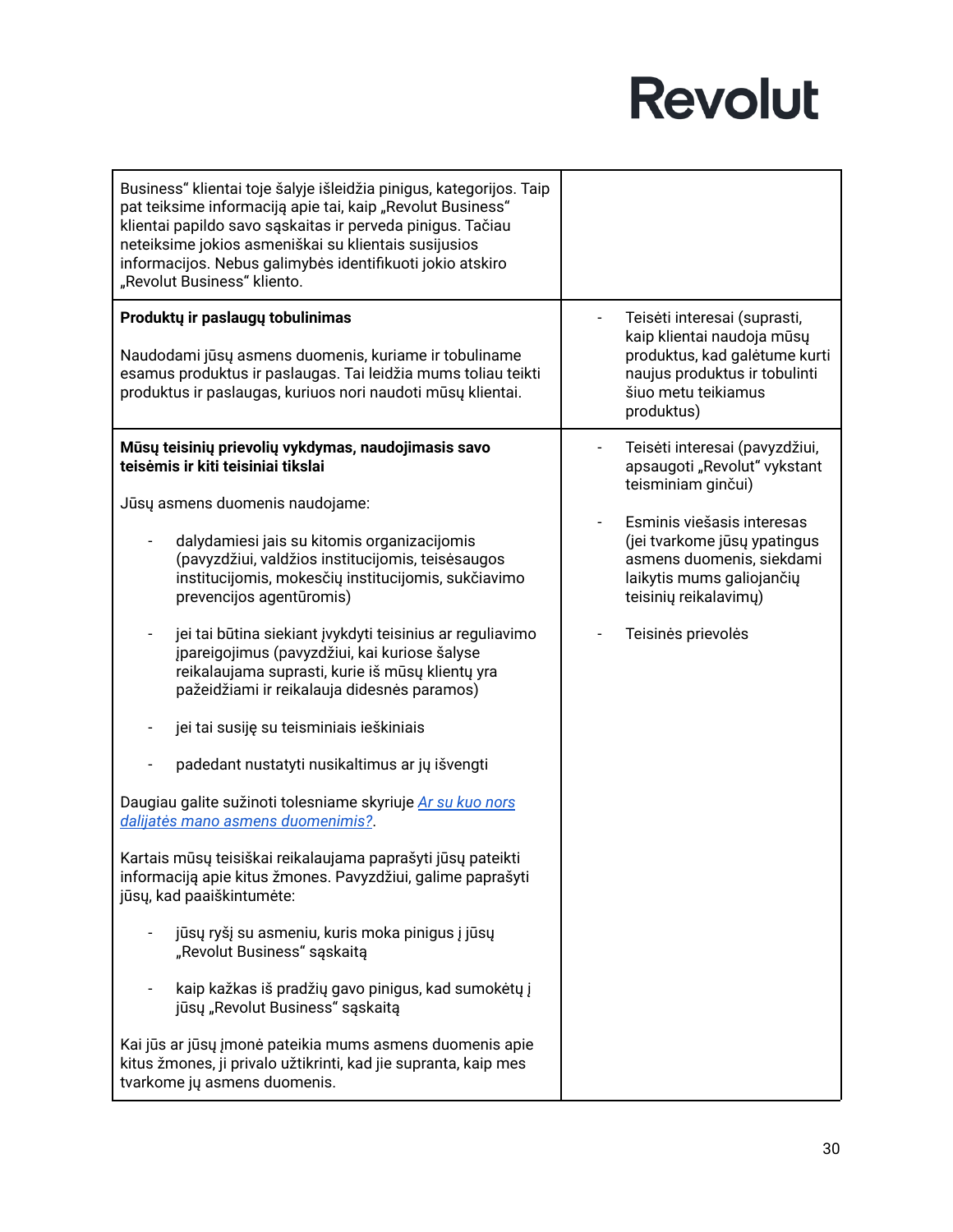| Pagalba jums teikiant paslaugas jūsų klientams                                                                                               | Sutarčių ir susitarimų tarp<br>jūsų ir mūsų laikymasis |
|----------------------------------------------------------------------------------------------------------------------------------------------|--------------------------------------------------------|
| Galime teikti mokėjimų apdorojimo paslaugas jums arba jūsų<br>jmonei. Jei taip nutinka, jūs arba jūsų įmonė esate atsakingi už<br>sprendima: | Teisinės prievolės                                     |
| ar mes renkame jūsų klientų asmens duomenis                                                                                                  |                                                        |
| kaip mes tvarkome jūsų klientų asmens duomenis<br>jūsų vardu                                                                                 |                                                        |
| Jūs arba jūsų įmonė esate savo klientų asmens duomenų<br>"valdytojas".                                                                       |                                                        |
| Kai padedame jums teikti paslaugas savo klientams, savo<br>duomenų apsaugos reikalavimus nustatysime sutartyje su<br>jumis.                  |                                                        |

### <span id="page-30-0"></span>**6. Ar priimate su manimi susijusius automatizuotus sprendimus?**

Priklausomai nuo jūsų naudojamų "Revolut Business" produktų arba paslaugų, galime priimti su jumis susijusius automatizuotus sprendimus.

Tai reiškia, kad galime naudotis technologija, kuria galima vertinti jūsų asmenines aplinkybes ir kitus veiksnius rizikoms ir pasekmėms numatyti. Kartais tai vadinama profiliavimu. Tai darome tam, kad galėtume sklandžiai teikti savo paslaugas ir užtikrinti, kad priimami sprendimai būtų teisingi, nuoseklūs ir pagrįsti tinkama informacija.

Jei priimame su jumis susijusį automatizuotą sprendimą, turite teisę prašyti, kad jį rankiniu būtų peržiūrėtų žmogus. Daugiau apie tai galite sužinoti tolesniame skyriuje *Kokios yra mano [teisės?](#page-32-0)*.

Pavyzdžiui, su jumis susijusius automatizuotus sprendimus priimame:

### **Sąskaitų atidarymas**

- KYB, kova su pinigų plovimu ir sankcijų patikrinimai
- tapatybės ir adreso patikrinimai

### **Sukčiavimo nustatymas**

jūsų sąskaitos stebėsena, siekiant aptikti sukčiavimą ir finansinius nusikaltimus

Mes remsimės vienu ar keliais iš toliau nurodytų teisinių pagrindų:

- sutarčių tarp jūsų ir mūsų laikymasis
- teisinės prievolės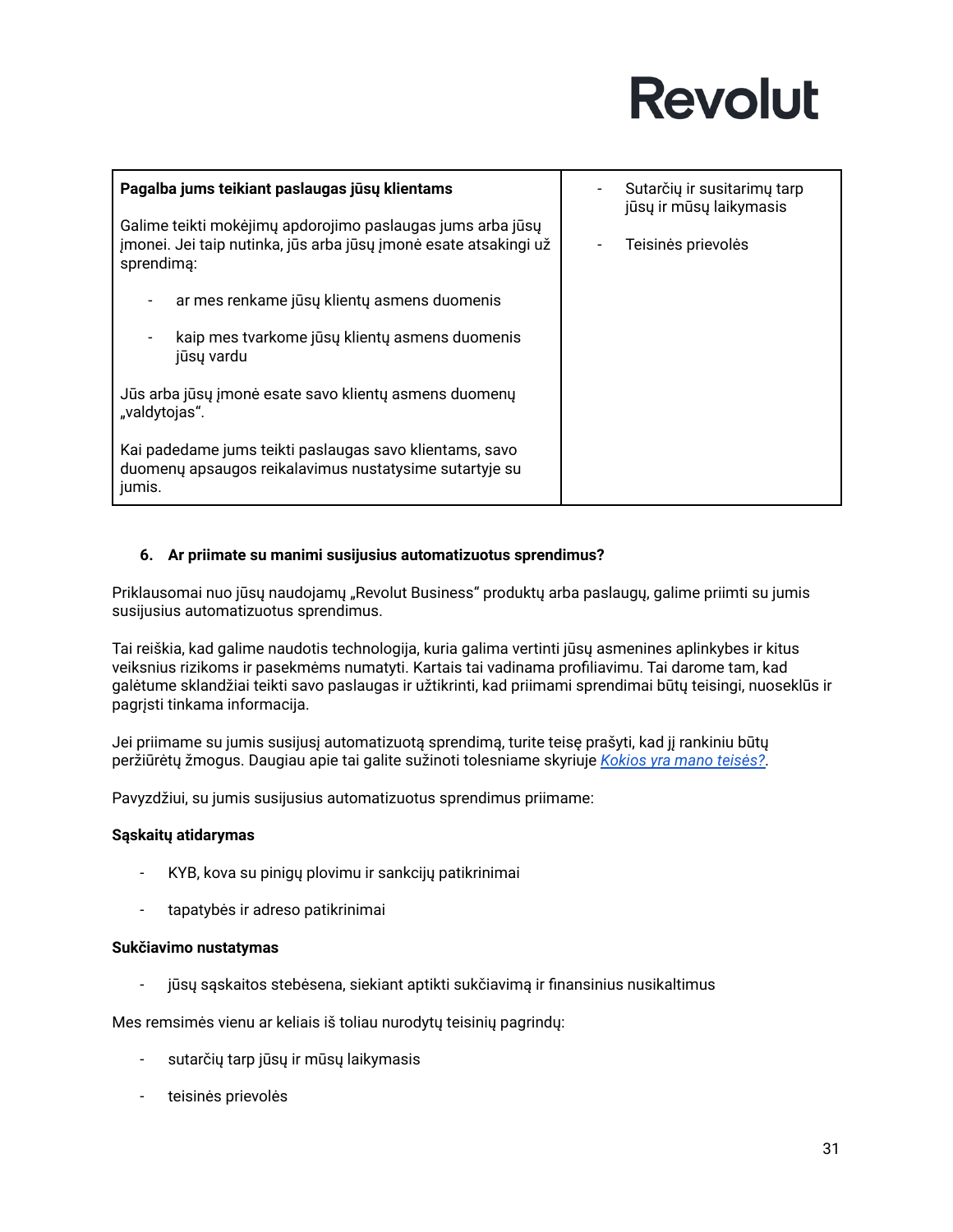- teisėti interesai (plėtoti ir tobulinti, kaip kovojame su finansiniais nusikaltimais ir vykdyti savo teisines pareigas)

### <span id="page-31-0"></span>**7. Ar atliekate kredito patikras?**

Pasidalinsime jūsų asmens duomenimis su kredito informacijos teikimo įmonėmis arba kitais kredito informacijos paslaugų teikėjais, kad galėtume:

- patvirtinti informaciją, kurią pateikėte, kai pateikiamas prašymas dėl "Revolut Business" sąskaitos
- jvertinti, ar priimti prašymą dėl "Revolut Business"

Asmens duomenys, kuriais dalijamės su kredito informacijos teikimo įmonėms (arba kitais kredito informacijos teikėjais) ir iš kurių juos gauname, priklausys nuo šalies, kurioje gyvenate. Išsamią informaciją pateiksime atitinkamo paraiškų teikimo proceso metu.

Mes remsimės vienu ar keliais iš toliau nurodytų teisinių pagrindų:

- sutikimas (jei pagal įstatymus privalome gauti jūsų sutikimą)
- teisinės prievolės
- sutarčių ir susitarimų tarp jūsų ir mūsų laikymasis (kai teikiate paraišką dėl "Revolut Business")
- teisėti interesai (kurti ir ateityje siūlyti produktus mūsų klientams)

### <span id="page-31-1"></span>**8. Kaip naudojate mano asmens duomenis rinkodarai?**

Jei užsiregistruojate, kad naudotumėte "Revolut Business", ir jei leidžiama pagal nacionalinius įstatymus, laikysime, kad norite, jog susisiektume su jumis paštu, "push" pranešimais, el. paštu ir SMS trumposiomis žinutėmis, teikdami informaciją apie "Revolut" produktus, paslaugas ir pasiūlymus. Kai nacionaliniai įstatymai reikalaus gauti sutikimą siųsti tiesioginius rinkodaros pranešimus, tai padarysime iš anksto. Galime naudoti surinktus jūsų asmens duomenis, kad pritaikytume savo pasiūlymus pagal jūsų poreikius.

Galite bet kada mums pranešti, kad nenorite, jog su jumis susisiektume. Tiesiog spustelėkite prenumeratos atšaukimo nuorodą, esančią visose mūsų siunčiamuose rinkodaros pranešimuose.

Jūsų duomenų be jūsų sutikimo neperduosime jokioms "Revolut" įmonių grupei nepriklausančioms organizacijoms jų rinkodaros tikslais. Daugiau galite sužinoti *Ar su kuo nors [dalijatės](#page-34-1) mano asmens [duomenimis?](#page-34-1)* skyriuje.

Teisinis pagrindas, kuriuo remiamės:

- sutikimas (jei pagal įstatymus privalome gauti jūsų sutikimą)
- teisėti interesai (siųsti jums reklamą ir suteikti daugiau jūsų interesus atitinkančios informacijos)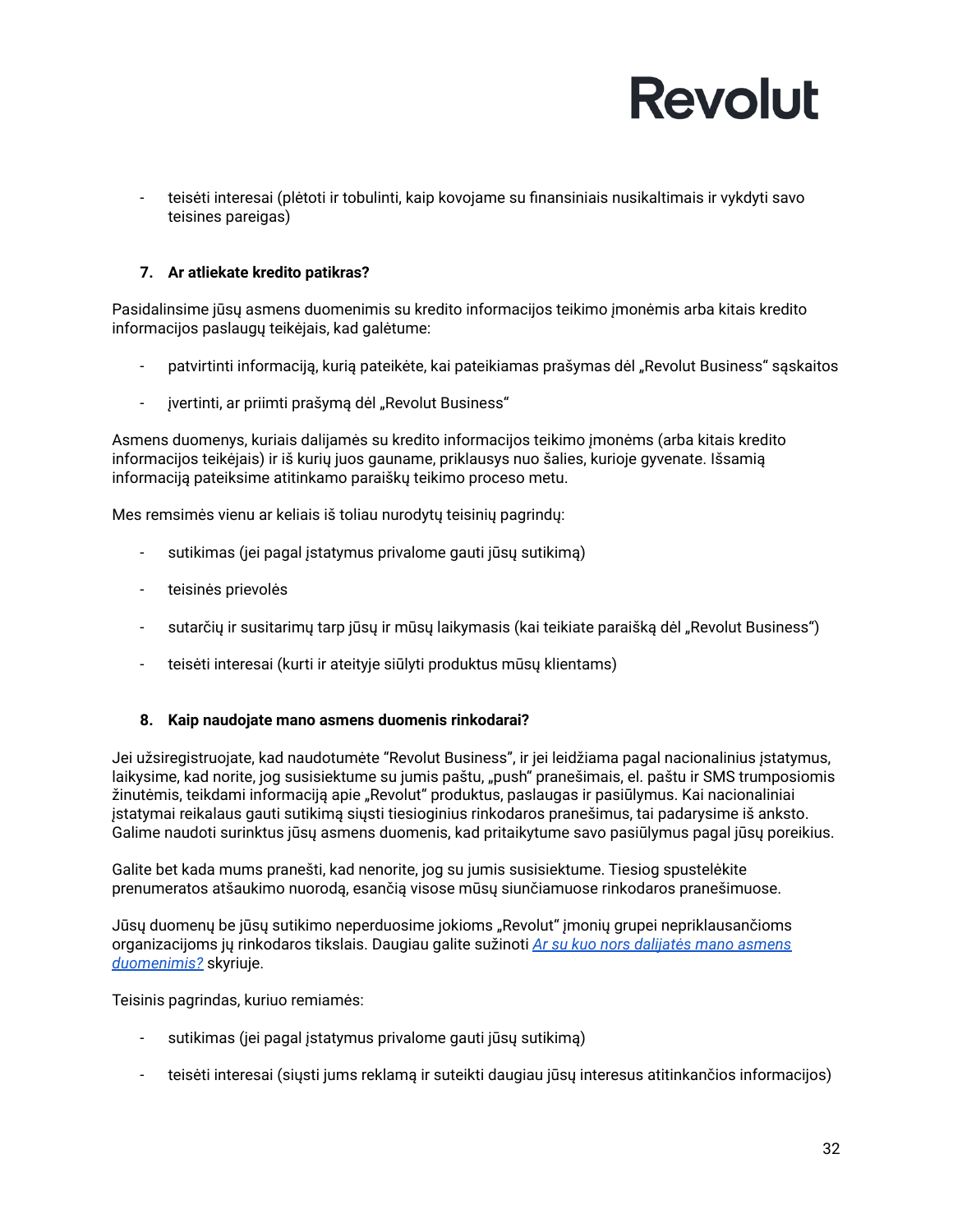### <span id="page-32-0"></span>**9. Kokios yra mano teisės?**

Jei esate įmonės, kuri turi "Revolut Business" sąskaitą, darbuotojas ar klientas, įmonė, o ne "Revolut", yra atsakinga už jūsų prašymą.

Jei už jūsų prašymą yra atsakinga "Revolut", galime nepatenkinti jūsų prašymo (pavyzdžiui, jei turime teisėtą pagrindą to nedaryti arba, jei teisė nėra taikoma konkrečiai informacijai, kurią turime apie jus).

| Jūsų teisė                                                                                  | Ką tai reiškia                                                                                                                                                                                                                                                                                                                                                                                  |
|---------------------------------------------------------------------------------------------|-------------------------------------------------------------------------------------------------------------------------------------------------------------------------------------------------------------------------------------------------------------------------------------------------------------------------------------------------------------------------------------------------|
| Turite teisę sužinoti apie tai, kaip mes<br>naudojame jūsų asmens duomenis.                 | Šį privatumo pranešimą pateikiame norėdami paaiškinti, kaip<br>naudojame jūsų asmens duomenis.                                                                                                                                                                                                                                                                                                  |
|                                                                                             | Jums paprašius, pateiksime saugomų jūsų asmens duomenų<br>kopiją. Negalime jums pateikti jokių kito asmens duomenų, taip<br>pat asmens duomenų, susijusių su vykstančiu nusikaltimo ar<br>sukčiavimo tyrimu, arba asmens duomenų, kurie susiję su<br>jumis vykdomomis susitarimų derybomis. Taip pat jums<br>nepateiksime jokios informacijos apie savo bendravimą su<br>teisiniais patarėjais. |
| Galite mūsų paprašyti pataisyti savo<br>asmens duomenis, jei manote, kad jie<br>neteisingi. | Neišsamūs arba netikslūs asmens duomenys gali būti<br>pataisyti. Prieš atnaujinant jūsų bylą, mums gali prireikti<br>patikrinti jūsų pateiktų naujų asmens duomenų tikslumą.                                                                                                                                                                                                                    |
| Galite mūsų paprašyti ištrinti jūsų                                                         | Galite mūsų paprašyti ištrinti jūsų asmens duomenis, jei:                                                                                                                                                                                                                                                                                                                                       |
| asmens duomenis.                                                                            | √ nėra jokios pagrįstos priežasties, kodėl turėtume juos<br>naudoti                                                                                                                                                                                                                                                                                                                             |
|                                                                                             | √ jūs davėte mums sutikimą (leidimą) naudoti jūsų asmens<br>duomenis ir dabar jį atšaukėte                                                                                                                                                                                                                                                                                                      |
|                                                                                             | √ jūs prieštaravote tam, kad naudotume jūsų asmens<br>duomenis                                                                                                                                                                                                                                                                                                                                  |
|                                                                                             | √ naudojome jūsų asmens duomenis neteisėtai                                                                                                                                                                                                                                                                                                                                                     |
|                                                                                             | √ pagal įstatymą privalome ištrinti jūsų asmens duomenis                                                                                                                                                                                                                                                                                                                                        |
|                                                                                             | Tik Laisvai samdomas darbuotojas arba Sąskaitos savininkas<br>gali pateikti prašymą ištrinti "Revolut Business" paskyros<br>duomenis.                                                                                                                                                                                                                                                           |
|                                                                                             | Tačiau norime jus įspėti, kad ne visada galėsime patenkinti<br>jūsų prašymą. Esame reguliuojamas finansinių paslaugų<br>teikėjas, todėl privalome saugoti tam tikrus kliento asmens<br>duomenis, net jei prašote juos ištrinti (šią nuostatą išsamiau<br>paaiškinome toliau). Galime neturėti galimybės ištrinti visos                                                                          |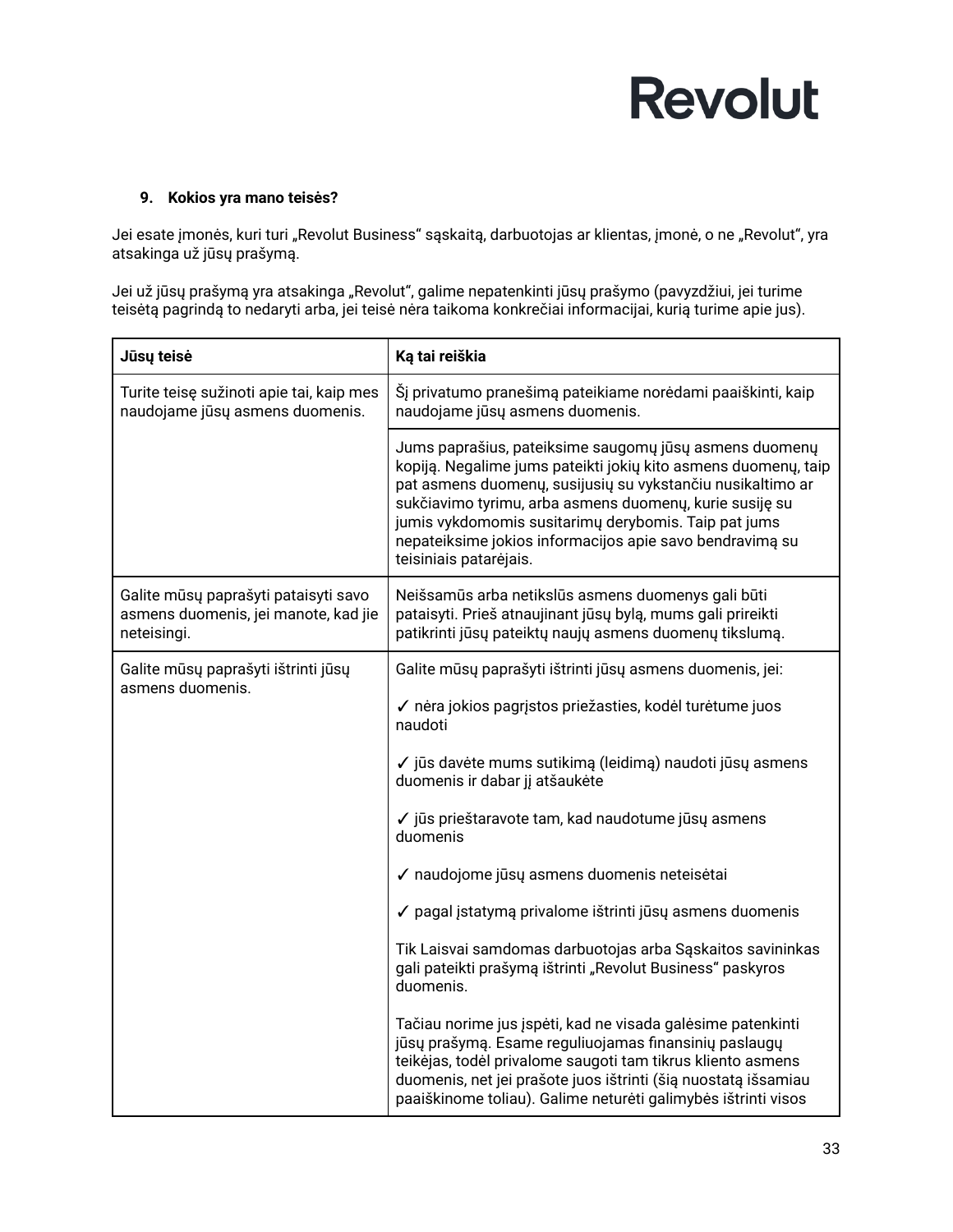|                                                                                                            | jūsų bylos, nes šie reguliaciniai įpareigojimai turi viršenybę.<br>Visada jums pranešime, jei negalėsime ištrinti jūsų asmens<br>duomenų.                                                          |
|------------------------------------------------------------------------------------------------------------|----------------------------------------------------------------------------------------------------------------------------------------------------------------------------------------------------|
| Galite prieštarauti, kad jūsų asmens<br>duomenis tvarkytume rinkodaros<br>tikslais.                        | Galite mums nurodyti nebenaudoti jūsų asmens duomenų,<br>įskaitant profiliavimą, rinkodaros tikslais.                                                                                              |
| Galite prieštarauti, kad tvarkytume<br>kitus asmens duomenis (jei<br>naudojame juos dėl teisėtų interesų). | Jei mūsų teisinis pagrindas naudoti jūsų asmens duomenis yra<br>"teisėti interesai" ir jūs nesutinkate su tokiu naudojimu, galite<br>tam prieštarauti.                                             |
|                                                                                                            | Tačiau, jei atsiras svarbesnė priežastis, dėl kurios turime<br>naudoti šiuos asmens duomenis, jūsų prašymo<br>nepatenkinsime.                                                                      |
|                                                                                                            | Jei prieštaraujate, kad naudotume asmens duomenis, kurių<br>mums reikia savo paslaugoms teikti, mums gali tekti uždaryti<br>jūsų "Revolut Business" sąskaitą, nes nebegalėsime teikti<br>paslaugų. |
| Galite mūsų paprašyti apriboti, kaip<br>naudojame jūsų asmens duomenis.                                    | Galite mūsų paprašyti sustabdyti jūsų asmens duomenų<br>naudojimą, jei:                                                                                                                            |
|                                                                                                            | √ norite, kad ištirtume, ar jie tikslūs                                                                                                                                                            |
|                                                                                                            | √ mes naudojame jūsų asmens duomenis neteisėtai, bet<br>nenorite, kad juos ištrintume                                                                                                              |
|                                                                                                            | √ mums nebereikia jūsų asmens duomenų, tačiau norite, kad<br>toliau juos saugotume, kai tai susiję su teisminiu reikalavimu                                                                        |
|                                                                                                            | ✓ jūs prieštaravote, kad naudotume jūsų asmens duomenis<br>(žr. kas nurodyta aukščiau), tačiau mums reikia patikrinti, ar<br>turime svarbesnę priežastį juos naudoti                               |
| Galite paprašyti, kad perduotume<br>asmens duomenis jums arba kitai<br>įmonei.                             | Jei galėsime ir turėsime teisę tai padaryti pagal reguliacinius<br>reikalavimus, jusų asmens duomenis pateiksime strukturišku,<br>jprastai naudojamu, kompiuterio skaitomu formatu.                |
| Galite atšaukti savo sutikimą.                                                                             | Jei mums davėte kokį nors sutikimą, reikalingą, kad galėtume<br>naudoti jūsų asmens duomenis, savo sutikimą bet kada galite<br>atšaukti išsiuntę el. laišką adresu dpo@revolut.com.                |
|                                                                                                            | (Pastaba. Bus laikoma, kad teisėtai naudojome jūsų asmens<br>duomenis iki tol, kol atšaukėte savo sutikimą.)                                                                                       |
| Galite mūsų paprašyti, kad žmogus<br>peržiūrėtų mūsų priimtą                                               | Jei priimame su jumis susijusį automatizuotą sprendimą, kuris<br>turi jums reikšmingą poveikį, galite paprašyti, kad rankiniu būdu<br>peržiūrėtume šį sprendimą.                                   |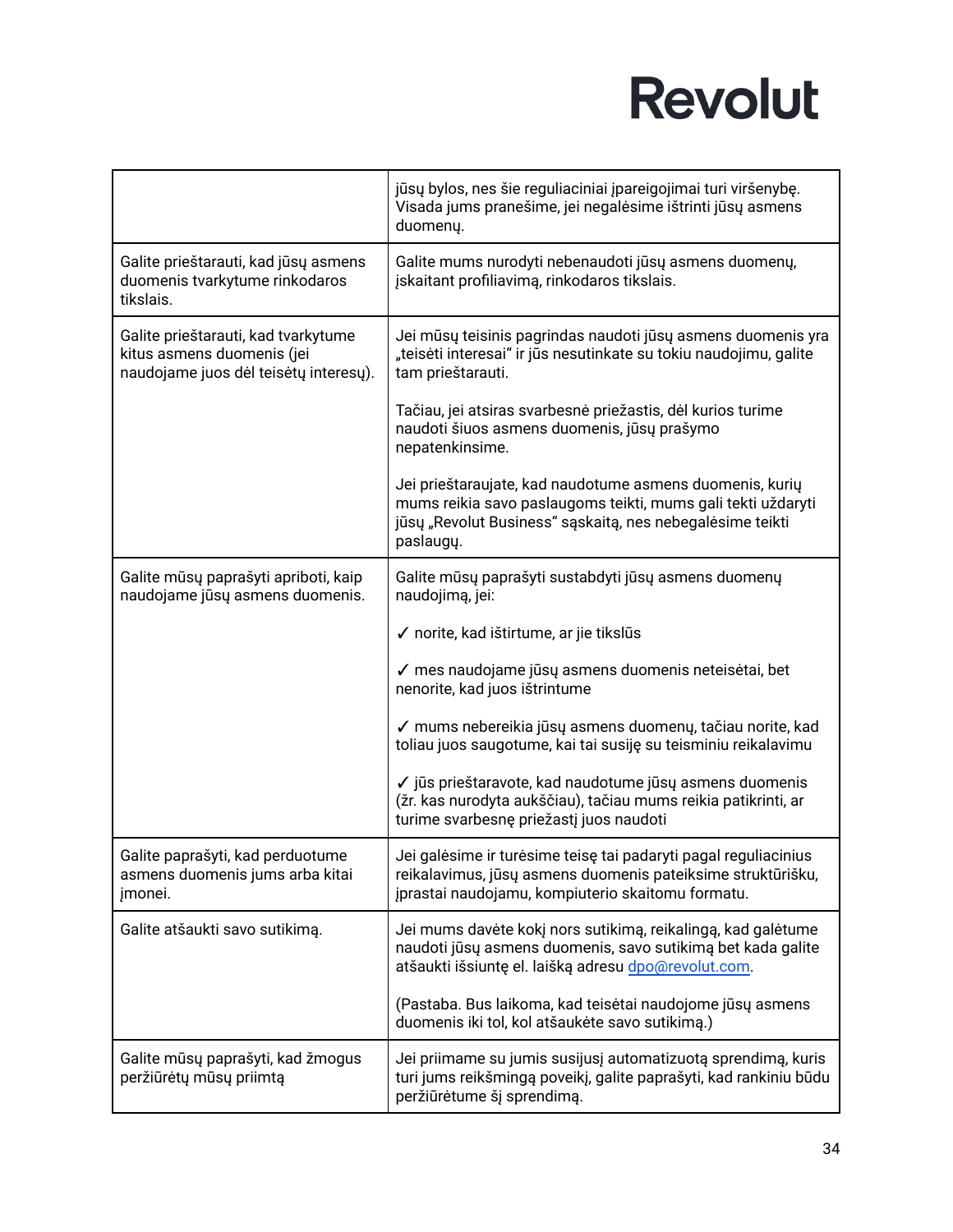Jūsų galimybė pasinaudoti šiomis teisėmis priklausys nuo daugelio veiksnių. Kartais negalėsime sutikti su jūsų užklausa (pavyzdžiui, jei turime teisėtą priežastį to nedaryti arba teisė netaikoma konkrečiai mūsų turimai informacijai apie jus).

### <span id="page-34-0"></span>**10. Kaip galiu pasinaudoti savo teisėmis?**

Jei esate įmonės, kuri turi "Revolut Business" sąskaitą, darbuotojas arba klientas, kreipkitės į šią įmonę.

Jei jums buvo suteikta teisė atidaryti "Revolut Business" sąskaitą arba duoti nurodymus dėl sąskaitos (pavyzdžiui, esate Laisvai samdomas darbuotojas arba Sąskaitos savininkas), galite siųsti el. laišką adresu [dpo@revolut.com](mailto:dpo@revolut.com).

Dėl saugumo priežasčių negalime patenkinti jūsų prašymo nebūdami tikri dėl jūsų tapatybės, todėl galime jūsų paprašyti įrodyti savo tapatybę.

Jeigu trečioji šalis pasinaudoja viena iš šių teisių jūsų vardu, mes galime paprašyti įrodymų, kad trečiajai šaliai buvo teisėtai leista veikti jūsų vardu.

Kai pasinaudojate viena iš šių teisių, pakeitimų realizavimas gali trukti iki vieno mėnesio.

"Revolut" paprastai neprašo jokio mokesčio, kai naudojatės savo teisėmis. Tačiau įstatymai mums leidžia imti pagrįstą mokestį arba atsisakyti vykdyti jūsų prašymą, jei jis akivaizdžiai nepagrįstas arba perteklinis.

Jei esate nepatenkinti tuo, kaip tvarkome jūsų užklausą, galite pateikti skundą duomenų apsaugos institucijai. Jungtinėje Karalystėje tai yra Informacijos komisaro biuras ([tinklalapis\)](https://ico.org.uk/make-a-complaint/). Europos ekonominėje erdvėje tai yra Lietuvos Valstybinė duomenų apsaugos inspekcija [\(tinklalapis](https://vdai.lrv.lt/)).

### <span id="page-34-1"></span>**11. Ar su kuo nors dalijatės mano asmens duomenimis?**

### *"Revolut" grupės įmonės*

"Revolut" įmonių grupėje dalijamės jūsų asmens duomenimis, kad:

- suteiktume jums geriausią paslaugą
- siųstume informaciją apie "Revolut" produktus ir paslaugas, apie kuriuos mūsų manymu jums bus įdomu išgirsti

### *Tiekėjai*

Toliau pateikiamoje lentelėje paaiškinama, su kuriais tiekėjais paprastai dalijamės jūsų asmens duomenimis.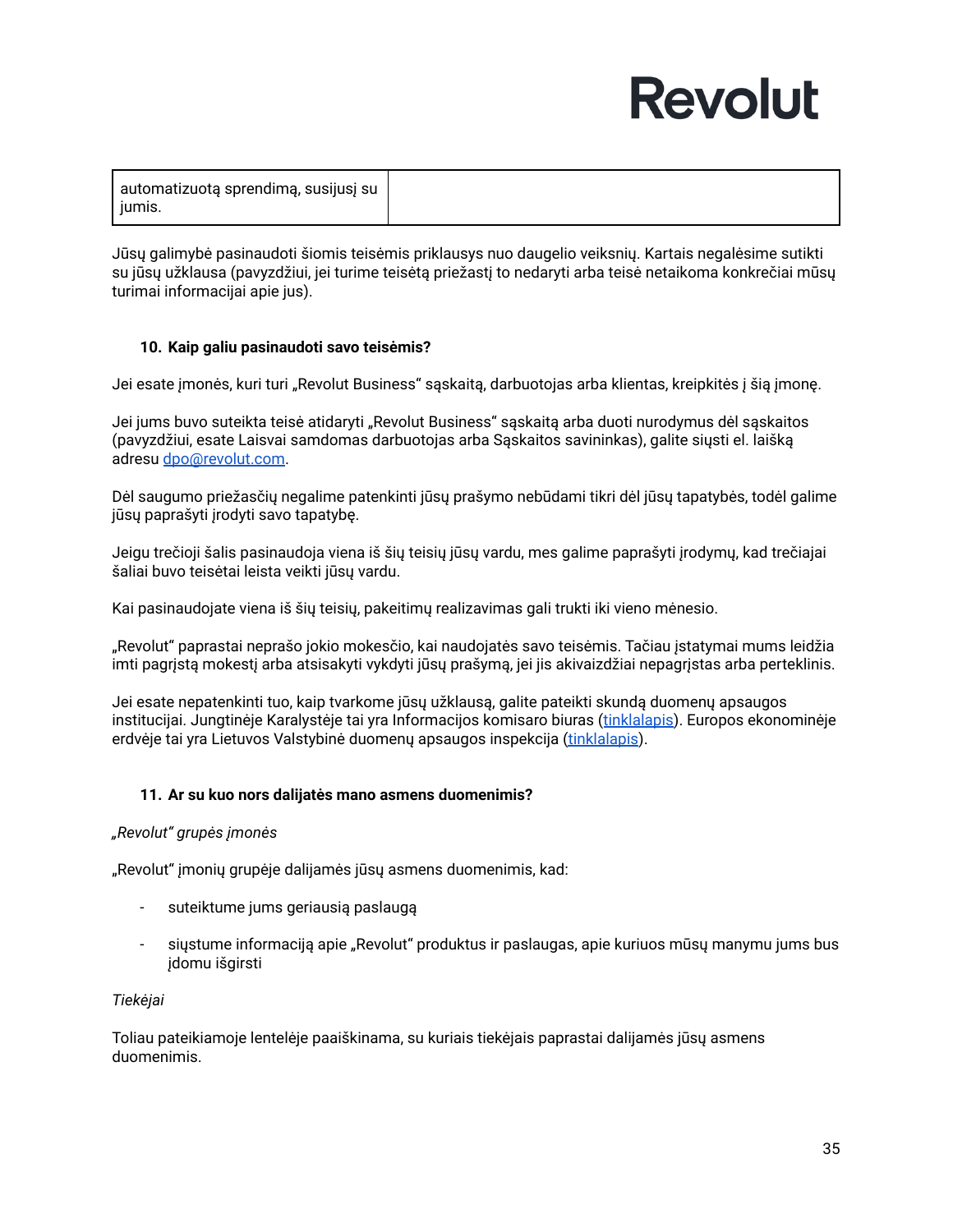| Tiekėjo tipas                                                                                                         | Kodėl dalijamės jūsų asmens duomenimis                                                                                                                                |
|-----------------------------------------------------------------------------------------------------------------------|-----------------------------------------------------------------------------------------------------------------------------------------------------------------------|
| Tiekėjai, mums teikiantys IT,<br>mokėjimo ir pristatymo<br>paslaugas                                                  | Kad padėtų mums teikti jums paslaugas.                                                                                                                                |
| Mūsų bankininkystės bei<br>finansinių paslaugų partneriai ir<br>mokėjimo tinklai, įskaitant<br>"Visa" ir "Mastercard" | Kad padėtų mums teikti jums paslaugas. Tai bankininkystės ir<br>paskolų teikimo partneriai, bankininkystės tarpininkai ir tarptautinių<br>mokėjimų paslaugų teikėjai. |
| Kortelių gamybos,<br>suasmeninimo ir pristatymo<br>jmonės                                                             | Kad sukurtų ir jums pristatytų jums suasmenintą "Revolut Business"<br>kortelę.                                                                                        |
| Analizės paslaugų teikėjai ir<br>paieškos informacijos teikėjai                                                       | Padėti mums tobulinti interneto svetainę arba "Revolut Business"<br>programėlę.                                                                                       |
| Klientų aptarnavimo paslaugų<br>teikėjai, apklausų teikėjai ir<br>programų kūrėjai                                    | Kad padėtų mums teikti jums paslaugas.                                                                                                                                |
| Komunikacijos paslaugų<br>teikėjai                                                                                    | Kad mums padėtų siųsti jums laiškus, el. laiškus, "push" pranešimus<br>ir tekstines žinutes.                                                                          |

### *Partneriai, mums padedantys teikti savo paslaugas*

Galime dalintis jūsų asmens duomenimis su partneriais, kad suteiktume įmonei, kuri turi "Revolut Business" sąskaitą, tam tikras prašomas paslaugas.

Jūsų asmens duomenimis galime pasidalyti su savo partneriais (per "Revolut [Business"](https://www.revolut.com/business/business-api) API), kai jiungsite šią funkciją per "Revolut Connect".

Tokiu būdu jūsų asmens duomenimis dalysimės tik tuo atveju, jei įmonė, kuri turi "Revolut Business" sąskaitą paprašė atitinkamos paslaugos arba, jei ji teikiama pagal vieną iš mūsų narystės planų.

Retkarčiais galime bendradarbiauti su kitais partneriais, norėdami pasiūlyti bendrų paslaugų ar pateikti reklaminių pasiūlymų, tad su šiais partneriais pasidalysime dalimi jūsų asmens duomenų. Visada pasirūpinsime, kad suprastumėte, kaip mes ir mūsų partneriai tvarko jūsų asmens duomenis šiais tikslais.

### *Kredito informacijos teikimo įmonės*

Kaip nurodyta skyriuje *Ar atliekate kredito [patikras?](#page-31-0)*, jei kreipiatės dėl "Revolut Business" sąskaitos, galime pasidalyti jūsų asmens duomenimis su kredito informacijos teikimo įmonėmis.

### *Mokėjimo priemonių priėmimo partneriai*

Kai teikiame jums ar jūsų įmonei mokėjimo paslaugas, kai kuriais jūsų ar jūsų klientų asmens duomenimis galime dalytis su mokėjimo priemonių priėmimo partneriais. Tai būtina norint suteikti jums mokėjimo paslaugas, kurių paprašėte.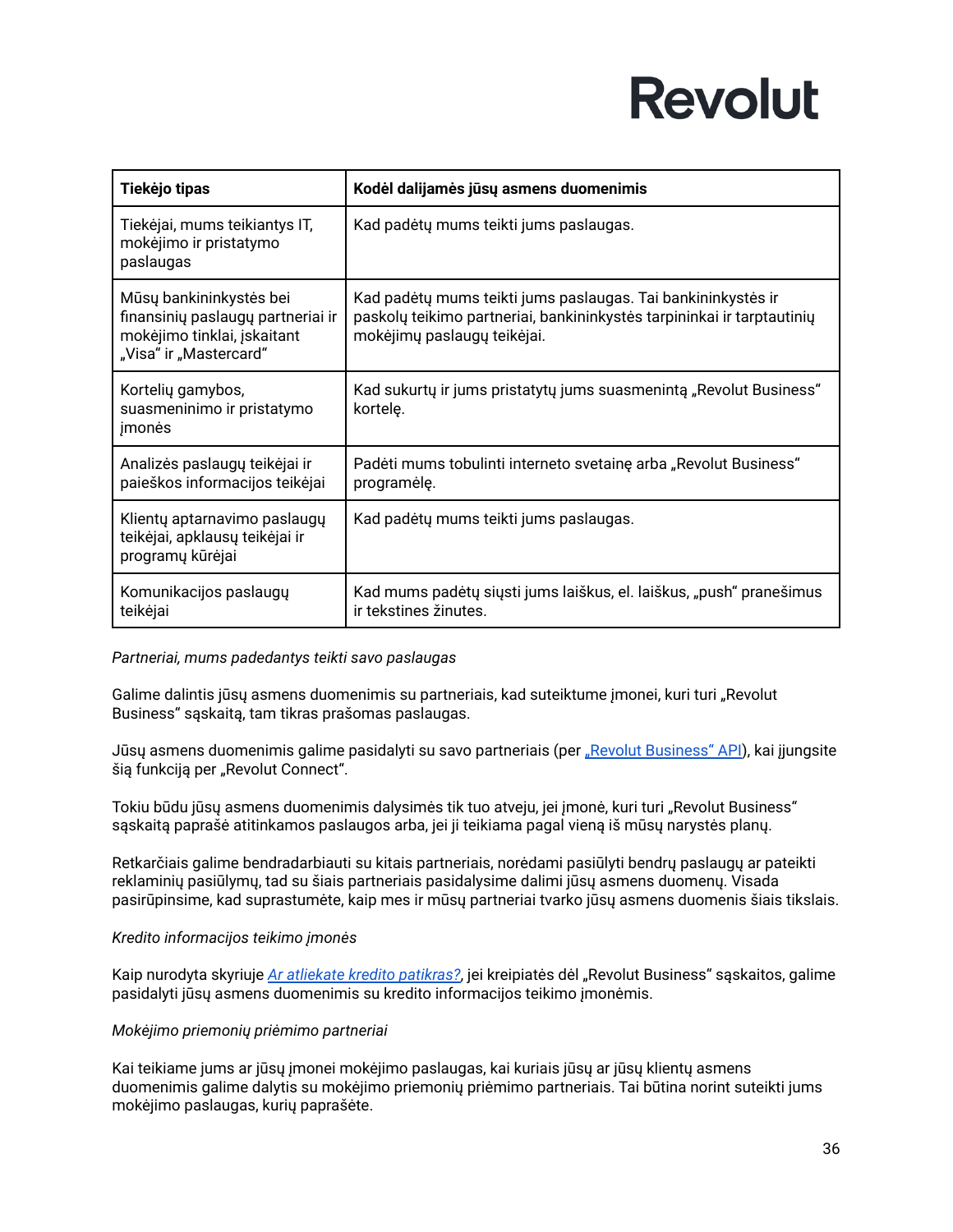### *Kitos trečiosios šalys*

Galime dalytis jūsų asmens duomenimis su kitomis trečiosiomis šalimis, kai tai būtina norint palengvinti mokėjimų gavimą į "Revolut Business" sąskaitą.

### *Dėl teisinių priežasčių*

Taip pat dalijamės jūsų asmens duomenimis su kitomis finansų institucijomis, valdžios institucijomis, teisėsaugos institucijomis, mokesčių institucijomis, įmonėmis ir sukčiavimo prevencijos agentūromis, kad patikrintume jūsų tapatybę, apsaugotume nuo sukčiavimo, laikytumėmės mokesčių įstatymų, kovos su pinigų plovimu įstatymų ar bet kokių kitų įstatymų, ir patvirtintume, kad turite teisę naudoti mūsų produktus ir paslaugas.

Nustačius sukčiavimą, gali būti atsisakyta jums teikti tam tikras paslaugas, finansavimą ar jus įdarbinti "Revolut" ar kitur.

Taip pat galime pasidalinti jūsų asmens duomenimis ir su kitomis organizacijomis arba valdžios institucijomis:

- jei tai privalome padaryti pagal kokį nors įstatymą ar teisės aktą
- jei parduodame savo verslą
- jei tai susiję su įtariamų ar įvykdytų nusikaltimų arba sukčiavimo tyrimais
- naudodamiesi savo teisėmis (taip pat mūsų klientų ar kitų asmenų)
- jei tai susiję su teisminiais reikalavimais

### *Socialiniai tinklai ir reklamos įmonės*

Kai naudojamės socialiniais tinklais rinkodaros tikslais, jūsų ar jūsų įmonės duomenimis gali būti dalijamasi su mūsų socialinių tinklų platformų partneriais, kad jie galėtų patikrinti, ar jūsų įmonė turi jose paskyrą. Jei taip, galime paprašyti reklamos partnerio ar socialinio tinklo paslaugų teikėjo:

- naudoti duomenis mūsų reklaminiams pranešimams siųsti jums ar jūsų įmonei, nes manome, kad jus arba jūsų darbdavį gali sudominti naujas "Revolut" produktas ar paslauga;
- nesiųsti jums mūsų reklaminių pranešimų, nes rinkodara yra susijusi su paslauga, kuria jūs arba jūsų darbdavys jau naudojatės;
- siųsti mūsų reklaminius pranešimus įmonėms, kurių profilis panašus į jūsų įmonės.

"Facebook" įrankis "Custom Audience", kurio sąlygas galite rasti [čia](https://www.facebook.com/legal/terms/customaudience), yra pavyzdys, kaip galime naudoti socialinius tinklus rinkodaros tikslais.

Teisinis pagrindas, kuriuo remiamės:

- teisėti interesai (užtikrinti, kad "Revolut" reklama būtų kuo veiksmingesnė).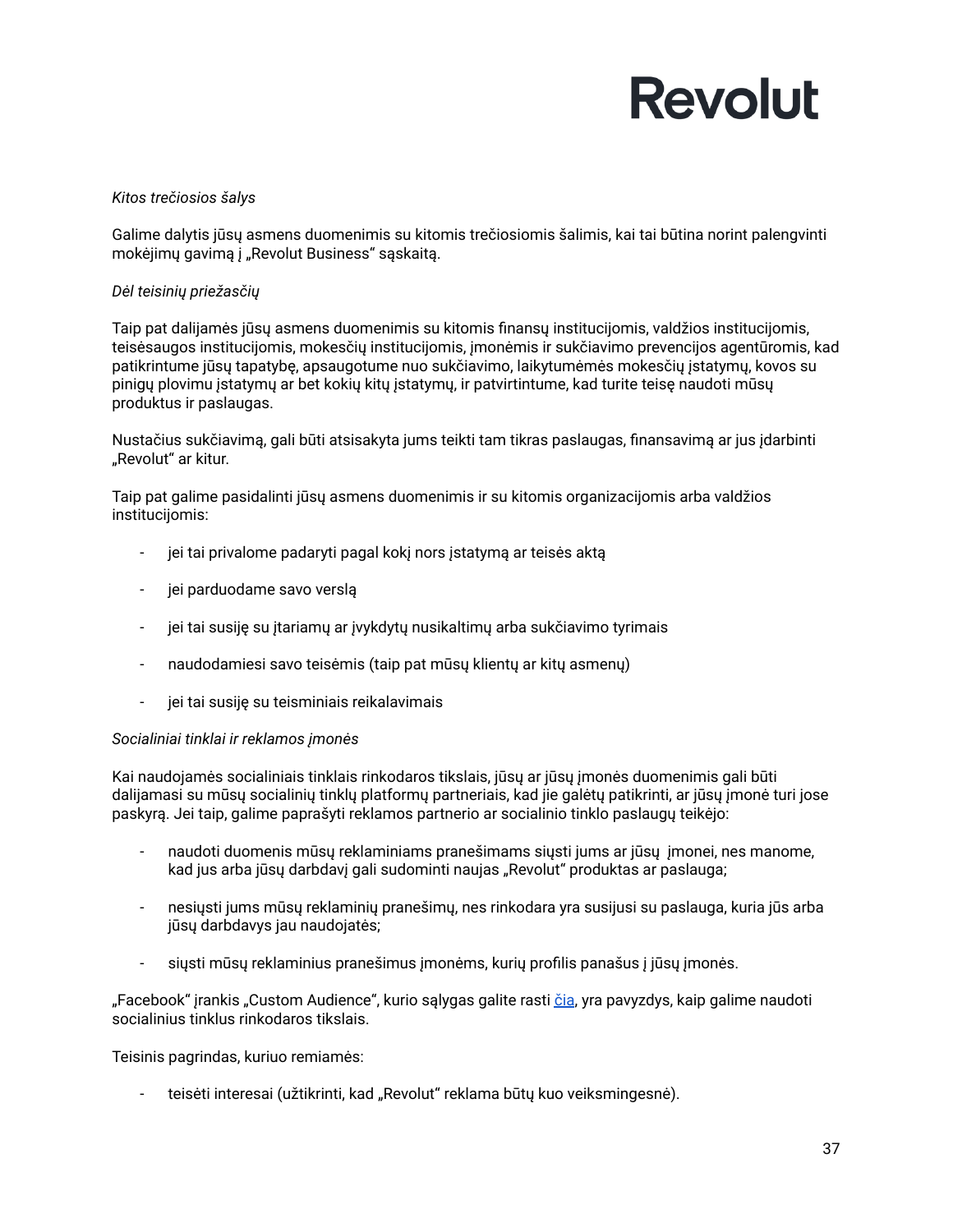Galite kreiptis į mus bet kada per "Revolut Business" programėlę" arba rašydami el. laišką adresu [dpo@revolut.com](mailto:dpo@revolut.com), jei nenorite, kad dalintumėmės jūsų duomenimis dėl reklamos tikslų.

Atminkite, kad rinkodaros nustatymus taip pat galite valdyti tiesiogiai bet kuriame socialiniame tinkle, kuriame turite paskyrą.

### *Jei prašote mūsų dalytis jūsų asmens duomenimis*

Jei nurodote mums dalytis jūsų asmens duomenimis su trečiąja šalimi, galime tai daryti. Pavyzdžiui, galite įgalioti trečiąsias šalis veikti jūsų vardu (pavyzdžiui, teisininką ar apskaitininką). Mes galime paprašyti įrodymų, kad trečiajai šaliai buvo teisėtai leista veikti jūsų vardu.

### <span id="page-37-0"></span>**12. Ar mano asmens duomenys bus perduodami už Jungtinės Karalystės arba Europos ribų?**

Mes teikiame tarptautines paslaugas, todėl mums gali prireikti perduoti jūsų asmens duomenis už Jungtinės Karalystės arba Europos ekonominės erdvės (EEE) ribų, kad galėtume teikti paslaugas.

Galime siųsti jūsų asmens duomenis už Jungtinės Karalystės arba EEE ribų, siekdami:

- laikytis pasaulinių teisinių ir reguliavimo reikalavimų;
- teikti nuolatines aptarnavimo paslaugas;
- pateikti kredito informacijos teikimo įmonėms, sukčiavimo prevencijos agentūroms, teisėsaugos institucijoms;
- kad galėtume jums teikti jūsų pageidaujamus produktus ar paslaugas.

Jei perduosime jūsų asmens duomenis kitai šaliai, kuri neužtikrina duomenų apsaugos standarto lygiaverčio Jungtinės Karalystės ar EEE standartui, įsitikinsime, kad jūsų asmens duomenys yra pakankamai apsaugoti. Pavyzdžiui, pasirūpinsime, kad prieš perduodant jūsų asmens duomenis būtų sudaryta sutartis su griežtomis duomenų apsaugos priemonėmis. Kai kuriais atvejais galite reikalauti mūsų šios sutarties kopijos.

Jei norite gauti daugiau informacijos, susisiekite su mumis siųsdami el. laišką adresu [dpo@revolut.com.](mailto:dpo@revolut.com)

### <span id="page-37-1"></span>**13. Kaip apsaugote mano asmens duomenis?**

Suprantame, kad labai svarbu apsaugoti ir valdyti jūsų asmens duomenis. Su visais asmens duomenimis, kuriuos tvarkome, elgsimės ypač rūpestingai ir saugiai. Šiame skyriuje išdėstomos kai kurios mūsų taikomos saugumo priemonės.

Taikome įvairias fizines ir technines priemones:

- jūsų asmens duomenims apsaugoti
- apsaugoti nuo neteisėtos prieigos prie jūsų asmens duomenų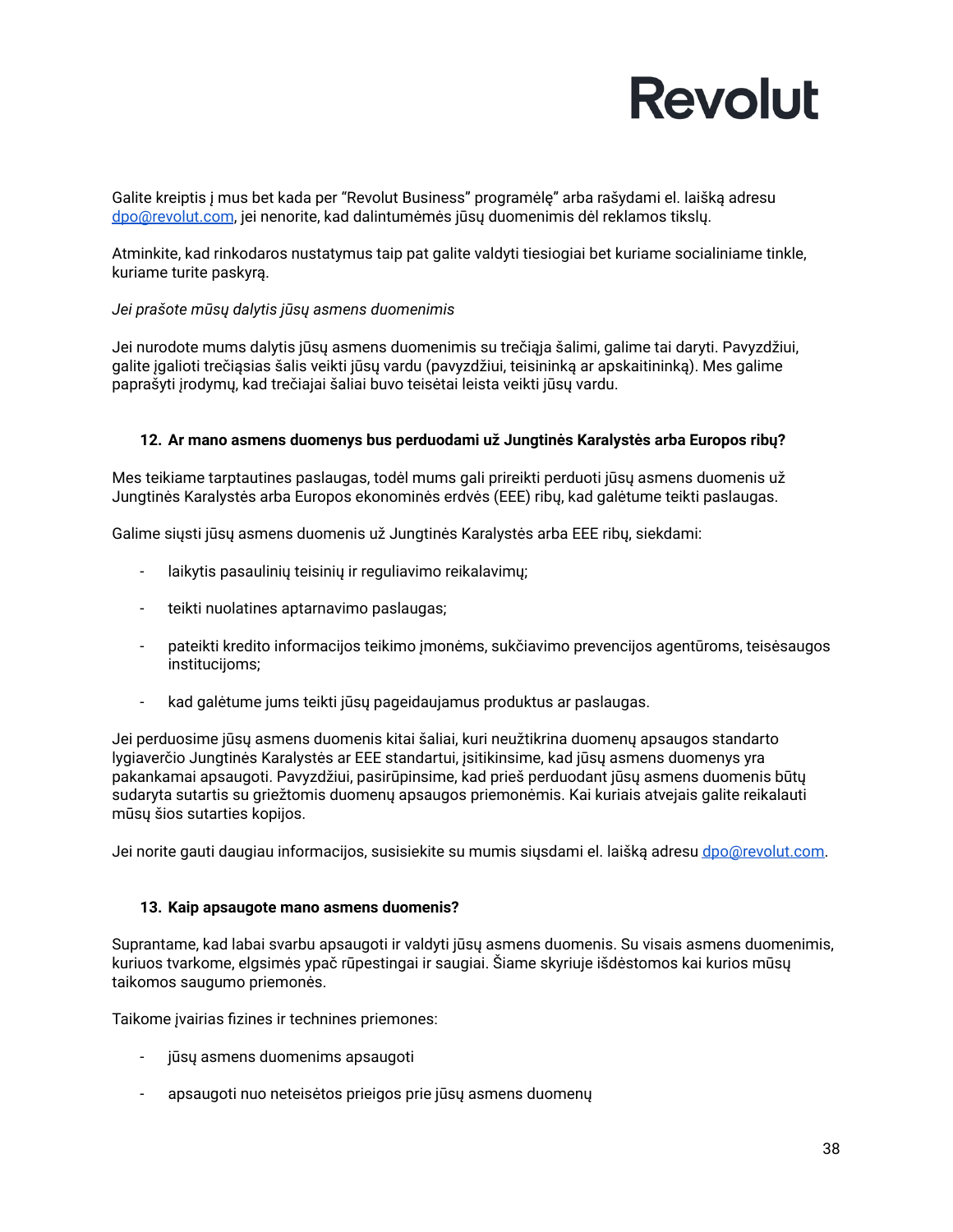

užtikrinti, kad jūsų asmens duomenys nenaudojami netinkamai ir neatskleidžiami

Elektroniniai duomenys ir duomenų bazės yra laikomi saugiose kompiuterių sistemose, su prieigos prie informacijos fizinėmis ir elektroninėmis kontrolės priemonėmis. Mūsų darbuotojai gauna duomenų apsaugos ir informacijos saugumo mokymus. Taikome išsamias saugumo ir duomenų apsaugos politikos nuostatas, kurių darbuotojai privalo laikytis tvarkydami jūsų asmens duomenis.

Nors imamės visų pagrįstų veiksmų, siekdami užtikrinti, kad jūsų asmens duomenys būtų apsaugoti nuo neteisėtos prieigos, negalime užtikrinti, kad jie bus saugūs, kai juos perduodate mūsų programėlei, svetainei ar kitoms paslaugoms. Naudojamės HTTPS ("HTTP Secure") protokolu, kuris yra šifruojamas TLS tam, kad ryšys būtų saugus tinkluose, visoje mūsų programėlėje, tinkle ir teikiant mokėjimų apdorojimo paslaugas.

Jei "Revolut" programėlėje ar mūsų svetainėje naudojate slaptažodį, turite saugoti jo konfidencialumą. Niekam jo neatskleiskite.

Naudodamiesi mūsų viešosiomis paslaugomis, taip pat susijusiomis su mūsų socialinių tinklų paskyromis ir "Revolut" bendruomenės forumu, nesidalykite jokiais asmens duomenimis, jei nenorite, kad kiti vartotojai juos matytų, rinktų arba naudotų, nes šie asmens duomenys taps viešai prieinami.

### <span id="page-38-0"></span>**14. Kiek laiko saugosite mano asmens duomenis?**

Paprastai jūsų asmens duomenis saugome šešerius metus po to, kai mūsų verslo santykiai su įmone, kuri turi "Revolut Business" sąskaitą, baigiami, arba tiek laiko, kiek gali būti reikalaujama pagal atitinkamos šalies įstatymus. Tačiau jei naudojatės mūsų Lietuvos grupės įmonių paslaugomis, jūsų asmens duomenis saugosime aštuonerius metus po to, kai mūsų verslo santykiai su įmone, kuri turi "Revolut Business" sąskaitą, pasibaigs.

Taip ilgai saugoti jūsų asmens duomenis privalome pagal kovos su pinigų plovimu ir elektroninių pinigų įstatymus. Jei atsirastų teisminių reikalavimų tikimybė, vyktų reikalavimo nagrinėjimas ar atsirastų kita teisinė priežastis, jūsų duomenis saugotume ilgiau.

### <span id="page-38-1"></span>**15. Kaip mane informuosite apie tai, kaip naudojate mano asmens duomenis?**

Jei pakeisime jūsų asmens duomenų naudojimo būdą, atnaujinsime šį pranešimą ir, jei reikalinga, pranešime jums apie tai el. paštu, "Revolut Business" programėlėje arba per mūsų svetainę.

### <span id="page-38-2"></span>**16. Ar naudojate slapukus?**

Naudojame slapukus, kad galėtume analizuoti, kaip naudojatės mūsų svetaine. Jei reikia daugiau informacijos apie slapukus, skaitykite mūsų [Slapukų](https://www.revolut.com/legal/cookies-policy) politika.

Taip pat tiesioginės rinkodaros el. laiškuose, kuriuos jums siunčiame, naudojame pikselius arba žiniatinklio švyturius. Šie pikseliai seka, ar buvo pristatytas ir atidarytas mūsų el. laiškas, ir ar el. laiške buvo spustelėtos aktyvios nuorodos. Jie taip pat leidžia mums rinkti informaciją, tokią kaip IP adresas,